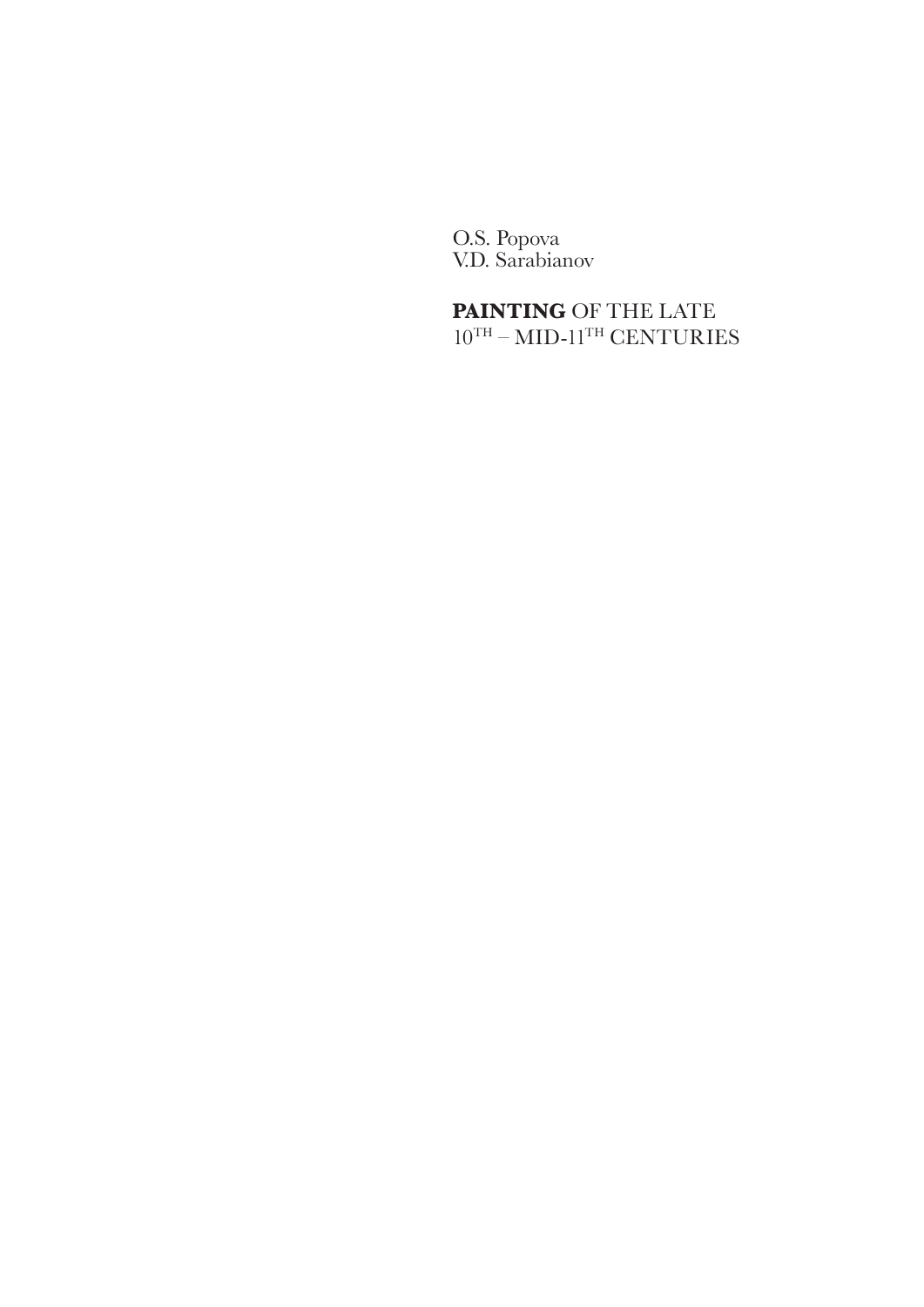Wall paintings of the Tithe Church of Kiev (late 10th century), known only from archaeological fragments, were the first major ensemble signalling that Rus' had embraced the tradition of Byzantine church decoration.

The mosaics and frescoes of the Kievan St. Sophia (the 1040s) reflected fundamental changes in the system of Byzantine church painting, which occurred in the first half of the 11th century. It was precisely in St. Sophia's that we got our first view of subjects such as the Eucharist in the sanctuary apse.

The frescoes of the Chernigov Cathedral of the Transfiguration (the 1030s), the second stone church to be built in Kievan Rus', complied with the classical traditions of 10th - 11th-century Byzantine painting. Individual figures of saints preponderated, theme scenes few and far between.

Hundreds of saints on the walls of the Kievan St. Sophia showed to the congregation the majestic image of the Ecumenical Church, in which the newly baptised Rus' was securing a rightful and adequate place for itself.

The appearance and development of painting in Kievan Rus' is entirely a derivative of its baptism and the spread of Christianity. From the outset, it appears to be a phenomenon of the same magnitude as the medieval national cultures of Europe  $<sup>1</sup>$ </sup>

The vigorous development of Christian art was to some extent promoted by the familiarity of a certain portion of Rus' society with Byzantine culture and above all with that of the northern Black Sea cities, which Rus' merchants and *druzhina* warriors had visited. In the 10th century Kiev had a small Christian community and consequently, beyond doubt, had built churches decorated with icons imported from Byzantium. In the second half of the 10th century Christianity began to penetrate the milieu of the Varangian princes, as is attested, among other things, by Princess Olga's baptism in Contantinople. The adoption of Christianity launched by Prince Vladimir Sviatoslavich in 988 changed the entire cultural situation dramatically. Christianity brought along the spiritual notions of the triune God, the mystery of the Divine Incarnation and Christ's redemptive sacrifice, eternal life and salvation, and virtue and vice. Together with the new faith, a new understanding of art came from Byzantium to become an inalienable part of Christian life.

Rus' adopted Christianity in the historical period, which can fully be referred to as the Golden Age of Byzantine artistic culture, reborn after the iconoclastic crisis (726-843) and its aftermath. The chief accomplishment of the iconodules was the affirmation of the understanding of the holy image, which the Fathers of the Church – St. Germanus, Patriarch of Constantinople, St. Maximus the Confessor, St. John of Damascus and St. Theodore Studites – elaborated in polemics with the iconoclasts. The holy fathers turned the main argument of the iconoclasts regarding the impossibility to represent God against their opponents by exposing the heresy of their doctrine. Otto Demus summed up the essence of that polemics as follows, "To deny that He could be represented in the form He took in His Incarnation was to doubt the Incarnation itself and with it the redeeming power of the Passion. The Incarnation could not be considered complete, or Christ's human nature genuine, if He were not capable of being depicted in the form of man. The fact that a picture of Christ can be painted furnishes a proof of the reality and completeness of His Incarnation" 2. By conveying the features of a saint or by reproducing an event from Holy History, the representation does not replace the prototype, but becomes its likeness by dint of which the veneration of the prototype passes onto it. The holy image created by the artist does not exist by itself, but serves as an intermediary between the celestial world and the beholder. This quality distinguishes a holy representation from a heathen idol, and in this context it becomes obvious how important the artistic aspects of the theory and practice of embodying an image were for Byzantine artists. It was during that period that pictorial art developed a special conventional hieratic language that was to determine the specifics of art of the Byzantine world up to the late Middle Ages.

The holy image theology formulated by the iconodules found its fullest expression in the new system of Byzantine church interior design worked out and applied, after the victory of iconolatry in 843, in a number of Constantinople churches built and decorated on the initiative of Byzantine emperors, patriarchs and their closest associates. The imperial house Church of the Virgin of the Pharos, rebuilt and decorated with mosaics under Michael

2 . Demus, Otto. *Byzantine mosaic decoration: aspect of monumental art in Byzantium*, 1947, p. 6.

III in 864 and described in detail in the 10th homily of Patriarch Photius, was one of the first among them. The mosaic decoration of the Church of the Holy Apostles, which was renovated by Emperor Basil I (867-886) after iconoclastic ruin and which is known from descriptions by Constantine the Rhodian (10th century) and Nicholas Mesarites (12th century), was of tremendous importance to the development of the painting system. The dome and sanctuary of Hagia Sophia of Constantinople saw significant additions after the earthquake of 869, although the church retained its ornamental mosaics of the Justinian period elsewhere. Mosaic decoration of two more churches of the time of Emperor Leo VI (886-912) – a church built by his chief adviser and fatherin-law Stylianos Zaoutzes, and another at the Kauleas monastery of Constantinople – is also known from written sources. Although the two churches and their decoration perished entirely in the tempestuous developments of Byzantine history, the general system of their mosaic decoration and the impression they produced on the contemporaries are known from written sources<sup>3</sup>

With its laconic architectural composition the Byzantine cross-in-square domed church was an ideal image of cosmos, and in keeping with those ideas its painterly decoration was explicitly divided hierarchically into the heavenly zone, which claimed the upper part of the church, primarily the dome; the middle, referred to by Demus as the zone of paradise, which incorporated the vaults and the upper parts of the walls; and the lower zone, symbolising the earth $4$ . In accordance with this hierarchy, the new system of church decoration comprised several mandatory elements. The dome is assigned to the half-length figure of Pantocrator personifying the "creative pathos of the demiurge, creator and lord of the world" 5 . As Head of the Church Triumphant He is surrounded by the angelic host, with the prophets and apostles – the messengers and propagators of the Gospel – slightly below. The apse is dominated by the image of the Mother of God, who personifies the Church Militant, while the lower zone is assigned for the representation of the assembly of the saints who, to quote V.N. Lazarev, "as the representatives, founders and organisers of the Church Militant are consciously distributed along the entire lower tier of the church. The painting of the lower part of the church was thus linked immediately with the domical composition, where Christ as Head of the Church Triumphant via the Mother of God as the Church Militant and the apostles, evangelists and saints is in eternal unity with the church on Earth"<sup>6</sup>

Special pictorial language that concentrated the age-old experience of Byzantine artistic culture corresponded to that strictly organised painting programme. Renouncing the Hellenistic illusionism of pre-iconoclast art, Byzantine artists worked out a clear-cut system of constructing a composition on the wall plane and placing figures whose outlines were perfectly discernible against their shimmering golden background. By making subtle use of natural lighting effects the mosaicists virtually liven up the golden smalt creating through its glow a mystical space, in which representations looked like new reality. In the classical variant mosaics concentrated in the middle and upper zones, where numerous vaulted and curvilinear surfaces enabled the most spectacular use of mosaic smalt properties to reflect and refract light, whereas the lower parts of the walls were lined with marble, whose fanciful patterns produced multifarious configurations. The sumptuous interior décor was supplemented with a wealth of precious liturgical utensils, gilt chandeliers and exquisite marble carving that decorated the sanctuary screen structure, column capitals or icon frames. Blended in artistic synthesis, all forms of art available to the Byzantines transform the church interior, which thus gets absolute inherent value and "becomes one vast icon framed by its walls" 7.

The inner space of the Byzantine church exercised enormous influence on the religious feelings of the more sophisticated Byzantines, as is eloquently corroborated by sermons of Emperor Basil I, homilies of Patriarch Photius or *ekphrases* of Constantine the Rhodian and Nicholas Mesarites. But even a greater impression did the Constantinople churches produce on visitors from

<sup>1</sup> . V.D. Sarabianov authored the text on pp. 180-262, O.S. Popova that on pp. 263-323.

<sup>3</sup> . Lazarev, 1986, pp. 61-5.

<sup>&</sup>lt;sup>4</sup>. "The Byzantine church is, first, an image of the Kosmos, symbolizing heaven, paradise (or the Holy Land) and the terrestrial world in an ordered hierarchy, descending from the sphere of the cupolas, which represent h

<sup>5</sup> . Lazarev, 1986, p. 64.

<sup>6</sup> . Ibid.

<sup>7</sup> . Demus, 2001 (1947), p. 55.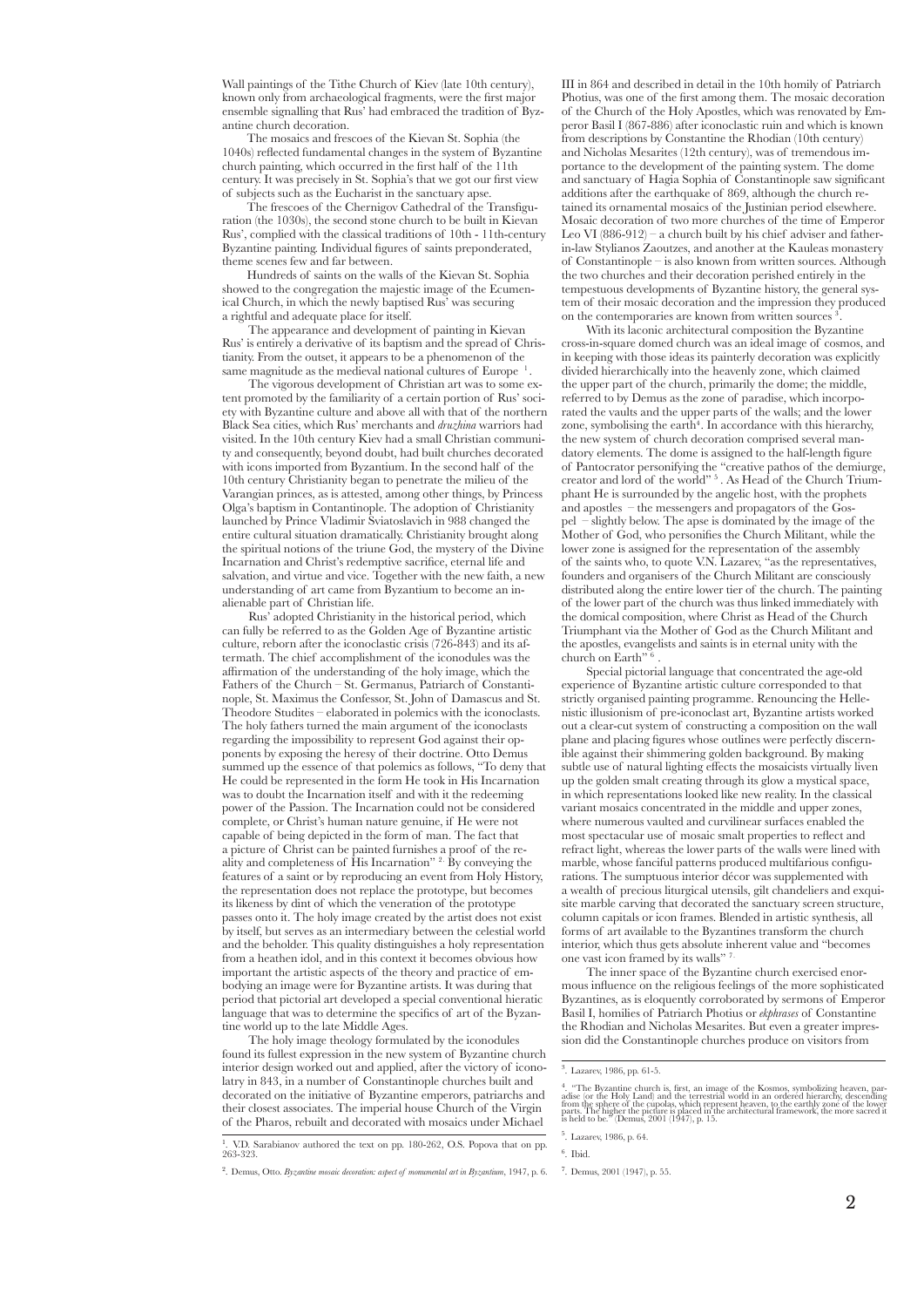other countries. According to Russian chronicles, that was a decisive factor in the adoption of Christianity by Rus'. The beauty of Hagia Sophia of Constantinople literally stunned Vladimir's envoys, who had come to the Byzantine capital to choose a faith for themselves. They used the most high-flown words to describe the Hagia Sophia liturgy, likening it to being in heaven and claiming that it was in the Greek Church that God was among the people: We knew not whether we were in heaven or on earth; for surely there is no such splendor or beauty anywhere upon earth, and we know not how to tell of it; we only know that God dwells there among the people, and their service is fairer than the ceremonies of other nations. We cannot forget that beauty, 8. Furthermore, Vladimir himself was greatly impressed by the representation of the Last Judgement shown to him by a visiting proselitysing Greek monk referred to as philosopher in the chronicles: "(the philosopher. – V.S.) showed to Volodimir a curtain that depicted the Last Judgement and indicated to him the righteous on the right marching joyfully to the paradise and the sinners on the left going to the purgatory. Volodimer sighed and said, 'Good for those on the right and woe to those on the left.' He replied, 'If you want to be on the right with the righteous, get baptised'. Volodimer was quite impressed and said, 'I'll wait a little bit', as he wanted to test all faiths." 9 The representation of the Last Judgement on the "curtain" of the Greek philosopher proved an effective graphic argument in favour of the adoption of Christianity by Vladimir <sup>10</sup>. Thus, the two crucial constituents of the Byzantine artistic tradition – the beauty of art and its instructive content as well as, in part, its didacticity – proved crucial in the choice of a new faith by the Kievan prince.

Christianity, adopted by the will of Grand Prince Vladimir of Kiev and with the support of his numerous kin and close retinue, in the early decades spread across Rus' primarily as the faith of the princely *druzhina* milieu. The building of new churches and their precious decoration became for the Rus' princes short of the chief means of expressing their commitment to the new faith, in which Rus' saw its future. Hence a natural desire to hire the best masters available, who whenever possible were brought in from Constantinople itself. For the client high quality artwork became a mark of power and riches, while the church building efforts of the princes, which the chronicles never failed to record, was evidence of their might and authority. The churches built by Vladimir and his sons stood out for their huge size, majestic exterior and sumptuous interior décor. It is noteworthy that Byzantine churches of that period were inferior to them in size. Just as the image of Hagia Sophia of Constantinople sent Vladimir's envoys in raptures, so the churches under construction in the main cities of Early Rus' were called upon to impress the public mind with the grandeur and beauty of the new faith. That obviously led to the appearance of all sorts of Byzantine masters in Rus', many of whom stayed on forever in Kiev and other Rus' cities. Their joint work with Russian disciples gradually formed a domestic artistic environment that in the 7th century laid the groundwork for national culture.

The first monumental ensemble in Rus' was the Church of the Mother of God, better known as the Tithe Church, which was founded by Vladimir in 989 and consecrated circa 996. Mosaics decorated its dome and sanctuary, while frescoes filled the rest of its complex multi-composite interior. This combination of two techniques of monumental painting which was not common in Constantinople but more typical of the Byzantine provinces, was to become traditional for many Kievan landmarks of the  $9th - 12th$  centuries  $11$ . It is only possible to reconstruct the Tithe Church decoration system hypothetically, based on indirect evidence. For instance, chronicles cite the prayer Prince Vladimir said at the consecration of the church: "O God of host! Look down from heaven, and see; have regard for this vine. The stock which thy right hand planted. These new people Thou has turned their hearts to reason to know you, the true God. And have regard for this church which your unworthy slave has built in the name of the nativity of Thy Mother and the Ever-Virgin

Mary Mother of God" <sup>12</sup>. Proceeding from that text V.N. Lazarev suggested that a mosaic figure of Pantocrator occupied the central dome of the Tithe Church, while a mosaic of the Virgin Mary Orans decorated the sanctuary apse, and that therefore the key elements of the decorative system traced back to the Constantinople models 13. It is logical to conclude that the laudation of the Mother of God and her role in divine administration was assigned a tangible part in the iconographic programme of the decoration of the Tithe Church of the Mother of God. The theme was especially relevant in the wake of the iconoclastic period because it conveyed the idea of the Divine Incarnation and the building of the Church Militant as the Body of Christ.

The iconographic programme of the Tithe Church must have had allusions to different Constantinople church decorations of the 9th – 10th centuries, and the Church of the Virgin of the Pharos might have served as one of the likeliest models. Situated next to the Chrysotriklinos and the imperial chambers, the Church of the Virgin of the Pharos was the main reliquary of the Byzantine Empire and the domestic church of the Byzantine emperors. The Tithe Church was also conceived as a domestic ducal church of Vladimir Sviatoslavich and his wife Anna, sister of Byzantine Emperor Basil II. Thus, the emulation of the Church of the Virgin of the Pharos by the Tithe Church, which found expression, as A.I. Komech has shown, not only in its dedication to the Virgin, but also in a number of typological features of architecture might have been caused by Vladimir's desire to liken his domestic church to that of the emperor and by direct influence of the porphyrogenita spouse of the Grand Prince 14. The logical conclusion would be that the Kievan church decoration, too, largely echoed the famous Constantinople model.

In 863, shortly after the victory of the iconodules, the Church of the Virgin of the Pharos was rebuilt and richly decorated on the order of Emperor Michael III 15. The 10th homily read by Patriarch Photius at the consecration of the Church of the Virgin of the Pharos gives us an idea of the way the church looked, its architecture and mosaics that were short of the first major church decoration to be produced after the victory of the iconodules. The dome had a representation of Pantocrator who, according to Photius, "is regarding the earth and thinking about its organisation and governance". He was surrounded by the heavenly Powers – "a host of angels carrying in their arms the Lord of the world as a precious gift  $(...V.S)"$ . The text of Photius obviously evokes liturgical associations. And finally, the apse had the image of the Mother of God "stretching out Her Most-Pure arms over us and giving the king salvation and power over enemies", which means that the Virgin was represented in the Orant iconography. The rest of the decoration consisted of individual representations: "And a choir of martyrs and apostle, as well as patriarchs and prophets filled the entire church, adorning it with their representations" 16. The mosaics of the Church of the Virgin of the Pharos thus offer an additional argument in favour of the representations of Pantocrator and Virgin Orans in the Tithe Church as reconstructed by V.N. Lazarev.

The established scholarly reconstruction of the Tithe Church as a cross-in-square church with a nave and two aisles crowned by five domes shows it to be akin in plan to the Chernigov Cathedral of the Transfiguration. This leads to a justified supposition about fundamental similarities between the inner structures of the two churches <sup>17</sup> Along with being of the same architectural type, the Chernigov Cathedral of the Transfiguration could also echo the content of the Tithe Church wall decoration. If that was the case, analysis of its interior gives us grounds to surmise the general rules of the first Rus' church decoration. The Chernigov Cathedral interiors, which have survived without major alterations, show clearly, as will be seen below, that the Ca-

<sup>12</sup>. Library of Old Rus' Literature, 1997, pp. 168-9 (*The Tale of Bygone Years*, Hypatian

 $14$ . According to reconstruction by R. Jenkins and C. Mango (Jenkins, Mango, 1956, p. 173), the Church of the Virgin of the Pharos, despite its modest size, had triple arcades on two floors and, consequently, a developed choir, which made its inner structure simi- lar to that of the Tithe Church (Komech, 1987, pp. 175-7).

<sup>15</sup>. For basic writings on the history of the Church of the Virgin of the Pharos, its reconstruction and mosaics sec: Ebersolt, 1910, pp. 104-9; Caulland, 1951, pp. 232-4; Jamm, 1953, pp. 241-5; Jenkins, Mango, 1956, pp.

<sup>8</sup> . Library of Old Rus' Literature, 1997, p. 154-5 (*The Tale of Bygone Years*, Hypatian codex).

<sup>9</sup> . Library of Old Rus' Literature, 1997, p. 152-3 (*The Tale of Bygone Years*, Hypatian codex).

 $^{10}$ . Curiously enough, the representation of the Last Judgement as a decisive factor in favour of the adoption of Christianity also features in the account of the baptism of Bulgarian prince Boris in 864 (Continuator o

 $^{11}\!.$  O. Demus points out that the replacement of mosaics by frescoes was "a natural result of the spread of metropolitan art to the provinces" (Demus, 2001 (1947), pp. 61).

<sup>13</sup>. Lazarev, 1973, p. 21.

 $^{16}$ . Photius, 2005, pp. 103-4. Apparently, the original mosaic decoration of the Church of the Virgin of the Pharos did not have any subject scenes (Demus, 2001 (1947), p. 88). In its description (late 12th c.) Nichola

<sup>17</sup>. Komech, 1987, pp. 168-76.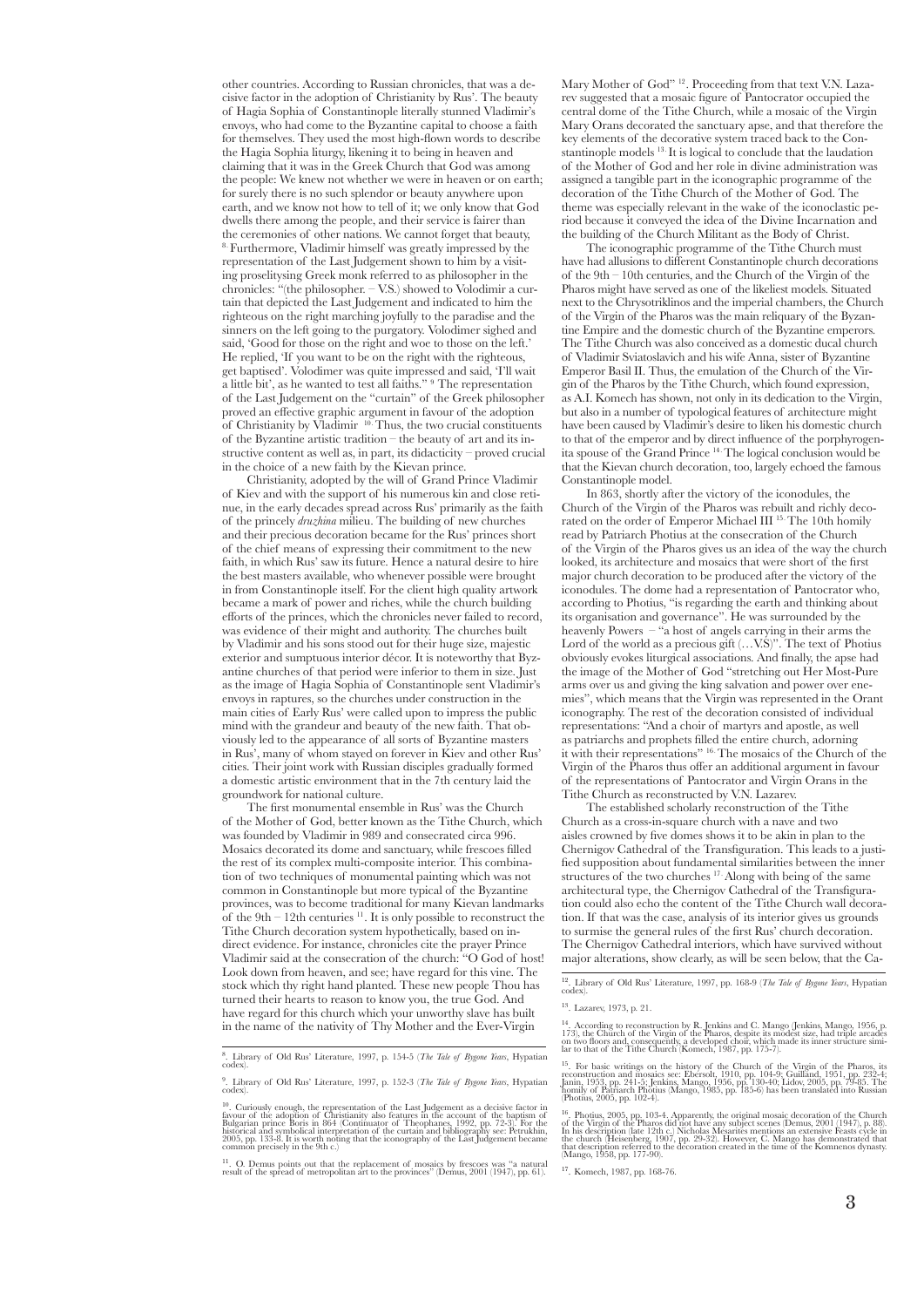thedral's iconographic programme could hardly have had a large number of subject scenes but consisted primarily of individual representations of saints. The above considerations as regards the Tithe Church decoration probably emulating the mosaics of the Church of the Virgin of the Pharos, coupled with our knowledge of the Chernigov Cathedral wall paintings, make it possible to define the general nature of the Tithe Church decoration. Obviously, it complied with the principles formulated in the earliest metropolitan monuments of the post-iconoclastic period, and in addition to the main mosaic images, individual representations preponderated at different levels of the church. Narrative fresco cycles were most probably relegated to areas of secondary importance of the narthex and side compartments 18.

The special veneration of St. Clement of Rome, who was of paramount importance for the initial period of the history of Russian Christianity, was associated with the Tithe Church. St. Clement, an apostle of the "Seventy", was a disciple of the Apostle Peter and the fourth bishop of Rome. For preaching Christianity he was exiled to Chersonesos, where he was martyred to death in 101-2. The revival of his veneration has to do with the history of the adoption of Christianity by the Slavs. In 861 his relics were found by Cyril and Methodius and interned in the Apostle Peter Cathedral of Chersonesos; a little later some of his relics were sent to Rome and Constantinople. In a way the veneration of St. Clement became a symbol of the unity of the Eastern and Western churches, gaining special currency on the outskirts of the Greco-Roman world, where Cyril and Methodius performed their mission, and his relics gained the importance of a halidome that with its pan-Christian authority consecrated the apostolic service of the two Slavic enlighteners.

Along with the adoption of Christianity, the veneration of St. Clement became established in Rus' in the late 10th century. *The Tale of Bygone Years* reports that, having seized Chersonesos, Prince Vladimir "took (its) czarina, and Nastas, and (other) Korsun priests, the relics of St. Clement and Phoebus, his disciple, and also took church vessels and icons for his blessing" 19. The relics of St. Clement were deposited at the Tithe Church and immediately acquired the status of one of the chief objects of worship in Rus', with St. Clement himself venerated as an enlightener and heavenly patron of Rus'. He was venerated to such an extent that the German chronicles of Thietmar, Bishop of Merseburg  $(ca. 1018)$ , refer to the Tithe Church as that of Pope Clement It was in that and similar accessory cycles occupying the lateral parts of the Tithe Church that the principles of narrative wall painting could be formulated, the wall painting that was to be used extensively in the decoration of Russian churches of the 11th-12th centuries.

The bulk of the multifarious archaeological evidence amassed in the course of excavations at the ruins of the Tithe Church consists of fragments of frescoes and smalt quadras, of which the most expressive is a fragment of the fresco with the face of a youth  $2^1$ . The soft light-and-shadow face modelling, huge slightly squint eyes, arched eyebrows and exquisitely executed fine features bring to mind some pieces of Byzantine (Constantinople related) painting of the late 10th – early 11th centuries. The closest parallel is a small icon with the figure of the young Apostle Philip from Saint Catherine's Monastery in Sinai 22. Such plastically expressive style is comparable with late

<sup>18</sup>. For more on the principles of Tithe Church interior decoration see: Sarabianov, 2006, pp. 380-91.

 $^{19}$ . There are only five subject scenes in the main part of the Hosios Loukas Katholikon: the Pentecost in the smaller dome above the sanctuary and four evangelical feasts on the central dome pendentives. The Passion s

<sup>20</sup>. Library of Old Rus Literature, 1997, pp. 160-1 (*The Tale of Bygone Years*, Hypatian codex).

<sup>21</sup>. Thietmar's *Chronicle* says about Prince Vladimir: "Being already well advanced in age, he died after governing the said kingdom for long He was buried in the large<br>city of Kiev in the church of the Christian martyr and Pope Clement next to his<br>covert spouse; their sarcophagi stand in plain view in th 10th-century artworks that evidence a transition from classical, plastically strict forms of the Macedonian Renaissance to an emotionally intense art, inwardly more ascetic and tense, outwardly flexible and dynamic. This type of art evolving most likely in the metropolitan environment presaged the emergence of the grand style that was to produce the magnificent ensembles of Hosios Loukas (the  $1030s - 1040s$ ), the Kievan St. Sophia (1040s) and Nea Moni (1042-1055). The fragment with the woman's face from the Tithe Church shows similarity with some images of the Church of Panagia ton Chalkeon in Thessaloniki (1028), in which the above trend is already clearly manifest<sup>23</sup>

The link between the Tithe Church interior decoration and the work of Constantinople masters seems not only logical but also obvious. The creation of the Tithe Church ensemble signified that Rus' had joined the new world of Christian culture, and Prince Vladimir grudged no expense on the decoration of his church. Taking into account his familial bonds with the imperial court, the supposition that the artists decorating his church belonged to that court can hardly be put to doubt. Details of inlaid floors and finely carved marble columns and panels unearthed by the archaeologists testify to the rich interior décor 24. The use of marble was apparently restricted to the gallery colonnade, the choir barrier and the sanctuary screen, as well as floor inlays; in all probability the lower parts of the walls had no marble lining. The interior décor of the first church in Rus' on the whole complied with the metropolitan traditions that were developed in the subsequent monuments of Kievan Rus' and are known to us from the wonderfully preserved interiors of the Kievan St. Sophia.

While opening the history of early Rus' painting, the Tithe Church frescoes are nevertheless a case apart in the early period of Russian Christian culture with no immediate follow-up. The same masters most probably produced the mosaic and fresco decoration of the entrance gate and several stone structures in the vicinity of the Tithe Church that were part of the ducal palace and formed the core of Vladimir's city 25. Church construction in the reign of Prince Vladimir was evidently confined to the building of wooden churches, so the muralists who worked on the Tithe Church had to go back to Byzantium, and their brief stay in Kiev did not engender the development of a local artistic tradition. Although most of the icons current in Rus' at that time were imported from Byzantium, Kiev undoubtedly had some resident Greek artists, who painted icons, illuminated manuscripts and made iconographic models of church utensils. It was they who took sundry commissions to meet growing demand on the part of the Prince and his retinue. Unfortunately, practically no artefact of that period has survived. It was not until the 1030s that stone construction resumed, causing a new wave of Greek artists to come to work in Kiev<sup>26</sup>

Church construction was resumed not in Kiev, but in Chernigov, where Prince Mstislav Vladimirovich, who enjoyed short of a greater clout than his brother Yaroslav, founded the imposing Cathedral of the Transfiguration, which has survived intact to our day. The exact date of its construction is unknown because when Mstislav died in 1036, the cathedral had not been finished yet. However, the completion of the construction project and its interior decoration could hardly have taken long or gone beyond the late 1030s – early 1040s. Unlike the Tithe Church and the Kievan St. Sophia, the Cathedral of the Transfiguration was decorated exclusively with frescoes, fragments of which have been found both in the central part and in the sanctuary. Unfortunately, only small bits of the fresco decoration have survived; they are scattered and do not form an integral picture. Several half-figures of saints in rectangular frames are in the upper

<sup>24</sup>. The fragment is in the collection of the National Historical Museum of Ukraine (see: Terrica Begoradias Despatinua, 1996, p. 133. Ill. 14). O.S. Popova gives a pithy account of that brief there is that brief the inte

<sup>25</sup>. *Tserkva Bogoroditsi Desyatinna*, 1996, pp. 55-67. For a comprehensive analysis of Tithe Church sculptural decoration see: Arkhipova, 2005, pp. 23-51.

<sup>26</sup>. Archaeological exploration of the remnants of those structures has yielded numerous<br>fragments of fresco painting and smalt, which attests to their probable decoration in the<br>spirit of Constantinople's secular structu

<sup>&</sup>lt;sup>22</sup>. The more characteristic early Rus' representations of St. Clement are those in the St. George Church in Old Ladoga (last quarter of the 12th c.), where he was to thus cathedral of the Mirozhsky Monastery (ca. 1140),

<sup>23</sup>. Weitzmann, 1976, p. 99. Pl. CXVI; Sinai, 1990, p. 94, fig. 14. As the closest parallel to the Apostle Philip icon Kurt Weitzmann names patentlyConstantinople artworks – carved icons of the so-called painterly group, first and foremost the icon of SS. Theorem odder and George from the Archaeological Museum of Venice, and also miniatures of the Aprakos Gospel gr. 204 from Saint Catherine's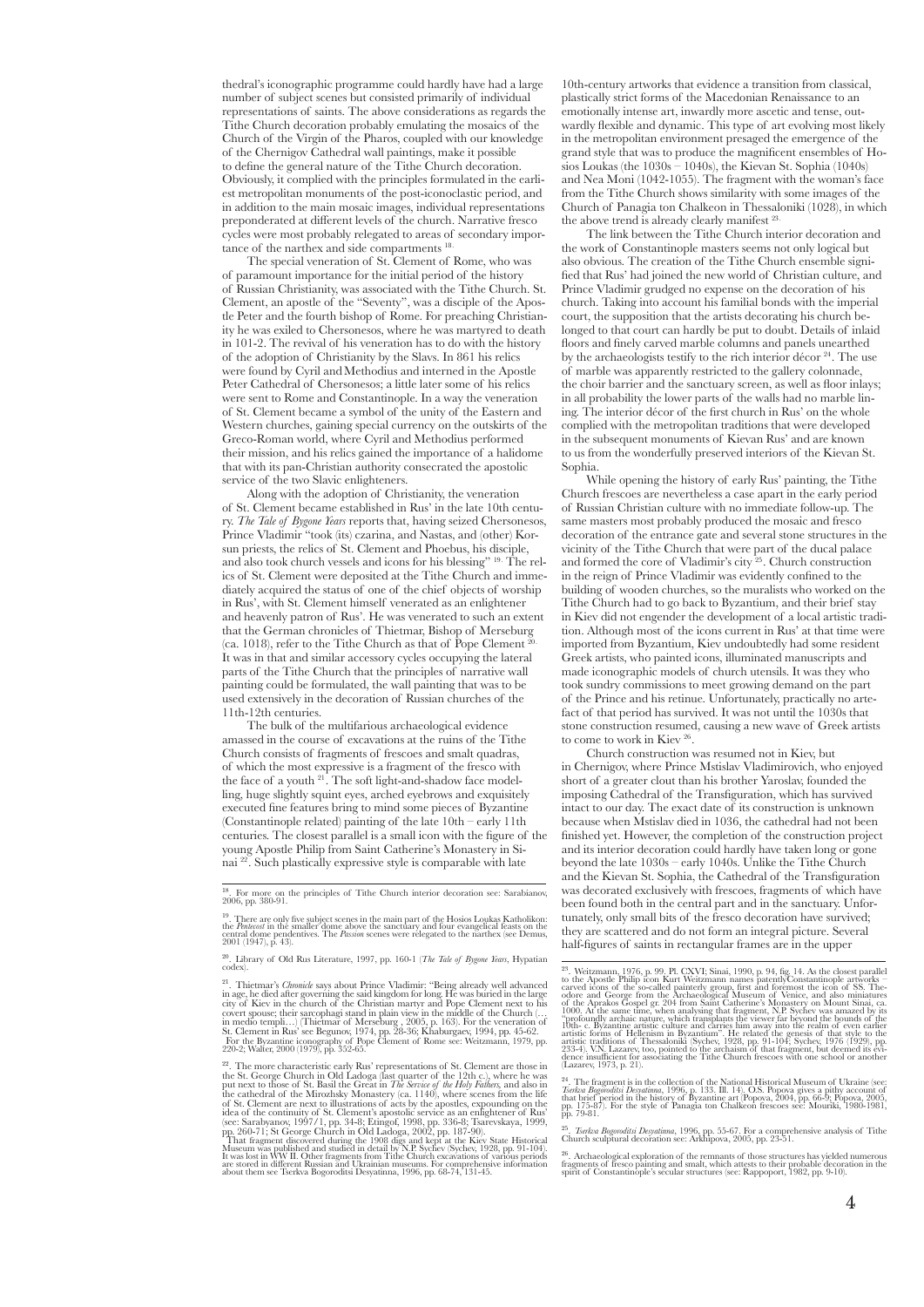arcades of the north wall of the central nave and a fragment of another figure occupies the south slope of the west arch of the north aisle . In addition, there had survived until WWII the only full-scale fragment of a fresco with the figure of St. Thecla in the north aisle below the choir 27. These disjointed representations are characterised by a large module and suggest a large-scale painting structure commensurate with the architectural segmentation of the cathedral, which, coupled with the characteristic features of the interior, prompt certain conclusions about the decorative principles in the Cathedral of the Transfiguration.

Its specific painting programme was dictated by the nature of its architecture, which differed fundamentally from that of St. Sophia and followed the lines of the architectural composition of the interior formulated in the Tithe Church. The Cathedral of the Transfiguration is a five-domed cross-in-square church with a clearly discernible basilica layout. The pronounced naveand-two-aisles structure is emphasised in the interior by high walls separating the nave from the aisles and reaching the side vaults of the cross under the dome. The inner space thus consists of the central nave crowned with the dome and the aisles, which the timber floor of the choir initially divided into two floors. The choir stretched almost throughout the length of the aisles but, as distinct from St. Sophia's, did not go as far as the side apses, incorporating only the space of the side arms of the cross under the dome. The central nave is thus separated from the aisles and turns out to be an independent volume connected with the lateral volumes exclusively through the two-tier arcades of the ground and upper floors. Of fundamental importance is the fact that the side arms of the cross under the dome are cut off from the central volume under the dome and open only onto the choir.

There is a good view of the central space through the arcades, from the western part of the choir, from the narthex and from both floors of the aisles, but the side volumes themselves can be seen from the central nave only through the numerous arcade openings and do not create a holistic picture. In other words, the space of the aisles was separated from the domical space and could not be involved in the central iconographic programme. In the eastern part of the cathedral the bema vault alone offered an extensive surface suitable for a large-scale composition, such as the *Ascension*. With the side compartments crowned by the east domes, the end walls alone have lunette planes under the side domes that are theoretically suitable for two more large compositions. Therefore, there was too little room for themes of the main iconographic programme in the domical space, which was to cover the entire central nave. The shortage of planes for theme compositions was aggravated by the fact that the partitions separating the central nave from the side arms of the domical cross were cut by the three tiers of openwork arches or arcades, leaving room only for individual representations .

The main part of the cathedral iconographic programme had to be seen easily from the domical space. However, in addition to the vast space of the central apse, major large-scale representations could in fact be placed only on the surfaces of the dome, the pendentives, the east and west vaults of the central nave, and also the two lunettes on the end walls of the transept under the small east domes and the west wall below the choir level. The separation walls between the arcades of the ground and the upper floor of the aisles, where St. Sophia has scenes of the evangelical cycle, in the absence of vaults under the choir prove to be too narrow to accommodate compositions – an obvious conclusion in view of the large-scale module presented by the extant representations. The architectural logic of decoration defies any placement of scenes in the lower zone of the walls, which were most probably assigned for imitation marble panels. In general, the aforementioned areas proved inadequate for holding the full cycle of the Twelve Great Feasts or some narrative pieces, which prompts the conclusion that the main iconographic programme of the Transfiguration Cathedral predetermined by its architecture consisted of a small number of theme compositions and was meant to give prominence to individual representations of saints.

While lacking extensive possibilities for narrative scenes, the painting system under reconstruction had to have a considerable measure of architectonic expressiveness that was characteristic of church decoration of the early post-iconoclastic period. This conclusion is corroborated by the nature of the architectural décor, which features prominently in the cathedral interior and

restricts the narrative potential of wall painting even further. For instance, the planes of the second-tier arcade supports, which could have been painted, have trim strips that indisputably make the architectural forms more expressive, but rule out the possibility of placing any representations there. The round columns of the lower tier of the arcades make it next to impossible to imagine any scene representations in the lower part of the north and south cathedral walls. In other words, everything here points to the restricted narrative potential of the Transfiguration Cathedral wall painting, which in all likelihood went along the lines of Tithe Church decoration.

Proceeding from general regularities and parallels, we can try and imagine the content of the Transfiguration Cathedral iconographic programme as a whole. In accordance with the 10th-century church decoration principles, a representation of Pantocrator surrounded by the heavenly Powers most likely occupied the dome. The prophets were in the eight wide partitions of the tholobate, while the pendentives could have borne the representations of the cherubim and the seraphim, although one cannot exclude the presence of the evangelists there. The decoration of the sanctuary came second in importance; there are grounds to reconstruct in it not only the representation of the Virgin Orans in imitation of the Tithe Church image but, in view of the huge size of the central apse, also two tiers of compositions, which could have included the *Eucharist* and a sainted hierarchs tier as it was in St. Sophia 28. The sanctuary piers might have accommodated the *Annunciation* and the east vault the *Ascension* or the *Descent of the Holy Spirit*, while the four evangelical scenes expounding the Orthodox dogmas occupied the slopes of the west vault and the lunettes under the small east domes. Some scenes could also have been placed on the west wall of the central nave below the choir level. The smaller domes most probably conveyed the theme of the heavenly host, which supposedly had been started in the Tithe Church decoration and then found the ideal embodiment in the extant paintings of the Kievan St. Sophia. The remaining surfaces of the walls, piers and vaults of the main space were to hold individual representations of saints, which however were not numerous in the domical space either because the architectural decor left room only for ornament, as has been pointed out earlier.

The side compartments of the choir and the narthex were fairly isolated and in all likelihood had their own autonomous painting programmes only indirectly connected with the decoration of the central nave and the domical space. The large wall areas in the western parts of the aisles in the choir topped by the smaller light domes enabled the free placement of several compositions of any narrative cycle. This supposition is corroborated by a large piece of painting that has survived under the southwest tholobate and forms part of a scene shown against mounds with high ground . The sparse composition suggests that it was most probably an Old Testament story rather than one of the evangelical scenes that are always densely populated. Therefore, the most likely parallel to the Transfiguration Cathedral choir programme seems to be the decoration of the same part of the Kievan St. Sophia with its Old Testament scenes. The architectural and functional isolation of the choir, which could be reached only through the outside entrance in the northwest tower and which evidently had primarily ceremonial significance, speaks in favour of an independent iconographic programme of the choir 29. The narthex, where fragments of old murals have also survived, might likewise have had a special programme.

The decorative system of the Chernigov cathedral apparently combined the main iconographic programme centred on the domical space with several small programmes relegated to the isolated side spaces. This principle of organising church decoration with the help of the main and ancillary programmes has parallels in some monuments of the first half of the 11th century, such as the decoration of the Hosios Loukas Katholikon, which is practically contemporaneous to the Chernigov cathedral frescoes 30 . Thus, the supposed decorative system of the Transfigura-

 $^{27}$ . In contravention of the traditional point of view of the Tithe Church interior decoration being done soon after the construction project had been completed, I.F. Totskaya has come up with the hypothesis that the T

<sup>&</sup>lt;sup>28</sup>. In addition to the representation of St. The<br>cla known from 1923 (see note 34), a score of disjointed fragments were discovered throughout the cahedral in the course<br>of its restoration between 1979 and 1996. Of thes

 $^{29}$ . A.I. Komech is inclined to see the *Eucharist* in the apse (see section on "Architecture of the Late 10th – Mid-11th Centuries" of the present publication). The Transfiguration Cathedral sanctuary scenes thus migh

 $^{30}$  . An important feature of the Transfiguration Cathedral choir composition is that the flooring stopped short before the transept and did not reach the east end of the cathedral, as was the case in the Kievan St. So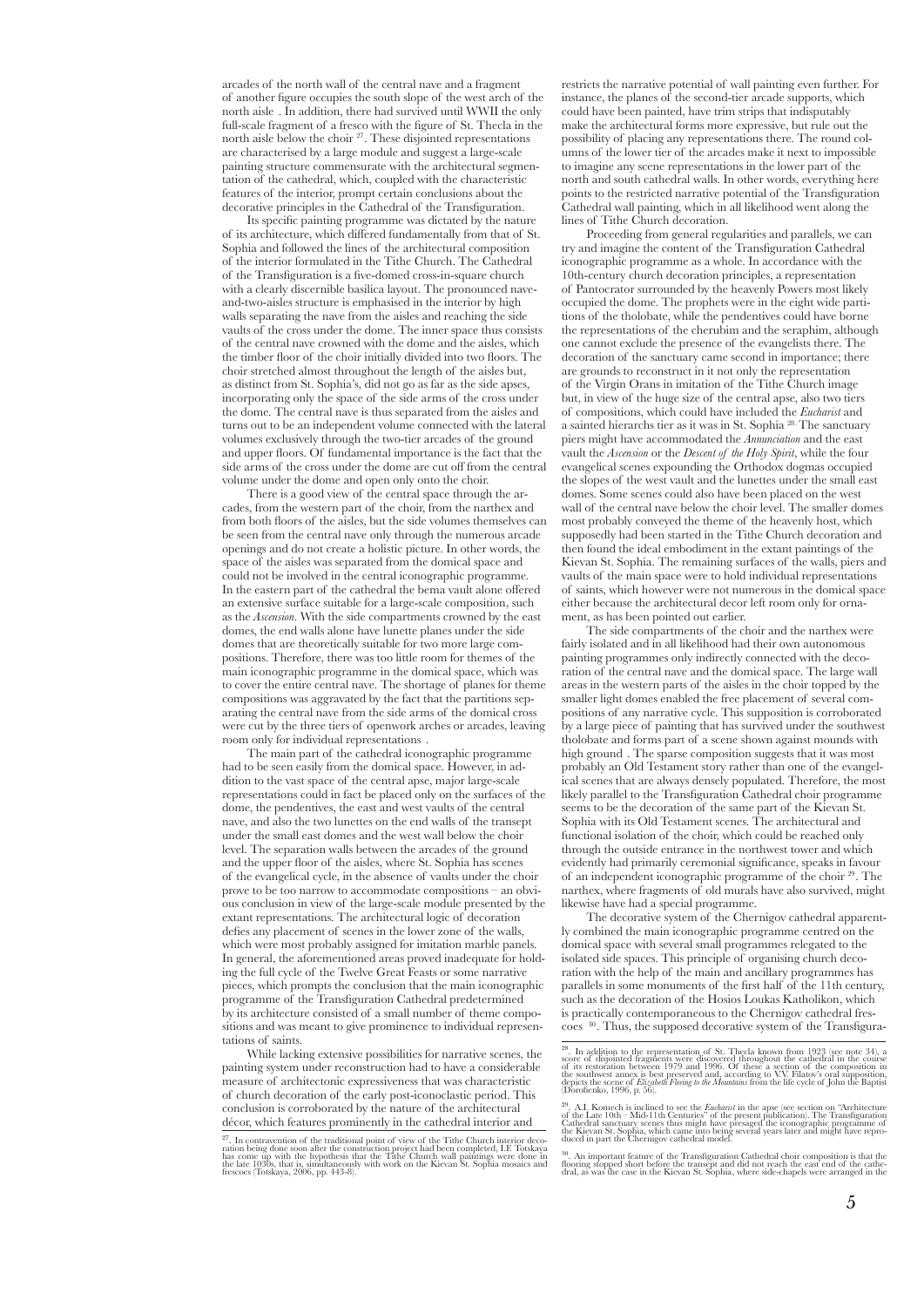tion Cathedral was fully in line with the major tendencies which defined the church decoration principles of the Byzantine world in the early 11th century 31.

The only fragment sufficiently preserved to discuss the artistic aspects of Chernigov frescoes was the now lost figure of St. Thecla, Equal-to-the-Apls. . Shown frontally, St. Thecla is one of the numerous individual representations, which used to fill the cathedral interior. Despite the damages and changed colouring because of a fire, that image executed with minimum artistic means is an example of austere and reserved painting. The figure was done in a flat manner, without intricate light-and-shadow modelling, while the face was modelled with translucent flowing highlights 32. This unexpected parallel makes one wonder about the organisation of work by artists who had come to Kiev at the invitation of Yaroslav the Wise and who decorated churches built in Kievan Rus' from the late 1030s. The practically simultaneous construction of the Kiev and Chernigov cathedrals enables a supposition that their decoration involved artists of the same extended artel, who had come to Rus' for a long-term job programme rather than to work on a single commission, albeit as important as the decoration of the Kievan St. Sophia 33. No doubt, decorating St. Sophia was a priority for Yaroslav, as evidenced by the presence of mosaics in St. Sophia and their absence in the Transfiguration Cathedral. Yet, we can't exclude the possibility of the artists artel invited from Constantinople working practically simultaneously on the two projects, which explains the presence of the hand of one of the Chernigov artists in the sanctuary of St. Sophia's. Furthermore, due to its smaller size and the absence of mosaics, technically complicated in execution, the decoration of the Transfiguration Cathedral might have been completed by the time construction work on St. Sophia's had been finished.

 $**$ 

There is no doubt that of all the churches built in the reign of Yaroslav St. Sophia and its decoration was of primary importance. If by finishing the Transfiguration Cathedral Yaroslav brought to fruition the cause of his late brother Mstislav, St. Sophia was his creation; it reflected many personal traits of the Grand Prince of Kiev, who realised during that period that he was the absolute ruler of Kievan Rus'. The Tithe Church and the Chernigov Cathedral of the Transfiguration, which preceded his reign, make it possible to speak about their wall paintings exclusively in terms of supposition, whereas St. Sophia is a miraculously preserved treasury of early Russian fine arts. In the quality of its mosaics and frescoes, the rich iconographic programme and the excellent state of the entire ensemble, it is an outstanding landmark of medieval Russian culture. Both the architecture and wall paintings of St. Sophia marked a qualitatively new stage in the development of the artistic tradition of Kievan Rus. For centuries on end the core of the wall painting programme was to set an example for new ensembles to be created while the numerous painting subjects, representations of hundreds of saints and the multifarious ornamental motifs were to become a sort of encyclopaedia of samples for the future generations of artists. The original narrative language, exhaustive in detail and brimming with symbols, which was to emerge subsequently as the trademark of Old Russian art, also goes back to the decoration of the Kievan St. Sophia.

east ends of the choir. The Chernigov cathedral choir could have had no such chapels, which would have deprived it of any liturgical function and must have influenced the iconographic content of its decoration.

<sup>32</sup>. For more on the reconstruction of the Transfiguration Cathedral decoration see Sarabianov, 2006, pp. 375-96.

The dating of St. Sophia mosaics and frescoes is a subject of debate, and there is no consensus among specialists as regards the date of the cathedral construction itself 34. If we take the year 1037 as the foundation date of St. Sophia's, as the majority of scholars tend to think, its interior decoration might have taken place in the 1040s, which confines the cathedral wall painting to an even narrower timeframe of the early – mid-1040s. Let it be remarked that this dating in part agrees with the opinion of V.N. Lazarev and other scholars 35, and is indirectly confirmed by the artistic and iconographic characteristics of the ensemble.

Although the mosaics and frescoes of the huge St. Sophia cathedral have not survived to our day in their entirety, compared with other contemporaneous monuments of the Byzantine world they are in an exceptionally good state of preservation. Over its centuries-long history the cathedral has lost vault frescoes in the central area, and reconstruction work destroyed frescoes in the western part of the choir and the inner galleries together with the almost entire decoration of the outside galleries. Wall paintings were repeatedly renovated so that by the beginning of the 19th century they were virtually completely overpainted by bunglers. The so-called restoration work carried out at the cathedral under the supervision of Acad. F.G. Solntsev in 1843-1853, in the course of which frescoes were inaptly and barbarously cleared and repainted in "old style" in oil, too, caused much damage to the ensemble 36. Nevertheless, there have survived about 2,500 sq. m of old mosaics and frescoes that make this ensemble a unique phenomenon among the monuments of the middle Byzantine period.

St. Sophia's wall paintings show to the viewer the complicated world of a Byzantine church produced by Greek artists along the lines of their own age-old traditions, yet addressed to the newly baptised Rus'. As the spectator progresses through the cathedral space the narrative scenes gradually unfold, forming a coherent picture of the universe, the Christian cosmos in which every human being finds a place of its own. The ability of Byzantine church decoration to combine the infinite universe with a focus on the prayer was enhanced in the Kievan St. Sophia paintings by the enlightening message of the entire ensemble. A number of essential factors determined the content of its decorative programme and accounted for its complicated and multi-composite painting. From the outset, the Kievan St. Sophia became an embodiment of Russian statehood and a symbol of new faith, a sort of new righteous city epitomising the triumph of Christianity. In keeping with the cathedral status the metropolitan service and other ceremonies of state importance were held there, often attended by the Kievan princes. Thus, from the moment of its appearance the Kievan St. Sophia became the heart of Christianity in Kievan Rus', the focus of its hierarchical organisation and church life, and the place of official princely representation while the Tithe Church retained its function of the ducal court church.

 The special status of St. Sophia largely determined the organisation of its inner space and the iconographic concept of the entire decoration. In its complexity, dogmatic profuseness and elaboration St. Sophia's painting programme is a supreme testimonial of monumental Byzantine painting that reflected the principal theological ideas of that period as expressed in the new system of Byzantine church decoration resulting from the restoration of iconoduly in 843. The entire Christian cosmos in full sense of the word is represented there, including, in addition to biblical events, the colossal pantheon of Christian saints in number sans pareil among the contemporaneous monuments of monumental Byzantine painting. The baptised Rus', now part of that Christian cosmos, found there its historical, sacral place – hence a special theme of apostolic continuity and the establishment of the young Russian Christiandom as an equal constituent of the Ecumenical Church. All those trends merged together and found expression in the Kievan St. Sophia painting programme. The interior décor of the Tithe Church and the Chernigov

cathedral, the two predecessors of St. Sophia, could not but in-

<sup>34</sup>. A. Poppe believes that the artists who worked in Chernigov also took part in the decoration of the Kievan St. Sophia (see Poppe, 1981, p. 48).

<sup>&</sup>lt;sup>31</sup>. The central part of the Hosios Loukas Katholikon has only five evangelical scenes:<br>the *Descent of the Holy Spirit* in the smaller east dome and four scenes on the pendentives.<br>At the same time several smaller yolum adjoin the main domical space. These include the narthex, in which the *Passion cycles* accens are concentrated (*The Last Supper, Washing the Feet, Crucifixion, Descent into Hell*), and the west corner chapels, whose prog

<sup>&</sup>lt;sup>33</sup>. The fragment with the figure of St. The<br>cla was found when the cathedral was explored in 1923, removed from the wall by D.I. Kiplik and transferred for storage to<br>of this fragment made by E. Evenbakh in 1936 has sur

 $^{35}\!.$  A.I. Komech considered the problem of St. Sophia's dating in detail in the article "Architecture of the Late 10th – Mid-11th Centuries" of the present publication.

<sup>&</sup>lt;sup>36</sup>. VN. Lazarev dated the mosaics and frescoes of the central space 1043-1046 and<br>bose of the aisles the 1060s (Lazarev, 1956, pp. 161-5; Lazarev, 1973, p. 22). According<br>p. 160). Logvin, it took six years to build St.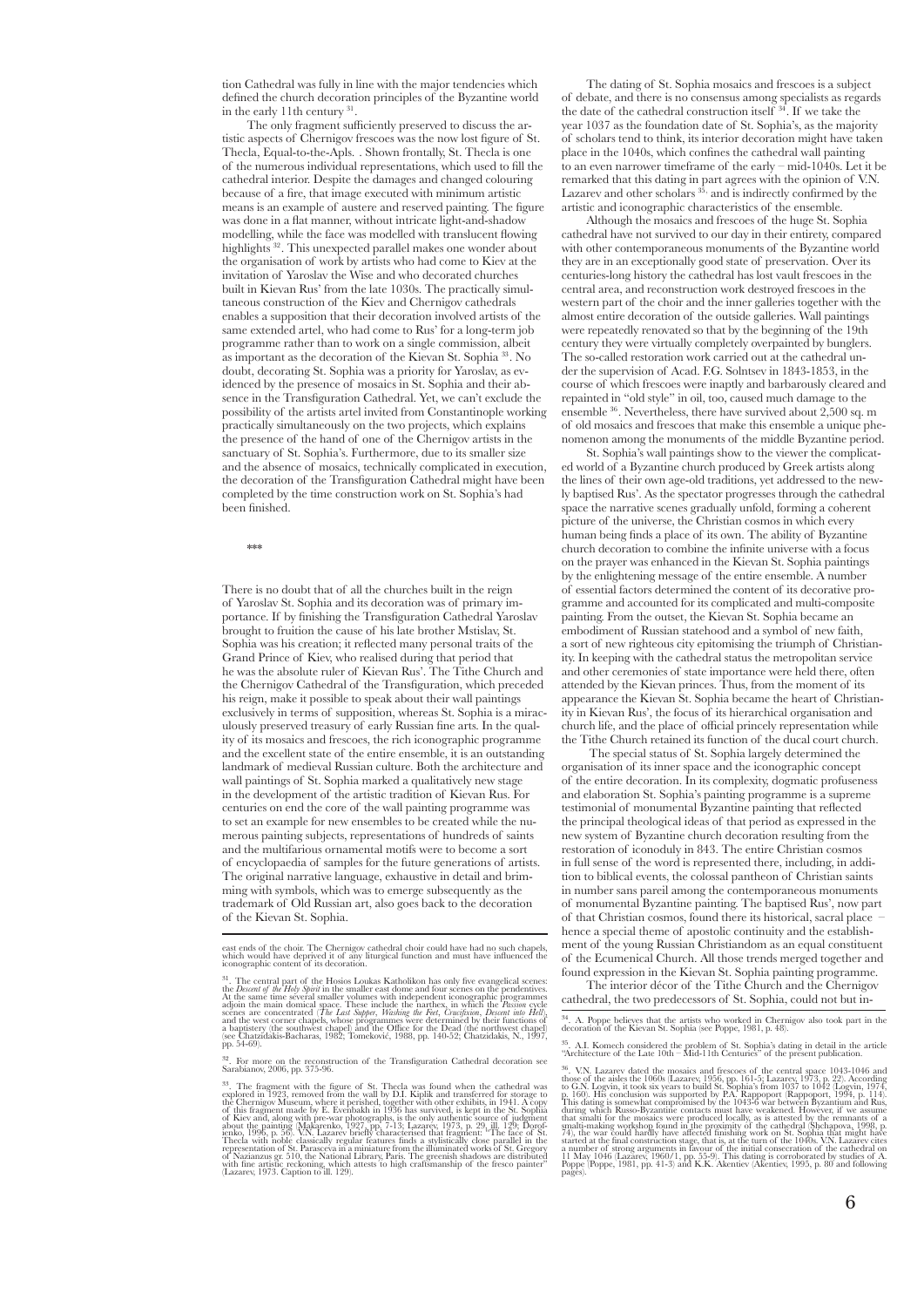fluence the iconographic concept of the Kievan cathedral. Those allusions indisputably arose and some of them can be traced back despite the practically total loss of paintings in the former two. However, the new requirements to the programme, which had to reveal the dogmatic profundity of the new faith and at the same time make those dogmas understandable, left a mark on the composition of St. Sophia's paintings. That was how their overall spirit took shape, giving preference to narration so that the key dogmatic elements of the iconographic programme, probably already known from the Tithe Church and Transfiguration Cathedral paintings, got a detailed narrative interpretation.

The nature of the commission explains the fundamental change in the decorative structure of St. Sophia compared with the Tithe Church and Transfiguration Cathedral paintings. Certain requirements set by the Kievan prince to the functional potential of the cathedral accounted for its specific architectural composition 37; the same applied to its iconographic programme and, consequently, its decorative system. This time, however, those requests must have come not only from Prince Yaroslav, but also from the religious authorities, evidently including Metropolitan Hilarion. For the artists working at St. Sophia those terms were new and unusual because such carpet-like principle of painting, known from provincial monuments, could hardly have been practised in Contantinople from where those artists had come. The forced departure from the architectonic system of painting in favour of a narrative and decorative one inevitably made it less structured, but at the same time the boundless world with a host of saints opening up before the beholder created a special mood of entry to a sacral space of the new Christian faith. This idea, which rested on the principles of enlightenment and apostolic sermon and which was highly relevant for the newly baptised Rus' and for those who commissioned St. Sophia, proved more important than complying with the classical architectonics of Byzantine church decoration.

The clients' desire to have a bigger surface for a decorative narrative was one reason for forsaking the custom of decorating the lower part of the walls with marble or imitation panels as was typical of the Byzantine and especially Constantinople church decoration practice, which St. Sophia's artists emulated 38.

 Mosaic and fresco techniques were used, the combination of which was typical of the interior décor of early Kievan structures starting from the Tithe Church. In accordance with the interior structure the best lit parts of the interior space, which were simultaneously its crucial sacral zones, were filled with mosaics. They were the dome, central apse, pendentives, arch walls and sanctuary piers. Frescoes decorated the rest of the cathedral and included numerous compositions and hundreds of individual representations of saints. No doubt, a decorative project of such a gigantic scale took several years to accomplish. Apparently, the mosaics and frescoes of the central space under the dome came first, while the remaining frescoes could have been done when liturgical service was already conducted at the cathedral. Anyhow, all frescoes are uniform from the technological and artistic point of view 39. Beyond doubt, the integral wall painting concept, the integrated iconographic programme of mosaics and frescoes and, last but not least, the artistic integrity of the entire ensemble testify to the concerted efforts of the same team of artists executing their commission to the letter  $40$ 

The focal dogmatic elements of the St. Sophia iconographic programme executed in mosaics on the whole meet the above principles that became established in Byzantine church decoration after the Triumph of Orthodoxy in 843. However, this general scheme of church decoration was continuously transformed with the addition of all sorts of novelties that the Byzantine church hierarchs worked out and Constantinople artists conveyed. In this context the St. Sophia wall paintings acquire special importance because their iconographic relevance is indisputable and they fully reflect the course of theological thought of their time. The innovations observed in art of the 10th – first half of the 11th centuries consisted in that painterly decoration became increasingly linked with the liturgical act 41. Individual

elements of painting received concentrated symbolical interpretation, which becomes clear and evident precisely in the context of divine service. There appear new themes, which literally illustrate the Eucharist mystery and take a dominant position in the decorative system. In this respect wall paintings of the Kievan St. Sophia provide invaluable material for the history of Byzantine painting because it was there that certain iconographical novelties made their first appearance, the ones that reflected precisely metropolitan artistic culture and failed to survive most likely due to the destruction of Constantinople's monuments. At the same time there appear signs of the emergent local tradition. Just as the architectural makeup of St. Sophia had no direct parallels in Byzantine architecture and was largely a product of Kievan reality, St. Sophia's iconographic programme had to take into account the experience of the already existing ensembles of the Tithe Church and the Chernigov Cathedral under concurrent construction.

The image of Pantocrator in the medallion occupying the top of the central dome overlooks the central space of the cathedral . Christ is shown as Demiurge, Creator of the Universe, Lord of the world, the Judge and the merciful Saviour<sup>42</sup>. At the same time this illusory cross sets the tone for the entire decoration programme, echoing the spatial structure of the domical space with its clearly manifest form of the cross, "which is outlined as powerfully and integrally as perhaps in no other domed crossin-square church of the Byzantine world of the 11th century'

Basically, the image of Pantocrator from the Kievan St. Sophia, just as a number of similar images of the  $11th - 12th$ centuries, traced back to the same venerated model which, as many scholars believe, was the domical mosaic of the Constantinople Church of the Holy Apostles built in the 9th century and known from several descriptions 44. In his detailed description of the church given in the late 12th century Nicolas Mesarites stresses that Pantocrator is shown half-length rather than fulllength. This way, according to him, the artist wanted to underscore the incompleteness of our knowledge of God and His ways. Pantocrator's glance, according to Mesarites, expresses joy and goodwill towards all those with pure thoughts and simultaneously is full of wrath for and condemnation of the sinners. In addition, Mesarites dwells at length on the gesture of Christ's right hand, with which He blesses the righteous and at the same time cautions others, setting them on the right path. Mesarites described the arrangement of the fingers of His left hand with the Gospel likewise in detail, saying that the fingers were "apart to the utmost extent" 45. Pantocrator at the Kievan St. Sophia largely fits that description, in particular, as regards the hand gestures and the face itself, in which the image of the strict Judge combines with that of merciful God. Another important thing is that Pantocrator is depicted half-length whereas in later cases His representation is shoulder-length, which makes it even more dynamically expressive. This similarity between the Kievan Pantocrator and the description of Nicolas Mesarites proves the genetic tie of the Kievan mosaic and the venerated image from the Constantinople Church of the Holy Apostles and at the same time indicates that the image of the Kievan Pantocrator belongs to an older iconographic tradition, which was noticeably transformed in the extant monuments of the late  $11th$  – early 12th centuries  $46$ .

The four angels surrounding the medallion with Pantocrator are depicted in the iconography of the heavenly host attending the appearance of the King of Heaven <sup>47</sup>. Such tholobate painting scheme was common in Byzantine church decoration. However, while in 11th-century Constantinople monuments Pantocra-

nobody disputes the fact that the entire St. Sophia wall decoration was done simultane- ously, the point made already by K.V. Sherotsky (Sherotsky, 1917, pp. 37-8).

<sup>42</sup>. Ch. Walter described the first half of the 11th century as a watershed in Byzantine<br>art. "Not only iconographical types borrowed from Antiquity art..." (Walter, 1982, p.<br>241). Walter assigns a key role in this proces

<sup>43</sup>. Bringing together the demiurgical aspect of organising the Universe and the Church on earth and the soteriological one in the image of Pantocrator, which obviously became more pronounced in monuments of the mid≚second half of the 11th century, was fur-<br>ther evidence of the St. Sophia painting ensemble dating to the 1040s. L.I. Lifshits con-<br>sidered this theme in detail (Lifshits, Sarabiano

<sup>44</sup>. The dome crowned the congregation of the Lord, assembled to take part in liturgy. The meaning of the Byzantine dome is thus connected with the meaning of the image of Pantocrator placed in it, which in turn in its meaning goes back to the liturgical mys- tery which happens under the dome" (Mathews, 1994, p. 11).

 $^{45}$ . The moif of the cross in the Kievan St. Sophia's dome could be a reminiscence of sorts of church decoration of the iconoclastic period when the representations of crosses were placed in the principal church zone,

<sup>46</sup>. Komech, 2005, p. 9.

 $^{37}\!.$  For an account of the 1843-53 restoration and its bibliography see Lazarev, 1978, pp. 65-71; Vzdornov, 1986, pp. 31-5.

<sup>38</sup>. Komech, 1972, pp. 50-64.

<sup>39</sup>. Lazarev, 1986, p. 65.

 $^{40}$ . Technological observations made by Ukrainian scholars have proven that the mosaics and all frescoes of the central space and two rows of galleries were produced simultaneously (see Strilenko, 1975, pp. 195-201; To

 $^{41}$ . Some scholars opined that the mosaics and frescoes of St. Sophia were made at different periods. V.N. Lazarev extended the making of frescoes in the towers and chapels up to the first half of the 12th century (Laz

<sup>47</sup>. This opinion was shared by O. Demus (Demus, 1984, pp. 238-40), J. Timken-Mat- thews (Timken-Matthews, 1981, p. 421) and L.I. Lifshits (Lifshits, Sarabianov, Tsarevskaya, 2004, p. 272).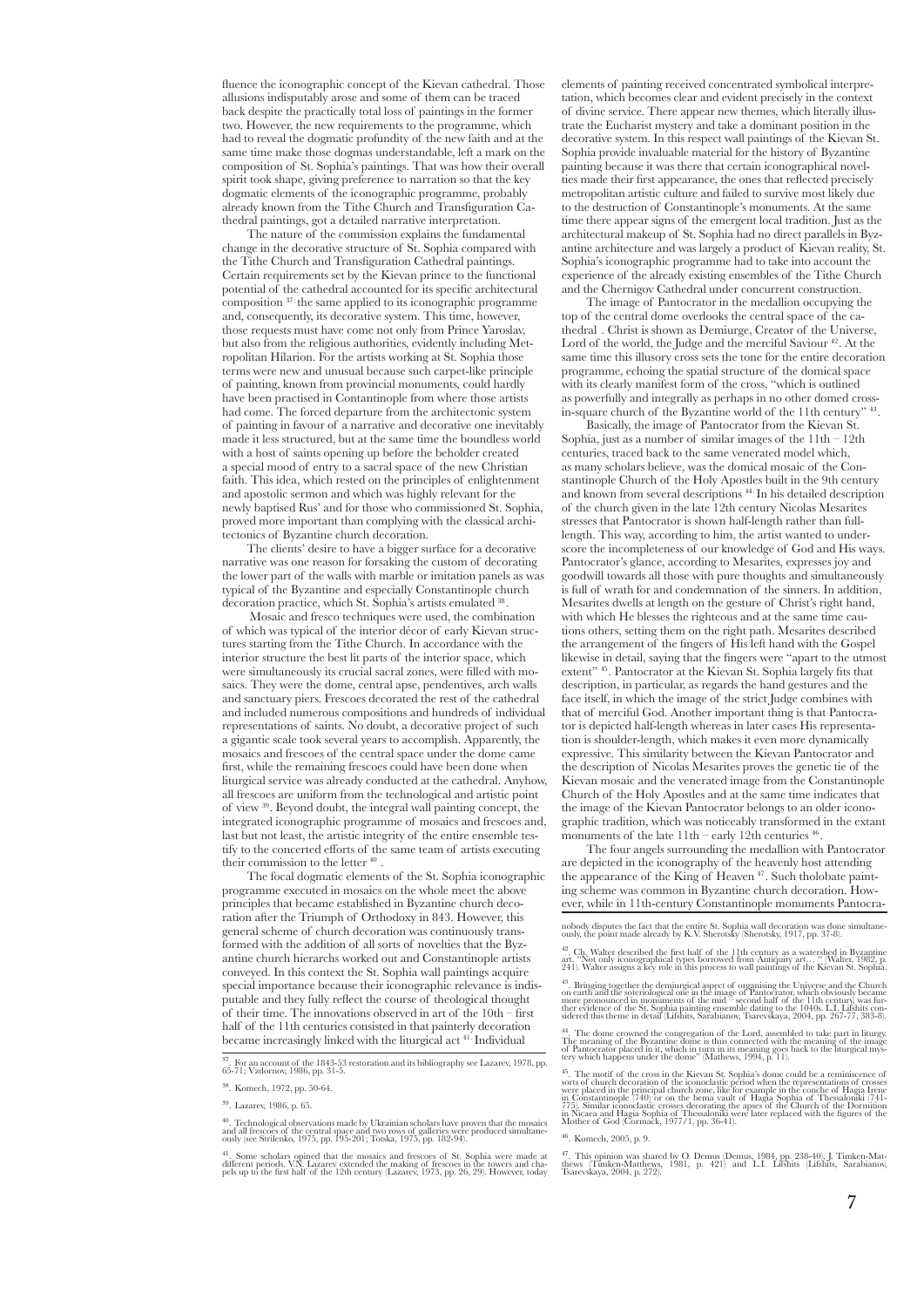tor was accompanied by a host of angels depicted in accordance with "the Celestial Hierarchy" of St. Dionysius the Areopagite, in the Kievan St. Sophia the liturgical theme came to the fore, and the archangels come across not only as Pantocrator's retinue, but also as parties to the Divine Liturgy. The archangels are robed in sumptuously adorned dalmatics with orbiculas (roundels) on the shoulders, girded up with wide bands (lorae) studded with gems and pearls. In their left hands they hold transparencies with Golgotha crosses and in their right labara topped with plates bearing the inscription in Greek (Holy, Holy, Holy), which opens the Trisagion and definitely attests to the liturgical context of the image 48. The tendency to align church decoration with liturgy common for that period is thus seen already in the domical composition of St. Sophia.

In the space of the tholobate cut by 12 windows mosaics have survived only on a single pier right of the east window, where Apostle Paul is represented. He is shown frontally, whereas his face is slightly turned to the centre; in his left hand Apostle Paul has a Gospel, to which he is pointing with his right hand. The iconography and the Apostle's posture leave no doubts that Apostle Peter was depicted on the neighbouring pier opposite him and that the other piers were occupied by the figures of Christ's disciples, forming the textbook composition of the twelve apostles. The placement of the apostolic figures in the tholobate specifies a fundamentally important conceptual dominant of St. Sophia's decoration.

Now if the images of the apostles can be found in monuments of the pre-iconoclastic period 49, the representation of the prophets as the proclaimers of the Incarnation of God the Word is more characteristic of art of the middle Byzantine period

The domical decoration programme is carried on in the mosaics of the pendentives, where the representations of the four evangelists began to be placed starting from the 11th century. Only the figure on the northwest pendentive has fully survived at St. Sophia , whereas the figure of St. John (northeast pendentive) is partially preserved and the representations of St. Matthew and St. Luke are almost completely lost. It is noteworthy that the tradition of placing the evangelists on the pendentives, which was to become subsequently a must in church decoration, was first expressed in a clear-cut form precisely at the Kievan St. Sophia 51. At the same time the entire domical decoration, together with the figures of the four evangelists on the tholobate pendentives, acquires a clearly hierarchical structure, demonstrating the descent of God's grace from Pantocrator through the apostolic service of His disciples and evangelism further onto the entire Church of Christ 52.

<sup>49</sup>. The dominal image of Pantorator appeared in the pre-iconolatic period (the common after the victory of iconolatic period (the Church of Pantoratic Church of the Virgin of Church of the Virgin of the Phanos (864) (pl

 $50$ . Only one original figure of an archangel has survived in the northeastern part of the dome, while the remaining three were repainted in the late 19th c. replicating the  $^{50}$  Only one original figure of an archangel has survived in the northeastern part of the dome, while the remaining three were repainted in the late 19th c. replicating the old image.

 $^{51}$ . For a comprehensive review of the evolution of the representation of the heavenly host accompanying Pantocrator in the post-iconoclastic church decoration system see Pallas, 1978, pp. 37-40; 1990, pp. 139-59; (Lif

The narrow stretches between the pendentives above the crowns of the wall arches have always been among the most significant places in the church decoration system. These perfectly visible parts of the church, symbolically and architectonically connecting the heavenly sphere of the dome with the earthly zone of the space under the dome, usually bore programmatically important representations. At the Kievan St. Sophia this part of the decoration carried on the theme of the unification of the Church Triumphant and the Church Militant, which takes place in liturgy. Only two medallions with images of Jesus Christ and the Mother of God have survived above the east and west arches. The Saviour above the east arch is depicted in a rare iconographic type of Priest, young, with a barely grown beard, short slightly wavy hair and a small shaved tonsure attesting to His priestly service. His attire is traditional – a brown chiton and dark blue himation - and a narrow cuff of his inner rason sticking out from under the chiton alone reveals His priesthood. Christ has a scroll in His right hand and with His left, in a gesture of prophetic revelation, He points to the scroll.

Multi-level in content, this image references the apocryphal legend "About the Priesthood of Christ", according to which the young Christ, even before the beginning of His evangelical service, in keeping with the Jewish custom had been chosen a priest of the Temple of Jerusalem for a term of one year. Images of Christ as priest known from monuments of the pre-iconoclastic period reappeared in Byzantine art precisely in the 11th century, when the liturgical theme began to dominate the iconographic programmes 53. This is precisely how the representation of Christ as Priest can be interpreted at the Kievan St. Sophia, where His image, blessing the mystery of liturgy in the church sanctuary with supreme grace, clearly demonstrates the eternal interrelationship between the heavenly and earthly Divine Service, between the Church Triumphant and the Church Militant. Meantime, the representation of Christ as Priest can also be understood as a sign of continuity of Old and New Testament priesthoods. In this context the gesture and scroll of Christ, who is prophesying about Himself as the Great Hierarch taking the "Melchizedek priesthood", become clear <sup>54</sup>. The image of Christ as Priest and the continuity of the Old and the New Testament taking effect through Him bring up the theme of the verity and sacrosanctity of the entire church hierarchy endorsed by the priesthood of the Saviour Himself, the theme which was of paramount importance to Kievan Rus' and which was to be expounded in the Kievan St. Sophia sanctuary mosaics <sup>55</sup>.

The priesthood of Christ is inseparable from the theme of the Divine Incarnation, which other representations on the wall arch keys elaborate. Above the west arch is a medallion with a badly damaged image of the Mother of God shown frontally, without the Child and Her arms half raised at chest level, palms out in a gesture of accepting grace became common in murals from the second quarter of the 11th century precisely in the context of the Divine Incarnation theme. Precisely this image of the Virgin is in a conch of the side chapel of Sts. Joachim and Anna at the Kievan St. Sophia, where the proto-evangelical cycle

<sup>53</sup>. VN. Lazarev explained the appearance of the figures of the apostles on the blooding base, NR charge shows that pixels charge that the charge shows the charge, the Mother of God is tensiled and the most of the disolo

<sup>54</sup>. N. Gioles spoke of the pertinence of the apostolic representations in the Kievan St. Sophia's tholobate from the point of view of the general enlightenment message of the decoration programme (see, 1990, pp. 193–6).

 $^{55}$ . In the post-ionologistic radiion the pendentiwes were originally included in the theorem ophanic composition with Pantocrator surrounded by the heavenly loost and the<br>reformally carried the images of the Cherubin

<sup>48</sup>. Mango, 1986, p. 232–3.

 $52$ . For example, in the domes of two Ravenna monuments of the  $5th - 6th$  cc. – the

Arian Baptistery and the Baptistery of Neon (Orthodox Baptistery) (Lazarev, 1986, ills. 21, 47).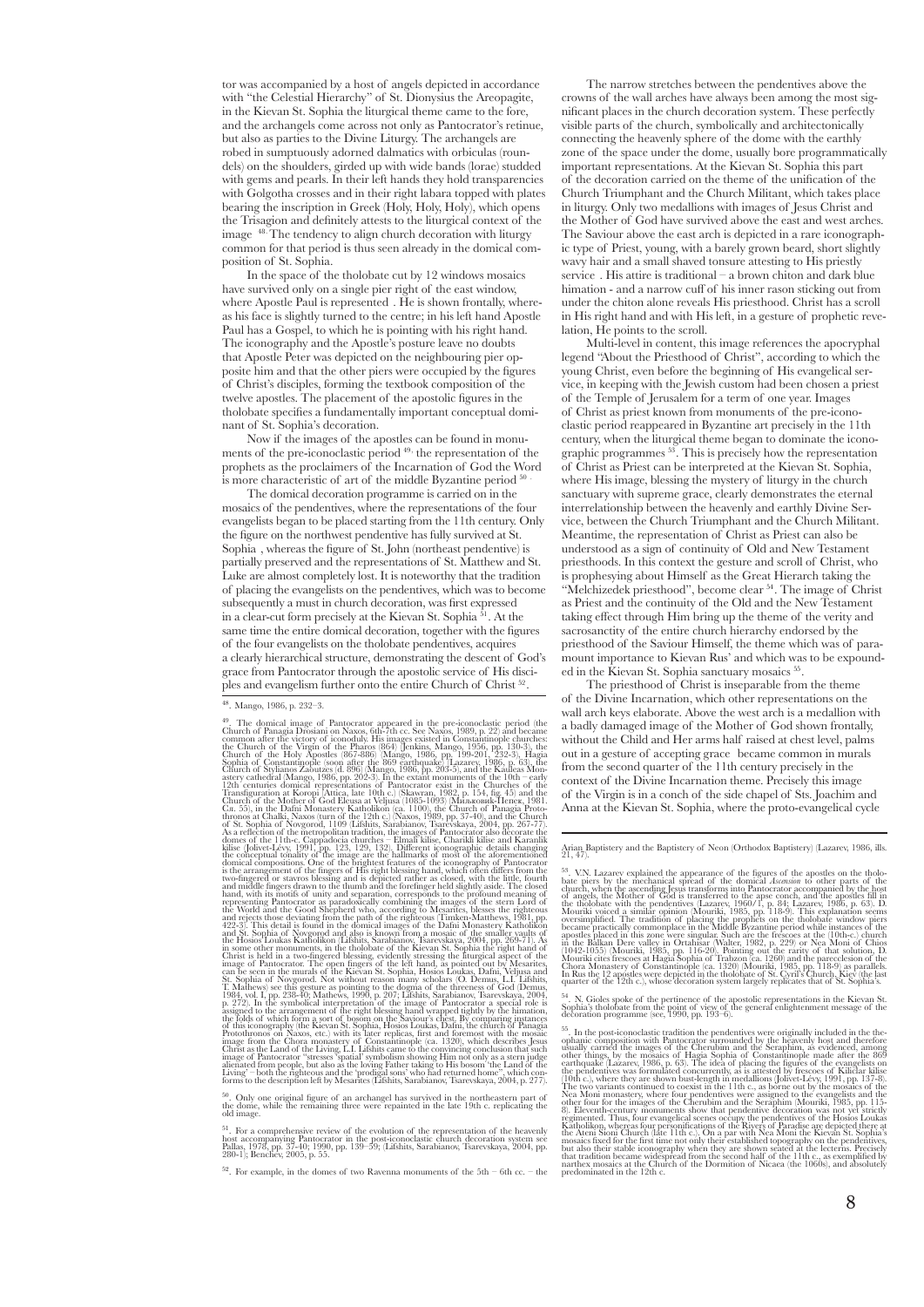narrative gives the story of the Divine Incarnation <sup>56</sup>. Following the logic of the programme the lost medallions above the north and south wall arches had the representations of Sts. Joachim and Anna, the Virgin's parents, which succinctly complemented the theme of the Divine Incarnation conveyed in the paired imaged of Jesus Christ and the Virgin. This reconstruction is corroborated by a number of parallels, the closest of which are the Nea Moni mosaics  $57$ 

While the domical zone epitomises the image of the Church Triumphant, the sanctuary space symbolises the Church Militant . The majestic figure of the Virgin Orans occupying the conch of the apse is the principal image of this zone of wall painting and second only to the domical image of Pantocrator. Her huge (5.45 m) figure overshadows the entire cathedral interior and, as an epitome of the Church Militant, literally calls all believers into Her embrace. Her image is inscribed immaculately into the curvilinear space of the conch., Owing to the masterfully employed optical effect of light reflection by mosaic smalti, it loses the visible connection with the plane of the wall and produces an illusory space of its own, which fills the sanctuary and becomes, in the full sense of the word, a repository of God 58.

Although the image of the Virgin Orans is multifaceted in content, one of its conceptual dominants is the symbolical image of the Church as a merciful protector receiving the entire humankind. Such understanding came into being together with the appearance of the Virgin Orans in the sanctuary decoration system, which, according to N.P. Kondakov, "emerged within the central apse as a triumphant symbol of the Christian church through the Queen of Heaven offering up Her prayers to the image of Pantocrator represented in the dome" <sup>59</sup>. This idea is enhanced by an inscription in Greek along the plane of the triumphal arch above the figure of the Virgin quoting Psalm 46 about the city of God, the holy habitation of the Most High. "God is in the midst of her, she shall not be moved; God will help her right early" (Ps  $46.5$ )  $^{60}$  . The city of God in the text of the Psalm was Jerusalem and its religious centre Zion, where the Temple of Jerusalem was located. However, exegetists started to interpret it in medieval theological writings as the prototype of the Church of Christ, built by the Saviour and affirmed by His disciples. In the post-iconoclastic period that prototype began to be identified with Constantinople that was referred to as the New Jerusalem, while Hagia Sophia of Constantinople was identified with Zion <sup>61</sup>. The reproduction of this Psalm on the arch of the Kievan St. Sophia proves that those ideas were also transferred

<sup>56</sup>. The integrity of that programme was still evident in the late Middle Ages. Paul, Archdeacon of Aleppo, who visited Kiev in 1656, saw the mosaics of the dome and the pendentives still fully preserved, "Its upper part

<sup>57</sup>, DV, Ainalov, was the first to consider the image of Christ as Priest at the Kievan<br>St. Sophia (Ainalov, 1928, pp. 19-23). This iconography is known from pre-iconoclastic<br>ortests, for example, the Rabbula Gospels (586

<sup>58</sup>. The prophesy "Thou art a priest for ever after the order of Mechinezdek" (Ps 110.4)<br>was interpreted by Apostle Paul as the Holy Writ implying that God the Father had<br>appointed the Son of God to perpetual pries<br>thood

 $^{59}$ . N. Gioles points to the special role of the image of Christ as Priest in the Kievan St. Sophia decoration, which is meant to make the idea of sancitiy and inviolability of the church hierarchy visual and understan

<sup>60</sup>. Singling out this variant of the Virgin's image, N.P. Kondakov justly traces its origin. To the iconography of the *Amunciation*, pointing out that, although known from the 9th c, it became widespread in the 11th - 1

<sup>61</sup>. When St. Sophia was renovated in the 19th c. it was loachim and Anna thear energy<br>depicted there, maybe due to some surviving fragments of old mosaics. In addition to<br>Nea Moni, where Joachim and Anna are represented

to Kiev with its St. Sophia cathedral, which the Russian believers now identified with the image of the Church of Christ and Kiev with the city of God 62.

The St. Sophia mosaic had as its prototype one of the most venerated Constantinople images of the Virgin Orans in the Hagia Soros (chapel) rotunda by the Blachernae church, which stored a reliquary with the robes of the Virgin, the greatest relic of the Byzantine world which saved Constantinople from enemy sieges in 626, 717 and 860<sup>63</sup>. The vision of the Intercession of the Mother of God that Andrew the Fool-for-Christ had was apparently connected with precisely that image, as a result of which the image of the Virgin Orans was venerated as the protectress of the walls of the Byzantine capital. The hallowed image was revived in church paintings as soon as iconolatry had been restored, as evidenced by its presence in the apse of the Church of the Virgin of Pharos (864), which Patriarch Photius spoke about in his homily mentioned earlier in connection with the Tithe Church mosaics 64. City-protecting symbolism becomes an important aspect of the interpretation of the St. Sophia image, which is reiterated by the placement of Psalm 46 on the apse above the image of the Virgin. The text of the Psalm ("God is in the midst of her") also contains an allusion to the incarnation of Everlasting Logos – the Divine Wisdom in the bosom of the Mother of God, whose huge figure appears to anyone entering the church. This synthetic image, which has absorbed the profundity of the theological thought of the Mother of God as the Church of Wisdom, which has miraculously encompassed Unencompassible God, of the Mother of God as the city of God can truly be perceived as the icon of the House of Divine Wisdom 65.

Formulated by many generations of Byzantine theologians, these ideas and notions were fully conveyed in the representation of the Kievan Virgin Orans, which became the patronal icon of sorts of the Kievan St. Sophia. Expressing these thoughts in his *Sermon on Law and Grace*, Metropolitan Hilarion says, praising Yaroslav the Wise, "And your glorious City of Kiev invested with majesty like with a crown, and committed your people and the holy, most glorious city fast to the Holy Mother of God to help the Christians, and to her also dedicated the church of the Great Entrance Gate in the name of the first feast of the Lord – the Holy Annunciation, and if the archangel gives a message to the Virgin, the city too will get it. To Her it is: 'Rejoice! You through whom joy shall shine forth! God is with you!' to the City: 'Rejoice, Orthodox city! God is with you!""

The majestic image of the Mother of God Mediatress epitomizing the Church of Christ, coupled with the idea of the temple of a city, transformed into a multi-faceted image that became the palladium of Kiev and in oral tradition received the epithet "Mother of God Inviolable Wall" borrowed from the text of the Akathist, which says in Oikos 12: "Rejoice, inviolable wall of the kingdom!" The special veneration of this image and its city-defending symbolism explain its countless replication in wall paintings and icons of the pre-Mongol period 67.

The theme of heavenly intercession articulated distinctly in the main mosaic of the Kievan St. Sophia sanctuary recurs in the small Deesis consisting of three medallions with the images of Pantocrator and the Mother of God with John the Baptist interceding with Him, which are placed on the arch above the text of Psalm 46 68. A characteristic feature of the Deesis is the absence

<sup>62</sup>. However, scholars such as N.P. Kondakov and V.N. Lazarev saw in that mosaic distorted proportions which, according to them, added an element of the archaic to the image of the Virgin (Kondakov, II, 1915 (1998), p. 74

<sup>63</sup>. Kondakov, 1915 (1998), p. 71.

<sup>64</sup>. In Greek the word "city" is feminine, therefore the Greek text has the pronoun "she" and the verbatim translation is "God is in the midst of her", which helps to correlate the entire text with the image of the Virgi

<sup>65</sup>. The 9th-c. Hagia Sophia Diegesis says that on the order of Emperor Justinian the above verse of Psalm 46 was inscribed on the bricks used to build the wall arches of the main church of the Byzantine Empire.

<sup>66</sup>. Averintsev, 1972, pp. 40-9.

<sup>67</sup>. According to various scholars, the Virgin Orans of Blachernae existed either as an icon or a mosaic in the sanctuary apse, although possibly not in the conch but in the lower part of the sanctuary. The representation of the Virgin Orans with the description bloch can identify the same time of the same time of the Magnetic (1042-1055). Theodora (1055-1056) and Michael VI (1055-1056) and Mi epithet Blachernitisså, which now makes it exceedingly difficult to reconstruct their original composition and iconography. In addition to the Virgin Orans in the Hagios Soros chapel, the images of the Virgin Pisiskepsis (

68. Lazarev, 1960/1, p. 29; Mango, 1986, p. 186; The Homilies of Photius Patriarch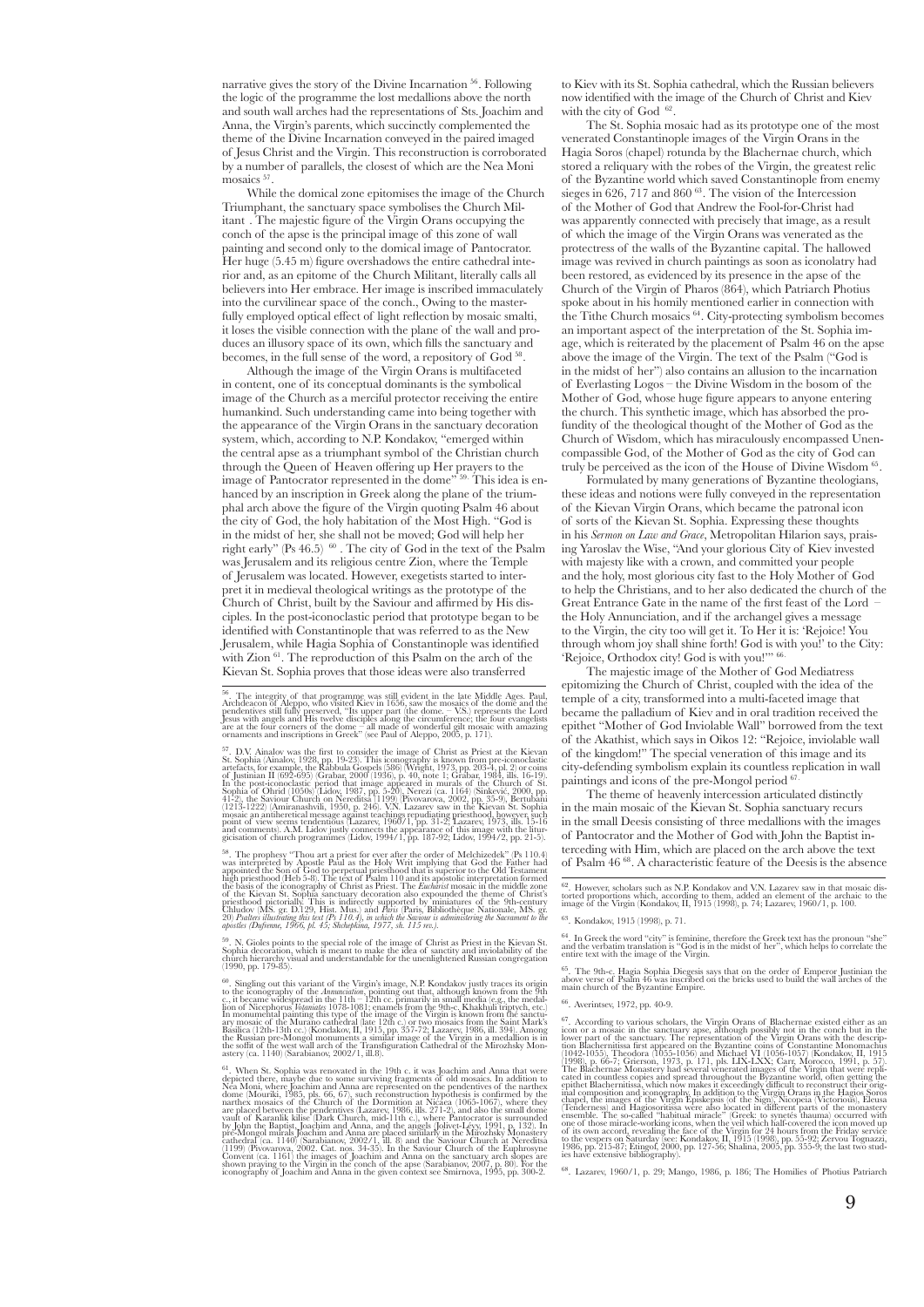of haloes while the traditional cross, which always accompanies the figure of Christ, fills the entire space of the medallion. The circle of the medallion and the halo have become a single whole, which, beyond doubt, stresses the theme of the Saviour's sacrifice on the cross. This type of the iconography of Christ, with the arms of the cross going beyond the edges of the halo or altogether replacing it, known from many Byzantine monuments, comes from the celebrated Constantinople image of Christ above the Chalke Gate, the main entrance to the imperial palace. The image of Christ, known as early as the 6th century, proved to be all but the principal symbol of triumph over the iconoclasts: destroyed in 726 on the order of Leo III, which triggered the persecution of the icons, it was the first to be restored in  $843 - a$  key event in the Triumph of Orthodoxy. Obviously, it was this fact that had to do with its special veneration in the  $9th - 10th$  centuries  $69$ .

Although the image of the Saviour from the Deesis, like that of Pantocrator in the dome or the Virgin Orans in the conch of the apse, is derived from the famous Constantinople image, it would be wrong to assume that the given representation is exclusively of memorial nature and replicates the venerated Byzantine halidome. The very nature of the cross going beyond the traditional pictorial frame obviously stresses the role of Christ not only as the coming Judge, but also as that of the sacrificial Victim, which links this composition with the liturgical theme conveyed to the fullest extent in the image of Christ as Priest and the *Eucharist*. Furthermore, taking into account the city-defending meaning of the image of Christ Chalkites, placed above the gate to the imperial palace, the Kievan St. Sophia image must have also been perceived as a protective symbol, a sort of "shield of faith" guaranteeing victory and safe protection to the Christians. This is borne out by the shape of the medallion with the figure of Christ, which was seen as a symbol of victory and triumph from the early Christian period <sup>70</sup>. Therefore, the Deesis reveals direct semantic parallels with the image of the Virgin Orans and the inscription crowning it and carries on the theme of heavenly protection of the God-protected Church and the Orthodox City.

The lower registers of the mosaic sanctuary decoration were reserved for the *Eucharist* and the sainted hierarchs tier – the themes, which appeared in mosaic decoration of the post-iconoclastic period and determined the liturgical content of sanctuary paintings up to the late Middle Ages. The uppermost is the *Communion of the Apostles* or the *Eucharist* – a liturgical interpretation of the theme of the Last Supper – where Jesus Christ, shown twice, institutes the mystery of the Eucharist by administering the Sacraments of bread and wine to his disciples . At St. Sophia the *Eucharist* is shown in two kinds. The twice depicted Christ stands before the Communion table, on which there is a cup with the Holy Gifts and church utensils. He is accompanied by two angels dressed as deacons and holding ripidia in their hands. The apostles are heading towards Christ, their bent figures with arms held before their chests in prayer copying the postures of those receiving Communion during liturgy. The scene in the central apse is obviously reminiscent of an actual instance of service when a hierarch administers the Sacrament to other members of the clergy taking part in liturgy. The *Communion of the Apostles* is thus a synthetic representation of unity between the Divine and earthly liturgy, in which the key figure is Christ – the Great Hierarch passing on to His disciples, the founders of the Church Militant, the grace of the New Testament. The scene of the *Communion of the Apostles* was well known in Byzantine art of the pre-iconoclast period. In the mid-9th century it started to be replicated in illuminated Psalters, usually accompanying stanza 4 of Psalm 110 "You are a priest for ever after the order of Melchizedek" 71

of Constantinople. English translation, introduction and commentary by Cyril Mango. Harvard University Press. Cambridge Massachusetts, 1958, p. 186.

<sup>69</sup>. S.S. Averintsev, who had a special paper interpreting the text of Psalm 46 in the con-<br>text of the Kievan St. Sophia iconographic programme, drew the following conclusion:<br>"The Moher of God is mplied in these words,

<sup>70</sup>. *The Sermon on Law and Grace*, 1997, p. 50. Scholars repeatedly quoted this passage precisely in the context of the interpretation of the image of the Virgin Orans in the apse of the Kievan St. Sophia (cf. Shcherotsk

<sup>71</sup>. All the known Old Russian sanctuary paintings of the late 11th – early 12th cc., of which one can get an impression, comprised precisely the images of the Wigm Orans from St. Sophia s. It was replicated in the conch

and from the 10th century also appeared in monumental cycles, relegated to the ancillary zones of the bema and soleas 72, which indicates that those programmatic and iconographic changes, beyond doubt, originated in the capital and that both date from the second quarter of the 11th century 73.

The above ensembles have different variants of the *Communion of the Apostles* that existed in 11th-century Byzantine art. In the Kievan St. Sophia the moment of the communion being administered is represented, while the Church of St. Sophia of Ohrid has a less frequent type of iconography – Jesus Christ is by the Communion table saying the prayer over the offerings, which is usually done right after the Great Entrance<sup>74</sup>. However, despite the iconographic differences, in both cases the composition is accorded the programmatically central place and obviously emerges, on a par with Pantocrator in the dome and the Virgin Orans in the conch, as a dominant feature of the Kievan St. Sophia while in the domeless church of St. Sophia of Ohrid the *Communion of the Apostles* is the focal point of the entire iconographic programme. The appearance of the angels with ripidia assisting Christ as Priest is, too, of fundamental importance and stresses the heavenly nature of the happening 75.

The lower register of the sanctuary decoration is occupied by sainted hierarchs, including St. Basil the Great, St. John Chrysostom, St. Gregory the Theologian, St. Gregory of Nyssa, St. Nicholas the Wonderworker, St. Gregory Thaumaturgus, St. Clement of Rome and St. Epiphanius of Cyprus 76. They are accompanied by the Archdeacons, St. Stephen and St. Lawrence, dressed in sacerdotal robes and holding censers and Holy Gifts repositories in their hands. Shown strictly frontally, the figures virtually intercede with the Holy Throne of the real church, mystically taking part in the liturgy and wedding the symbolism of the mosaics to the reality of the Divine Office. The two deacons who were included in the iconographic programme of the sainted hierarchs tier for the first time at St. Sophia of Kiev are shown at a slight angle, as if turning the procession of bishops towards the sanctuary centre, where the Holy Throne is located. Along the sanctuary apse axis at the level of the bishops row there is a triple window, on the piers of which two Moscow metropolitans, Peter and Alexis, were painted in the 17th century instead

dral of the Yuriev Monastery (ca. 1130) (Sarabianov, 2002/2, pp. 382-4). The gigantic<br>figure of the Mother of God also adorns the conch of Saviour's Church of the Convent<br>of St. Euphrosyne in Polotsk (ca. 1161) (Sarabianov

 $^{72}$ . The Deesis iconography is traditionally associated with the theme of the Second Coming, about which much has been written (historiography on this problem see: Shchenñikova, 1994, pp. 132-63; Shchennikova, 2000, pp. 400-4). Writings by Ch. Wal-<br>ter have markedly expanded the boundaries of ideas about the Decsis content (Walter,<br>1968, pp. 311-36; Walter, 1970/1, pp. 161-87; Walter

<sup>73</sup>. The image of Christ at the Chalke Gate was first mentioned in the Chronicle of Emperor Maurice (582-602). In 726, it was destroyed by the iconoclass and then twice resported impending death of emperor Maurice (582-6

<sup>74</sup>. Round icons (imagines clipeatae) in the form of a shield (clipeus) were borrowed from the late antiquity tradition and were common in early Christian art. The round shape of icons symbolised triumph, victory and had

75. Pre-iconoclastic representations of the *Eucharist* are exemplified by: the Rabbula Gos-<br>pel $(586)$ , the Rossano Codex (6th c.), two patens Dumbarton Oaks collection) and Stuma (Archaeological Muscum of Istanbul) (Gra

<sup>76</sup>. The *Communion of the Apostles* occupies the niche north of the sanctuary of the cave church of the Antivity of Jesus Christ at the Kaloritissa Monastery, Naxos (10th c.) (Skawran, 1982, p. 152) and the parabema of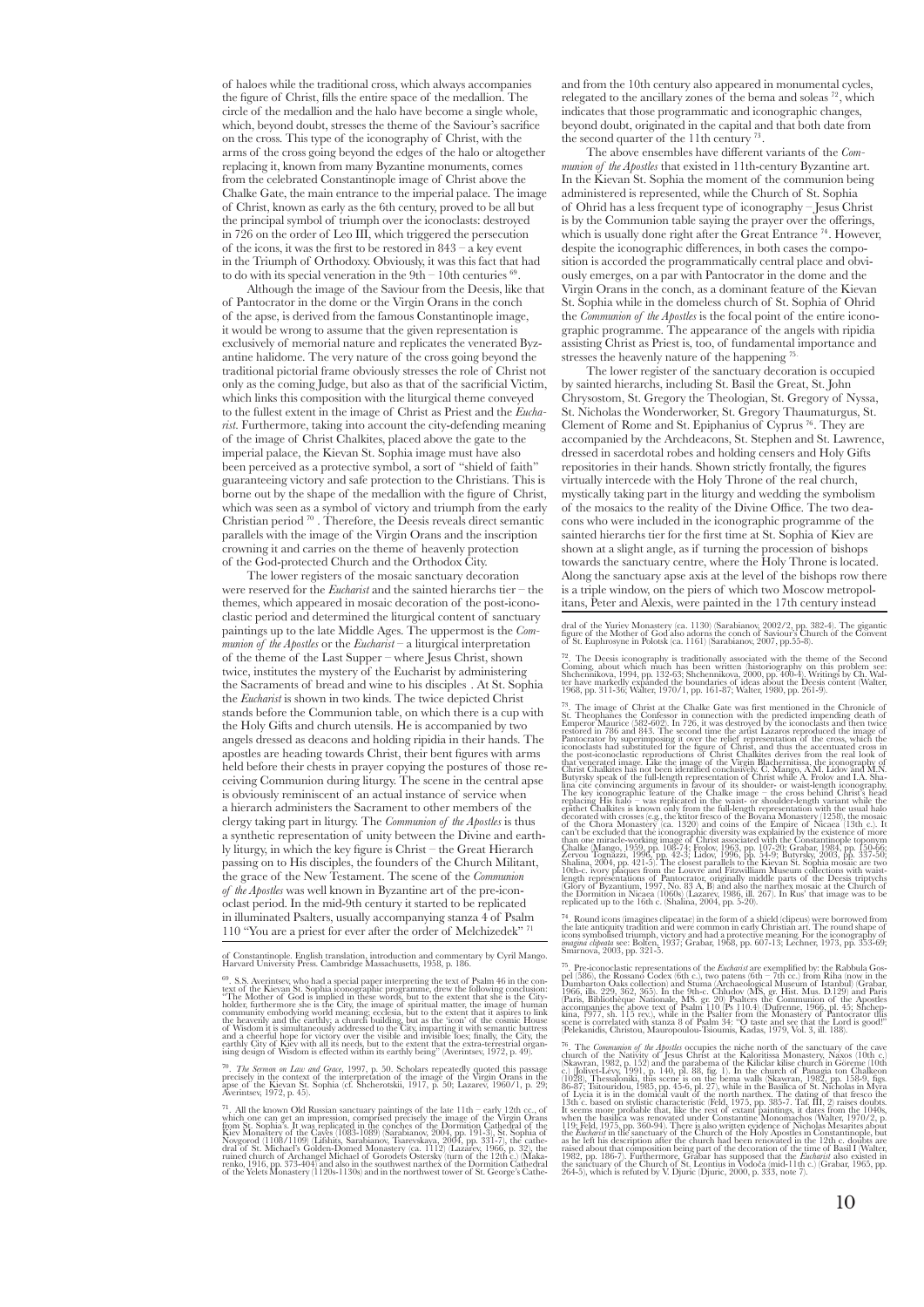of the lost mosaics. Parallels prompt that two processional candles might have been in the centre of the lower register of the sanctuary wall paintings, thus making the aforementioned turning of the two deacons compositionally consummate and likening the sainted hierarchs tier to the procession of the Great Entrance, which gives special emphasis to the liturgical context of St. Sophia's sanctuary decoration 77.

The idea of the unity of the Church Triumphant and the Church Militant repeatedly comes through in individual scenes of the Kievan St. Sophia mosaic decoration and gets a dogmatically coherent and structurally clear-cut expression in the integral domical and sanctuary murals. The Divine Grace passed by (the domical figure of) Pantocrator on to the apostles (the tholobate) and the evangelists (the pendentives), sanctified by the sacrifice of Christ as Priest and protected by Christ – the "shield of faith", is epitomised in the bosom of the Mother Church (Virgin Orans) and realises itself in the fusion of the mystery of liturey represented by the *Communion of the Apostles* and the sainted hierarchs interceding with the main Holy Throne of St. Sophia's.

The clear-cut and purposeful programme of the Kievan St. Sophia mosaic decoration was carried on in the now lost mosaics of the bema. They were arranged on the vault and at the level corresponding to the sanctuary *Eucharist* while below the walls were painted with frescoes. On the sanctuary vault, where but insignificant fragments of the ground with stylised plants have survived, no doubt, there was a representation of the *Ascension*, which not only complies with the stable tradition of Byzantine church decoration of the post-iconoclastic period 78, but is corroborated by the absence of this scene from the evangelical narrative which has survived on the St. Sophia walls, where the *Descent of the Holy Spirit* directly follows the *Incredulity of Saint Thomas* and *Sending the Apostles to Preach the Gospel*.

The *Ascension* has several major interpretations in the iconographic tradition. For instance, in pre-iconoclastic monuments this composition was usually placed in the dome, less frequently in the conch of the apse, and had an eschatological meaning based on the Gospel's prophesy of the Second Coming: "This Jesus, who was taken up from you into heaven, will come in the same way as you saw him go into heaven" (Acts 1.11)<sup>79</sup>. Those ideas graphically expressed in the correlation of the *Eucharist* and the sainted hierarchs tier found another weighty confirmation in the scene of the *Ascension* which crowned the sanctuary vault.

The figures of Old Testament prophets and kings were most probably placed on the bema walls at the level of the *Eucharist* 80. This type of reconstruction is corroborated by the small number of the representations of prophets in the extant decoration of the main St. Sophia's space, whereas the principle of parallelism in the interpretation of the events and personages of the Old and New Testament seems quite relevant to the iconographical con-

<sup>78</sup>. In addition to the frescoes of the Church of St. Sophia of Ohrid, this rare type of the Conographic canon of the Communion of the Apostles is also known from the Psalter from the Monastery of Pantocrator (9th c., gr

<sup>79</sup>. Grabar, 1934 (1968), p. 491; Lidoy, 1994/2, pp. 18-9. No angels are shown either in the Chudov Pasiter, the Partocriosclass the post-iconoclassic period, such as the Chudov Pasiter, the Pantocrator Monastery Pasiter

<sup>80</sup>. It was not until the post-iconoclastic period that the iconocraphy of the sainted hierarch archs was finalised and they began to be incorporated in the church decoration programmes. The ecaliset tier of the sainted

cept of the decoration. This applies above all to the images of David and Solomon, with whom Metropolitan Hilarion compared Vladimir and Yaroslav in his *Sermon* <sup>81</sup>. The figure of another high priest, no doubt, was placed opposite him on the south slope of the sanctuary arch 82. Positioned by the entrance to the holy of holies, the two high priests find themselves involved in the symbolical space of the sanctuary, interceding with the church Holy Throne on a par with the sainted hierarchs. Thus, the continuity of the Old and the New Testament, outlined in the representation of Christ as Priest above the east wall arch, is also definitively stated in the sanctuary mosaics, where the high priests and the sainted hierarchs witness the true priesthood of Jesus Christ, "a priest… after the order of Melchizedek", who is shown twice in the *Eucharist* administering the Sacrament to the apostles 83.

The programme of the Kievan St. Sophia domical and sanctuary mosaics, which has survived to our day in considerable fullness, demonstrates a distinct stage in the development of Byzantine church decoration. On the one side, the dominant principle is that of strictly hierarchical continuity of scenes that are arranged along the vertical axis, descend from heaven and symbolise the unity of the Church Triumphant and the Church Militant. This general principle formulated as early as the period of the Triumph of Orthodoxy is postulated through the comparison of halidome images that not only incorporated the Christian dogmas in their entirety, but were hallowed by special veneration and emerged in the Byzantine world as guarantors of the inviolability of the Orthodox Empire. Such are the representations of Pantocrator replicating the domical mosaic of the Church of the Holy Apostles, the Saviour from the Deesis reproducing the miracle-working image of Christ on the Chalke Gate and the Mother of God Inviolable Wall, which not only copied, but in the full sense of the word absorbed the entire content of the Virgin Orans of Blachernae and the mosaics of the Church of the Virgin of the Pharos. That was how the grace of the Constantinople halidomes was transferred to the "capital city" of Kiev, shedding the light of Christianity onto the newly chosen people. As Metropolitan Hilarion formulated it: "the beneficial faith will spread throughout the earth and reach our Russian language". This image of renovated Rus' being party to the universal community of "New Israel" – the Orthodox Church – pervades the *Sermon on Law and Grace* through and through .

The theme of affirming the Church of Christ becomes the keynote of the Kievan St. Sophia mosaic decoration and finds expression in the image of Christ Priest, the *Eucharist*, the sainted hierarchs tier and the figures of high priests. It is noteworthy that the ecclesiological scenes concentrated in the middle and lower zones of the apse lose their vertical direction and spread

 $81$ . The decoration of the back of the Metropolitan's old throne with a cross flanked by<br>two candles indirectly suggests the presence of two processional candles in the sainted<br>hierarchs tier. Originally the throne was a close parallel is the *Office of the Holy Futhers* at the uper church of the Bachkovo Monder assety ossuary, where two candles are on similar triple window piers, and two figures of angels in diaconal attitre are depicted

 $82$ . In the 17th c. the bema still had mosaics, which Paul of Aleppo described in general terms: "The wonderful arches of the sanctuaries and the high dome are all decorated with gilt mosaics and representations of sains<br><sup>23</sup> (Paul of Aleppo, 2005, p. 172). However, already in the 18th c. the mosaics were replaced with oil paintings of prophets<br>1856, p. 537; Kryzhanovsky, 1868, vol. I, p. 796

<sup>83</sup>. The Assension is the earliest variant of domical decoration and, most likely, was<br>already present in the Church of the Holy Sepulchre of the time of Emperor Constantine (Amalox, 1901, pp. 185-6); Schmidt, 1914, pp. of the *Ascension* see: Dufrenne, 1965, pp. 185-99; Demus, 1976, pp. 101-8; Cormack, 1977/2, pp. 162-3; Grabar, 1984, pp. 267-9; Demus, 1984, vol. I, pp. 173-241; (Gioles), 1990; Sarabianov, 1994, pp. 278-81; The placement of the *Assension* in the conch of the<br>sanctuary apse is a just as old but less frequent tradition, as exemplified by the Rotunda<br>sanctuary apse is a just as old but less f

<sup>77</sup>. A.M. Lidov is inclined to connect the appearance of the *Eucharist* in sanctuary decoration with the schism of 1054 and to date the mosaics the time of Metropolitan Ephraim (1055-1065) who, according to Lidoy, was the author of the sanctuary decoration programme and in particular the *Eucharist*, which allegedly reflected the anti-Latin polemic about unleavened bread (Lidoy, 1999, p.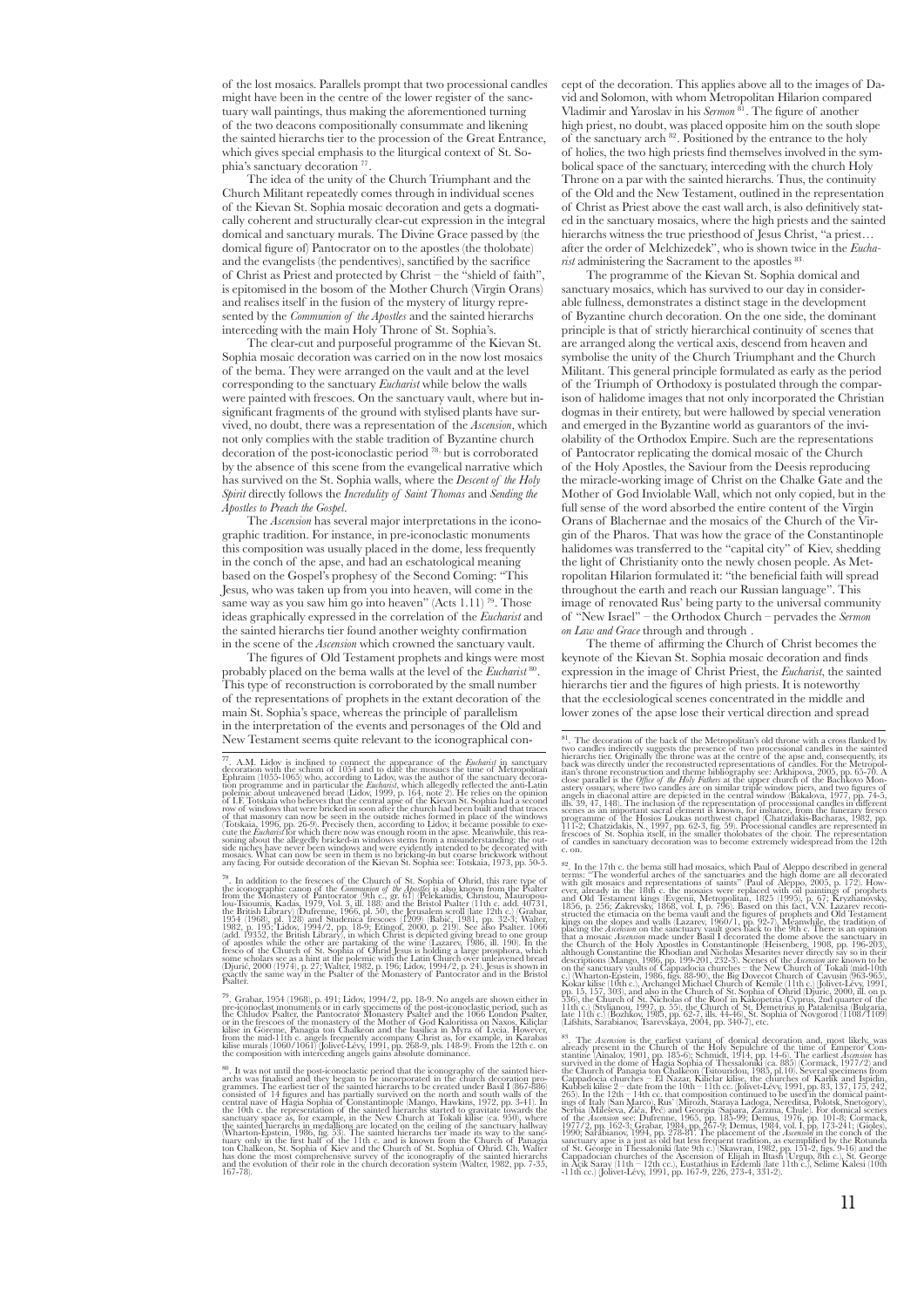sideways symbolising the dissemination of the Church of Christ the world over. Incorporated into the decoration of the apse and literally embracing the sanctuary space, these scenes create their own liturgical space and become part of the actual liturgy. Such spatial symbolism born of direct visual correlations between the mystery of liturgy and mosaic representations turns out to be a fundamentally new feature of specific Byzantine sanctuary programmes that were formulated in the extinct late 10th – early 11th-century Constantinople churches and have survived in the wall paintings of the Kievan St. Sophia and the Church of St. Sophia of Ohrid. To quote Ch. Walter, those ensembles marked a "watershed" in the art of the Byzantine world, after which the reality of the liturgy became a component of the content of the holy image  $84$ .

The new understanding of the role of sanctuary representations as symbolical parties to the mystery of liturgy inevitably entailed gradual detailing of their content. This is how the above tendency to transform the sainted hierarchs tier into the liturgical procession can be interpreted, together with the resulting essential transformation of the composition 85. The painting composition is concretised through the prioritisation of saints to be represented in the sainted hierarchs tier, which includes above all the especially revered saints, such as the founders of the liturgy St. Basil the Great and St. John Chrysostom, theologians St. Gregory of Nazianzus and St. Gregory of Nyssa, and the famous thaumaturgi St. Nicholas of Myra in Lycia and St. Gregory the Wonderworker. However, the appearance of St. Clement of Rome and St. Epiphanius of Cyprus in the sainted hierarchs tier was already dictated by the realities of Kiev's church life. As mentioned above, the connection between St. Clement and the construction of the Tithe Church and other events of the baptism of Rus' has long been noted 86. The presence of St. Epiphanius of Cyprus among the sainted hierarchs may be explained by the fact that his commemoration day coincides with the festival of the consecration of the Tithe Church (12 May), which was entered in the Russian ecclesiastical calendar early on 87. Thus, the intercession of St. Clement and St. Epiphanius within the sainted hierarchs tier symbolises Russian Christendom entering the Ecumenical Church, as Metropolitan Hilarion stated repeatedly: "So being strangers, we were named the people of God, and while we were enemies, we were called His sons"<sup>88</sup>.

Mosaic decoration spread to the sanctuary piers, where in the upper zone the paired *Annunciation* framed the sanctuary apse . The Virgin is depicted spinning, and Archangel Gabriel, carrying the good tidings, is rushing towards Her. Quotations from the Gospel (Lk 1.28, 38) in Greek accompany the figures. To his words, "Hail, O favoured one, the Lord is with Thee!" the Virgin answers, "Behold, I am the handmaid of the Lord; let it be to me according to Thy word". This dialogue between the Virgin and Archangel Gabriel seems to be opening up the Gospel page before the beholder and literally taking him into the holy nar-

<sup>86</sup>. The idea of the continuity of the Old and the New Testament priesthood conveyed clearly in the sanctuary mosaics of the Kievan St. Sophia (Lidoy, 1994/2, pp. 20-1), was naturally not new in Byzantine exegesis, as is 190). However, in Byzantine monumental painting figures were included in the sanc- tuary compositions of high priests depicted in accordance with emphatically liturgical iconógraphy on singular ôccasions. Parallels are only found in a number of early 13th-c.<br>Serbian monuments – in Mileseva (ca. 1234), Sopočani (ca. 1265), Ziča (1309-1316),<br>the Church of Saints Joachim and Anna in Studenica likely in St. Sophia of Novgorod (1108/1109) and also in the decoration of the cathed<br>drals of the Antoniev (1125), Yurev (ca. 1130), Mirozhsky (ca. 1140) and Saviour and<br>St. Euphrosyne (last quarter of the 12th c.) monast

<sup>87</sup>. Library of Old Rus' Literature, 1997, p. 38.

<sup>88</sup>. Walter, 1982, pp. 239-49. Some provincial monuments of metropolitan origin, e.g., the sanctuary frescos of the New Church of Tokali kelise (ca. 950), where the Crachtain and four scenario and four scenario and four s to the Eucharistic sacrifice, attest that programmes of that type were relevant to Con- stantinople of the 10th and early 11th centuries (Wharton-Epstein, 1986, fig. 83). In the sanctuary of the Church of St. Sophia of Ohrid the *Eucharist* and the sainted hierarchs tier are complemented with several "symbolical" compositions prototyping the *Eucharist* (D)uric, 2000 (1974), p. 26). Ch. Walter jus rative, while stressing the semantic link between the two figures on the sides of the sanctuary apse. Such quotation of dialogue between the holy characters is not used in other compositions of monumental cycles and the bema *Annunciation* proves to be an exception that was to become a stable tradition of post-iconoclastic art. Placed on the sides of the apse, the *Annunciation* expands the symbolical field of the composition by incorporating the sacral space of the sanctuary 89. Conveyed in the *Annunciation,* the Divine Incarnation and humankind uniting with God, which was the first event of the redeeming mission of Christ on earth, is directly correlated with the sanctuary decoration programme, with its symbolical images showing how the Church of Christ, only within the fold of which can man find salvation, was raised on the Saviour's sacrifice. Such method of spatial-symbolical correlations is embodied ideally in the placement of the *Annunciation* on the sides of the sanctuary apse, which became one of the most lasting and traditional elements of the Byzantine church decoration system from the 11th century on. Symptomatically, this theologically well-thought out idea of correlating the *Annunciation* with the sanctuary space, which most likely originated in one of the lost Constantinople monuments, first appeared in finished form on the sanctuary piers precisely in the Kievan St. Sophia  $decoration<sup>9</sup>$ 

Wall arches had medallions with the *Forty Martyrs of Sebaste*, of which only the mosaics of the north and south arches have survived. The representations of the Forty Martyrs, who froze to death in an ice-bound pond near Sebaste, were extremely popular in Byzantium. According to their life story and iconographic tradition, at the moment of their martyrdom Jesus Christ descended from heaven to give them forty holy wreaths of martyrs. Under a Testament ascribed to them, their remains were never separated, and for that reason they were always portrayed together as an integral image of the "holy host". That was the source of the ecclesiological aspect of the cult of the Forty Martyrs of Sebaste, who embodied the integral whole of the Church and the Body of Christ. Just as in the Revelation St. John the Theologian sees the foundation of the heavenly altar with the souls of the righteous people who had been slain for the word of God (Rev 6.9), the symbolical image of the Throne of God – the dome with the figure of Pantocrator – literally rests on the building of the Church Militant, fortified by the blood of Christian martyrs, the fact stressed by their placement on the wall arches which support the domical structure <sup>91</sup>

The martyrs of Sebaste, placed closest to heaven – the abode of Pantocrator – visually unite the heavenly and earthly zones into the single sacral space of the church and open the theme of the "holy people", which was to become of paramount importance for the iconographic programme of the Kievan St. Sophia. The hosts of saints on the church walls are a visual and emphatic representation of the image of the Divine Body, the Church Militant, which Kievan Rus' had joined. Interpreted differently in St. Sophia's murals, this theme is most graphically expressed above all in the representation of a vast number of saints filling the entire interior.

The iconographic programme of the St. Sophia mosaics accumulated the many realia of Byzantine church decoration of the late 10th – early 11th centuries, which failed to survive in Constantinople itself but was preserved in a number of provincial monuments. Of the latter, the St. Sophia mosaics formed an ensemble that gives the fullest and most distinct idea of the reference system of basic symbolical and dogmatic units that in the second half of the 11th century gradually emerged as mandatory elements of practically any decoration of the domed cross-insquare church of the vast Byzantine world. The simultaneous presence of new scenes, such as the *Eucharist* and the sainted hierarchs tier in the apse, the evangelists on the pendentives and the *Annunciation* on the sanctuary piers, that first appeared in such a consummate form precisely in the Kievan St. Sophia is testimony of it belonging to the mainstream of the development of the Byzantine church decoration principles as laid down by Constantinople. At the same time the clearly formulated ecclesiological programme, which revealed to the beholder the image of the

<sup>&</sup>lt;sup>84</sup>. In his eulogy to Princes Vladimir and Yaroslav Hilarion speaks about the construction of the St. Sophia Cathedral: "Who will finish what you haven't finished, like Solomon did to David's, who will build the Great Hou

<sup>&</sup>lt;sup>85</sup>. The figure of Moses executed in the 18th c. is now on the opposite face of the sanc-<br>tuary arch. D.V. Ainalov, O. Wulff and V.N. Lazarev believed Melchizedek to have been<br>represented there (Ainalov, Redin, 1889<sub>,</sub> pp

<sup>&</sup>lt;sup>89</sup>. The inclusion of the figures of deacons in the sainted hierarchs tier became the first step towards the gradual concretisation of the liturgical aspect of the composition and paved the way to the iconography of the *Office of the Holy Tather*s, the first examples of<br>which date from the late 1 Ith c. (see: Babic, 1968, pp. 368-86; Walter, 1974, pp. 81-9;<br>Walter, 1977, 321-31; Walter, 1982, pp. 1

<sup>&</sup>lt;sup>90</sup>. V.N. Lazarev was the first to voice the idea of the link between the representation of St. Clement at Kievan St. Sophia and the specifics of his worship in Rus' (Lazarev, 1960/1, pp. 34-5). See note 20 for details.

 $^{91}$  N.N. Nikitenko was the first to point to that link (Nikitenko, 1988, pp. 174-5; Nikitenko, 1999, p. 125).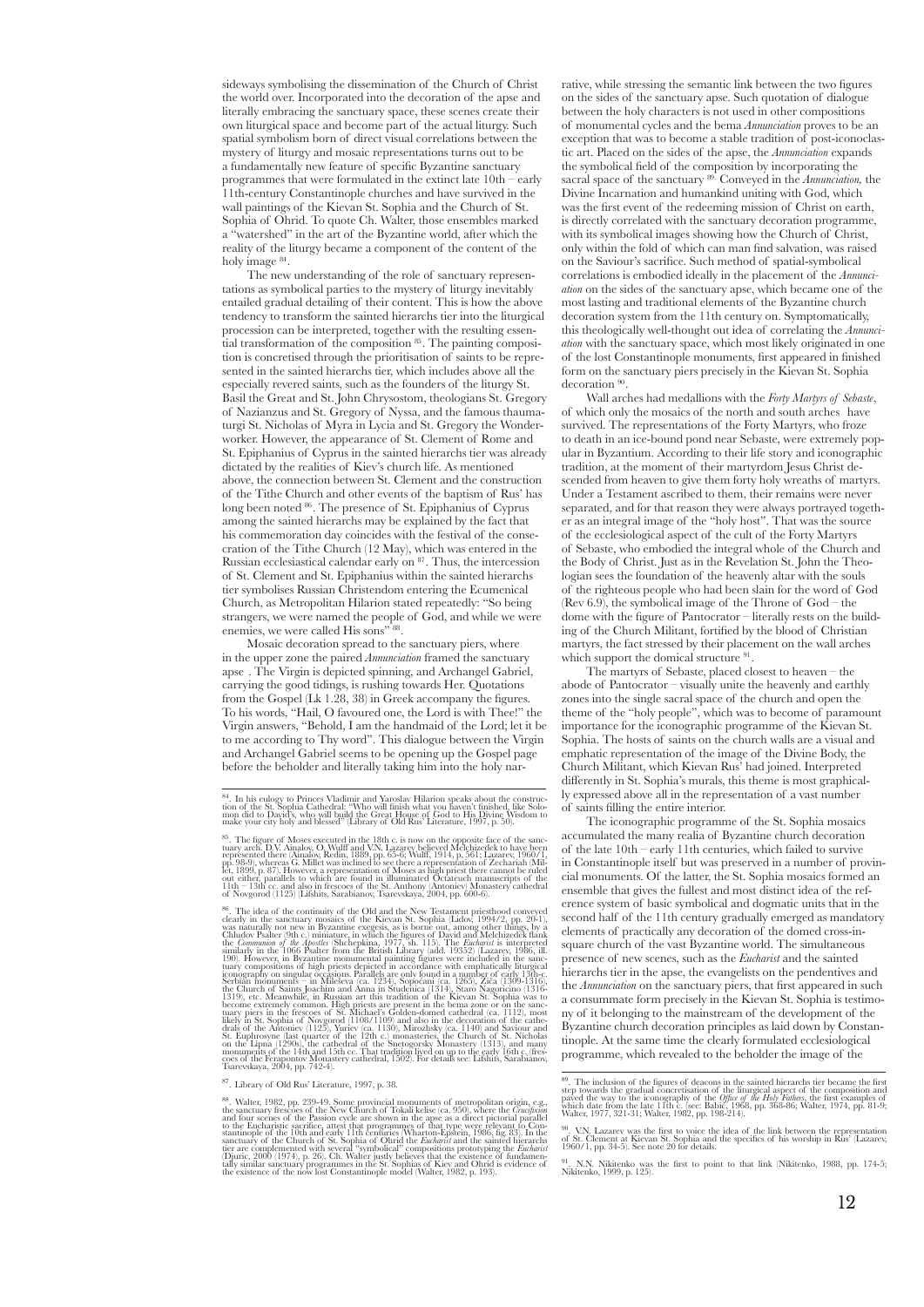Church of Christ, firmly links the Kievan mosaics to the frescoes of the Church of St. Sophia of Ohrid 92 and makes it impossible to antedate them to the beginning of the 11th century.

The *Annunciation* opens a cycle of scenes of evangelical narrative that holds a significant place in the decoration of the bulk of the space under the dome executed already in fresco technique. One of the dominants in the Kievan St. Sophia decoration system, the evangelical cycle originally occupied all the large planes of the interior, which were rather limited in the central space under the dome due to the specifics of architecture and its segmentation by numerous arches. The narrative compositions occupied the vaults and lunettes of the cross under the dome and spread to the vaults and lunettes of the choir, as well as the wall surfaces between the first and second tier arcades. Within that space they formed three strictly chronological narrative circles, placed at three levels. Regrettably, a sizable portion of those scenes perished when the church vaults were torn down and the interior rebuilt at various times; as a result, only scenes on vertical surfaces have survived to our day. Nevertheless, there is no doubt that the vaults of the central part of the cross under the dome could hold only the Twelve Great Feasts, which had already been strictly defined by the early 11th century. Following the logic of the narrative and historical chronology (an indispensable condition of every narrative cycle of the Kievan St. Sophia, and also bearing in mind the set of the extant compositions, we can guess with a great degree of certainty the missing evangelical scenes on the vaults and their sequence.

The first round of evangelical scenes must have opened with the *Nativity of Jesus Christ* along the western slope of the north vault, with the *Meeting of the Lord* (Hypapante) occupying the opposite, eastern slope. The south vault had the *Epiphany* on the eastern slope and the *Transfiguration* on the western slope; the west vault accommodated the *Raising of Lazarus* on the southern slope and the *Entry into Jerusalem* on the northern 93. The decoration of the lunettes did not form part of the narrative row of the "great" feasts of the first round, but a narrative entity of its own that started in the northern part of the choir. The *Entry into Jerusalem*, which closed the evangelical narrative on the northern slope of the west vault, inaugurated the Passion section of the Christological themes, which included the events of the last three days of the life of Jesus on earth, His crucifixion, death and also what happened after His resurrection. These scenes begin not in the main part of the cross under the dome, but in the central compartment of the northern part of the choir, where the *Last Supper* has survived in the lunette, with the *Betrayal of Judas* and the *Taking of Christ* below 94. The upper part of the Passion cycle closed with a composition on the west wall lunette, which was pulled apart in the 18th century. According to the logic of the narrative, it must have been the *Descent from the Cross* or the *Entombment of Christ* 95.

The third, closing section of the evangelical cycle, which comprises both Passion scenes and those of ecclesiological con-

<sup>94</sup>. The very idea of correlating the *Annunciation* with the sanctuary space goes back to the pre-iconoclastic period. For instance, in the mosaics of the Euphrasian basilica in Poreč (Croatia, mid-6th c.) the *Annunciation*, together with *Mary's Meeting of Elizabeth*, is located in the apse itself (Lazarev, 1986, p. 48), while in the Roman Church of Nereus and Achilleus (turn of the 9th c.) the two scenes of the *Annunciation* are on the triumphal arch above the altar (Pittura in Italia, 1994, p. 216; Andaloro, Romano, 2002, p. 86, ill. 66). The *Annunciation* was included in the evangelical cycle of the Church of the Holy Apostles in Constantinople (867-886) and in the Church of Stylianos Zaoutzes (late 9th c.), however, in both cases the location of the composition is not clear from descrip- tions (Mango 1986, p. 200, 204). In the crypt of Saint Cristina and Marina (Maria) in Carpignano Salentino (959) the figures of the angel and the Virgin flank the sancture<br>grid may inche, in which the enthroned Saviour (Pittura in Italia, 1994; ill. 378) is depicted, which is indirect evidence that there ex

<sup>955</sup>. S. Radojcic pointed to the existence of a "bulding legend" that as<br>cribed to the Corty Marrys supporting the church structures together; when restoring the fallen dome<br>of the Church of the Resurrection, Patriarch T

tent, occupies the wall planes of the north and south branches of the central cross under the dome between the first and second tier arcades. The narrative unfolds there in the same chronological order clockwise from north to south. Although the first composition on the west wall of the north branch is in the worst state, the outlines of the figure of an angel seated on a stone from the scene of the *Three Marys at the Tomb* are discernible there 9

The rest of the compositions of that level have survived in good condition. These include the *Descent into Hell* on the west wall nearby closing the evangelical narrative. The west branch of the cross under the dome was not included in the evangelical cycle as it held the ktitor portrait (discussed below).

In addition to the above evangelical scenes arranged in the chronological order, there have survived in the choir several Old Testament themes that, as we will see, relate symbolically to the evangelical narrative. Let it be recalled that from the outset the choir was divided into two functionally distinctive parts. The western part, apparently intended for ceremonial purposes, was separated from the liturgical space of the choir, which opened directly onto the branches of the cross under the dome and was oriented eastwards, where it ended with the apses of the two side chapels. Their decoration programme had a corresponding structure, with the scenes, on a par with those of the *Passion* cycle considered above, serving as prototypes of the Eucharistic sacrifice. Opposite the *Passion* scenes is a large composition of the *Marriage at Cana* in the southern part of the choir, which, according to the iconographic tradition of the  $10th - 11th$  centuries, has a complicated two-tier structure 97 and *Three Holy Youths in the Fiery Furnace*.

The Christological compositions of the Kievan St. Sophia form a strictly chronological narrative from the *Nativity of Jesus Christ* to the *Pentacost*, with the obvious emphasis on Christ's Passion. A fundamentally distinguishing feature of this cycle is the utterly abridged narrative blocks connected with Christ's childhood, miracles and sermons usual for the narrative programmes – just five scenes of the Great Feasts (the *Nativity*, the *Meeting of the Lord*, *Epiphany*, the *Transfiguration* and the *Raising of Lazarus*). Meanwhile, the *Passion* scenes absolutely predominated and, starting from the *Entry into Terusalem* numbered at least 14 scenes <sup>98</sup>. An important characteristic of the evangelical cycle is that the *Passion* scenes on the lunettes were withdrawn from the narrative sequence of the vaults and produced their own chronology, which proved paramount and subordinated the whole of the subsequent evangelical narrative. The evangelical cycle closes with two ecclesiological scenes (*Twelve Apostles Sent to Preach* and the *Pentacost*), which are in exactly their chronological place, going beyond the framework of the *Passion* theme. They introduce a new theme in the cycle by showing events that laid the foundations of the Church of Christ. The logic of the evangelical events is thus revealed with inexorable certainty: the initial scenes of the evangelical narrative on the vaults formed the prototype of the Saviour's sacrificial mission, leading us to the events of Christ's *Passion*, while the sacrifice of Christ, His suffering, death and resurrection shown in detail in the *Passion* part of the narrative offer a promise of salvation, the road to which is in the fold of the Church founded by Jesus Christ. These accents in the evangelical cycle of the Kievan St. Sophia, despite the strict observance of chronology in the narrative, make it possible to speak of the growing role of the symbolical correlation of subjects in the feasts cycle.

When assessing the evangelical cycle of the Kievan St. Sophia, many scholars spoke of the emphatically narrative nature of that programme, which they saw as synonymous to being provincial <sup>59.</sup> Meanwhile, analysis of monuments and sources shows that the narrative principle of the evangelical cycle was formulated precisely in the capital as early as the second half of the 9th century 100. In the second half of the 10th century the purely narrative

<sup>96</sup>. It was precisely the developed ecclesiological programme of St. Sophias of Kiev<br>and Ohrid that enabled Ch. Walter to identify the place of the two monuments as "the<br>watershed" in the history of Byzantine art (Walter,

<sup>97</sup>. Of the traditional Twelve Great Feasts we should exclude the *Ammaciation*, which was placed on the sanctuary piers, the *Gruejtpion* in the south lunette, the *Ascension* in the sanctuary vault, and also the *Desce* 

<sup>98</sup>. In his papers V.N. Lazarev assessed the choir decoration inaccurately because only the *Last Supper* was known at that time while the two lower scenes were yet to be

 $^{99}$ . Of the two scenes, V.N. Lazarev gave preference to the *Descent from the Cross* (Lazarev, 1960/1, p. 43). La Piela could hardly have been there because it was not until the 12th c. that that subject got separated

<sup>100</sup>. V.N. Lazarev has mistakenly identified fragments of this composition as remnants of the *Dormition* (Lazarev, 1978, pp. 87-8).

<sup>92</sup>. Library of Old Rus' Literature, 1997, p. 40.

<sup>93</sup>. Demus, 2001 (1947), p. 45.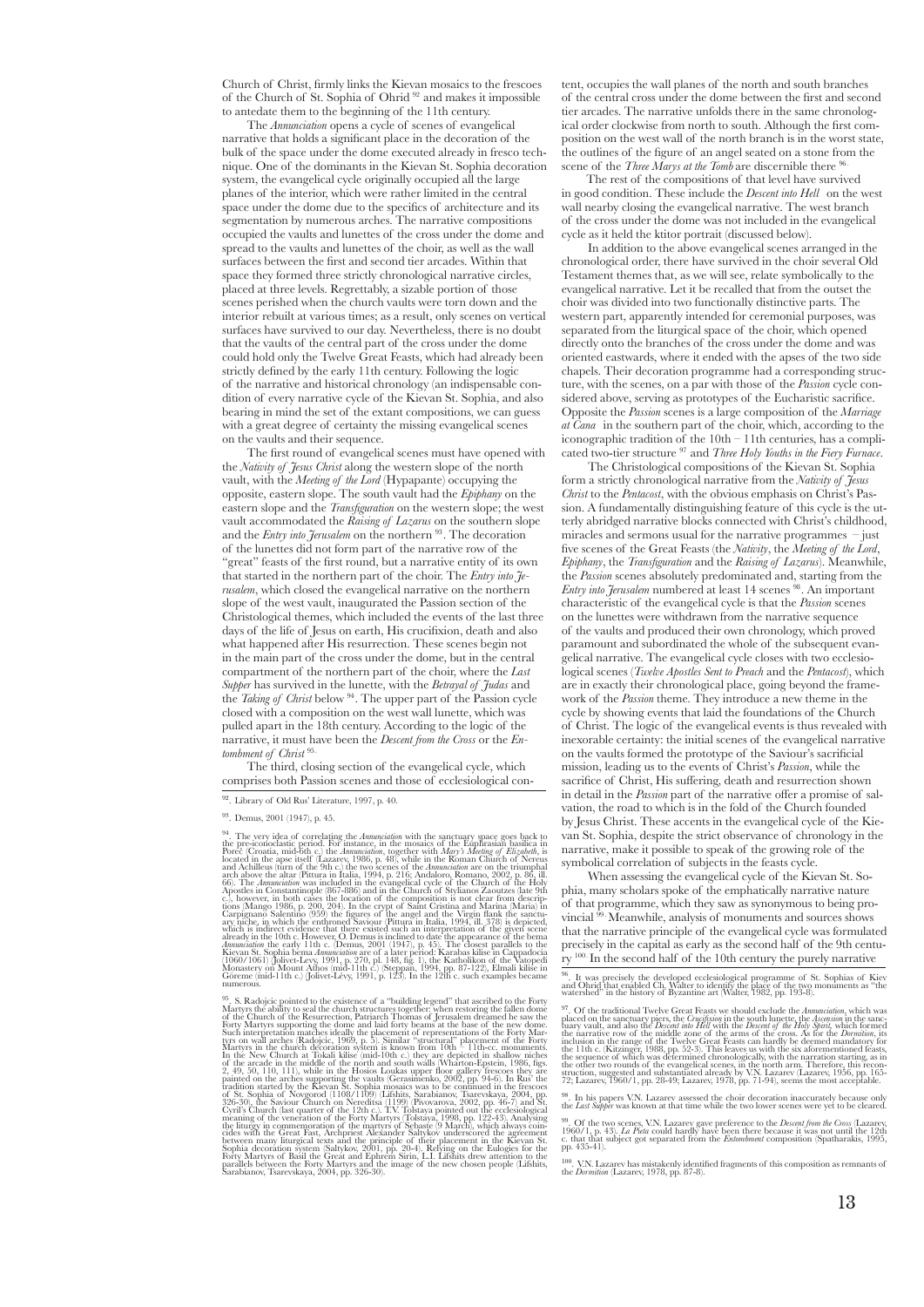principle of expounding the evangelical events started to give way to other programmes, in which select scenes created a symbolical/liturgical semantic layer 101. The extant ensembles of the metropolitan circle dating already from the 11th century show us programmes that had long gone beyond the purely narrative principle of the evangelical cycle. This primarily applies to the mosaics of Hosios Loukas and Nea Moni, which demonstrate a certain similarity with the evangelical programme of the Kievan St. Sophia as manifested, among other things, in the singling out of the *Passion* cycle as a separate block <sup>102</sup>. The above ensembles no longer have a cross-cutting narrative, and their scenes are arranged in keeping with the symbolical/liturgical interpretation of the decoration programme, which in the Hosios Loukas Katholikon mosaics retains chronological sequence while in the Nea Moni version sheds it in favour of the heightened symbolical expressivity of painting. The evangelical cycle of Kievan St. Sophia belongs precisely to this media, giving priority to liturgical symbolism, which results in emphasis on the *Passion* cycle and the inclusion of evangelical and Old Testament parallels in the narrative 103.

As distinct from the Hosios Loukas and Nea Moni mosaics, the Passion cycle of the Kievan St. Sophia, while staying within the chronological structure of the evangelical narrative, dominates it quantitatively, and its impact is enhanced by the symbolical compositions of the choir. For instance, early on the *Marriage at Cana* was seen as a prototype of the transformation of the bread and wine of the Eucharist, which indirectly portend the future *Passion* of Christ. The vault was most probably decorated with scenes connected with the *Marriage at Cana* by symbolical implications, such as the *Miracle of the Loaves*, *Supper at Bethany* or *Road*  to Emmaus Appearance<sup>104.</sup> In exactly the same way the Old Testament compositions of the western part of the choir (the *Appearance of the Holy Trinity to Abraham*, *Abraham's Hospitality*, *Abraham's Sacrifice* and *Three Holy Youths in the Fiery Furnace*) are the textbook prototypes of the sacrifice of the Eucharist. Emphasising the Eucharist programme with the help of prototype stories turns out to be a distinguishing feature of the iconographic programmes of that period as exemplified by the frescoes of Hosios Loukas and St. Sophia of Ohrid contemporaneous to the Kievan St. Sophia 105. The fundamental distinguishing feature of the Kievan ensemble is that the symbolism of the Eucharist is shown not in individual scenes, but through the narrative cycles of the *Passion* and prototype Old Testament scenes showing the "household plan of God" dispensation of Providence. The active narrative element is largely explained by the general enlightenment thrust of the Kievan St.

<sup>101</sup>. Nineteenth and early 20th-century scholars saw Suppler in Emmanus (Ainalov, Redin, 1889, p. 94; Kondakov, Tolstoy, 1891, p. 141; Shcherotsky, 1917, p. 70) or Supper in Beth-<br>or the fast, however, Lazzarev convincin

<sup>102</sup>. They were the *Entry into Jerusalem* itself, then the *Last Supper*, the reconstructed *Christin the Graden of Geltisemane* and *Washing the Feel of the Disciples*, the *Betrayal of Judas* and the *Taking of Christ* 

<sup>103</sup>. O. Demus described the narrative nature of St. Sophia's evangelical cycle as a sign<br>of the provincialisation of the metropolitan models (Demus, 2001 (1947), pp. 101-2).<br>V.N. Lazarev subjected St. Sophia's evangelica the category of narrativeness while relegating intricate symbolical correlations to the background (Lazarev, 1960/1, p. 44).

<sup>104</sup>. In the brief period of the first restoration of iconolatry (787-814) Patriarch Thara-<br>sius (784-806) already spoke of the need to decorate churches with representations of<br>eyangelical scenes to provide parallels to Wharton-Epstein, 1986, p. 46j. Now while theme compositions were reduced to the mini-<br>mum in the decoration of the Church of the Virgin of the Pharos, already the mosaics<br>of the Church of the Holy Apostles made under Basi suppliemented with the *Entimbenet*, Desert into *Ethil* and probably also the *Appearance of*<br>Christ to the Holy Wrees. The cycle closes with the *Ascension* (Mango, 1986, pp. 203-5). The<br>chrast comparative principle bec Déscent of the Holf Spirit, Tückee Apostles Sent to Preach and St. Peter Consecrating the First Dear<br>cons. Yet, of fundamental importance is another distinguishing feature of this monument<br>— the placement of five Passion s Sophia decoration because that method of exposition better suited the Russian believers, a mere three generations of whom had been in the fold of the Christian Church by the time of work on that ensemble. Meanwhile, the narrative message in no way detracted from the dogmatic content of that decoration, but only expanded the perception of those ideas, placing them within the reach of both the neophytes and the enlightened.

The logic of the development of the evangelical narrative enriched with the prototypes of the choir inevitably led the beholder to the Eucharist as the semantic and compositional centre of the middle zone of the St. Sophia's decoration. The main idea of the symbolical-dogmatic part of the decoration, which might be summed up in the triad "Salvation-Church-Eucharist", found its concentrated expression precisely in the *Communion of the Apostles*. The semantic unity of the compositions of the main space and the *Eucharist* is also stressed by the fact that the latter is at the same level as the lower tier of the evangelical scenes and, together with them, forms an integral circular sequence encompassing the entire space of the central cross under the dome. The ktitor composition in the west arm directly opposite the Eucharist was also part of that sequence, adding key semantic accents to the overall decoration programme of St. Sophia's .

The ktitor portrait is perhaps the most debated representation of the Kievan St. Sophia. The composition took up all the three planes of the arm of the cross and showed a procession of ktitors – members of the Grand Prince's family, headed by Yaroslav the Wise, a model of the St. Sophia cathedral in his hand, and his wife Irene. The procession extended to the centre of the west wall, where there was an image of Christ. The fresco has survived to our day will great losses: only one-third of the composition is intact in the south, where four children of Yaroslav are portrayed , while only two outermost figures can be discerned on the north wall. The central western part of the group portrait with the main characters was entirely destroyed when the western part of the cathedral was renovated in the late 17th – early 18th centuries. Only the contours of the backs of the two outermost figures can be discerned on the remnants of the west wall, which were given the shape of pillars in the course of the renovation. A drawing by the Dutch artist Abraham van Westerveld (Westerfeld), who visited Kiev in 1651 and made a series of drawings with views of old Kievan landmarks, including the ktitor fresco, provides invaluable information about the ktitor portrait composition 106. The drawing shows a procession of four princesses headed by Irine in the right part of the composition and four young princes headed by Yaroslav, who holds a model of the St. Sophia cathedral in his hands, in the left part. However, in the centre the drawing has not Jesus Christ as might have been expected proceeding from the tradition of ktitor portraits, but the figure of a Prince shown frontally with a sceptre, a cross and a sword in his hands and a halo above his head, which all scholars see as Prince Vladimir Sviatoslavich. We should bear in mind that Westerveld did his drawing already after the frescoes had been renovated in the 1630s by Metropolitan Peter (secular name Petro Mohyla) of Kiev, as a result of which his ktitor portrait recorded the alterations introduced by Mohyla's artists. Scholars list among those alterations the appearance of the figure of St. Vladimir, whose veneration peaked precisely in the time of Metropolitan Peter, in the centre of the composition, the earlier part of which had been lost by the 17th century. What is more, the west wall is wider than the lateral walls with the ktitor composition and must have carried more than the three characters depicted in Westerveld's drawing, as is attested to by the remains of the two outermost figures surviving on the pillars. The precise assessment of the ktitor portrait is complicated by the fact that in the course of the mid-19th century renovation the four figures surviving on the south wall were taken for the representation of St. Sophia and her three daughters, Vera, Nadezhda and Lyubov, and accordingly were shown as young maidens and preserved as such through the 1935-6 restoration to our day. All these circumstances and discrepancies have led to numerous interpretations and hypotheses as regards the original content of the ktitor portrait,

<sup>&</sup>lt;sup>105</sup>. A similar programme might have been used to decorate the basilica of San Pietro<br>at Otranto, where two scenes – the *Last Supper* and *Washing the Feet of the Disciples* – of the<br>original decoration (ca. 1000) have

<sup>&</sup>lt;sup>106</sup>. In the Hosios Loukas Katholikon, whose programme is distinguished by certain archaism, only the *Descart of the Holy Sprit* in the berna and four feasts on the pendentives represent the evangelical narrative while t the narthex, where we find *Washing the Feet*, the *Crucifixion, Descent into Hell* and *Incredu-*<br>*lity of Saint Thomas* (Chatzidakis, N., 1997, p. 25, figs. 19-24). This scheme was largely<br>expanded in Nea Moni: eight Gre Descent from the Costs alone complements the traditional range of scenes; conversely, the Passion escenes are concentrated in the narthex and culminate in the Ascension and Descent of the Hofy Spirit. D. Mouriki saw that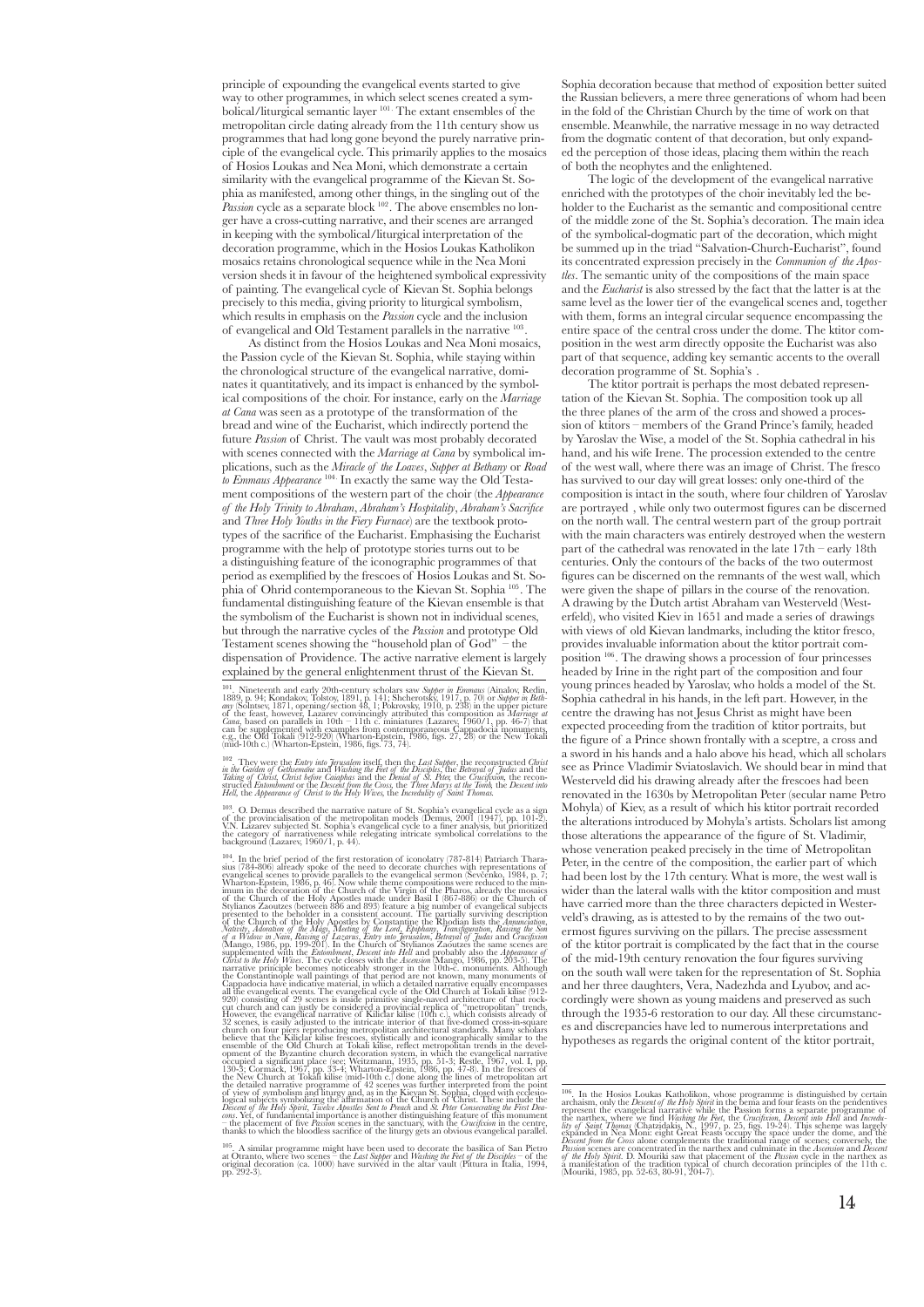which by dint of concrete historical content has a direct bearing on the problem of dating the cathedral and its decoration

When analysing the various reconstructions of the ktitor portrait, one has to admit that the currently available data is inadequate for the exact reconstruction of its original appearance and the identification of the members of the procession with concrete children of Yaroslav the Wise, and therefore under the circumstances any precise dating of the fresco seems premature. Meantime, in conformity with the iconographic tradition of ktitor portraits its general content lends itself to interpretation. Most probably the west wall had a representation of Christ enthroned, with Yaroslav and Irine with their two elder children approaching Him, while the other children, four on each side, occupied the north and south walls. In the practice of Byzantine ktitor portrait such multi-figured processions were a truly unique phenomenon: the very placement of Yaroslav's family opposite the central apse was likewise without precedent <sup>108</sup>. Such a full representation of the clan of Yaroslav the Wise – young and old – implies the entire neophyte Russian people who join ecumenical Christendom in common prayer to the Saviour. The emphasised placement of Yaroslav's family opposite the sanctuary *Eucharist*, coupled with the unique iconography of the ktitor portrait in the form of an ecclesiastical procession, takes it beyond the framework of the traditional image of a Prince praying for his clan and imparts a special programmatic meaning to the composition, bringing us back again and again to the relevant theme of Kievan Rus' embracing the Ecumenical Church – the Body of Christ 109.

The ktitor portrait turned out to be an important link in creating an integral liturgical space of St. Sophia, in which the idea of building the Church of Christ expressed in the dogmatic images of mosaic decoration and scenes of the Gospel and the Old Testament narrative is carried on in the theme of Kievan Rus' joining the Christian community of the New Israel. That moment of joining is stressed by the processional nature of the ktitor portrait. In it, Yaroslav's family, offering its gifts to Jesus, joins other Christian peoples personified by the throng of saints on the cathedral walls and vaults. The rows of those saints are likened to expressive architectonic elements – pillars supporting the structure of the Church of Christ. Hundreds of saints literally inhabit the house of Divine Wisdom and simultaneously serve as guarantors of its durability and stability, and it is there that Yaroslav brings the entire newly converted Russian people, together with his family. The procession of the characters of the ktitor portrait continues in the opposite scene of *The Communion of the Apostles*, in which Christ is giving out the Eucharist gifts of redemption. Bringing the two notions together, Metropolitan Hilarion wrote in his *Sermon on Law and Grace*: "And now we, too, together with all the Christians, are glorifying the Holy Trinity and now we are called Christians, no longer idolaters; no longer the hopeless, but longing with hope for eternal life. No longer do we build pagan shrines, for now we construct Christ's churches. No longer do we slay one another as offerings for demons, for now Christ is ever slain and segmented for us as an offering to God and the Father. And no longer do we die while partaking sacrificial blood, but redeem ourselves by partaking the most pure blood of Christ" 110

Murals of the smaller domes, which open onto the east annexes or the choir and for this reason remain underexposed, are directly correlated with the global programme of the space under the dome. All of them, replicating the central drum programme in an abridged version, have similar decoration in the form of four medallions with half-figures of archangels around the central medallion with a chrism (two interlocking crosses) – an old symbol of the second hypostasis of the Holy Trinity to be replaced with the image of Pantocrator. The images of angels of the smaller domes aligned with the central dome mosaics form the countless angelical host interceding with the throne of the Lord of Heaven. In all probability the programme of the smaller domes of St. Sophia imitated the decoration of the Tithe Church, which had 25 domes. Yet, at the same time that part of the iconographic concept might have had an additional interpretation. From time immemorial the archangels were viewed in Rus' as the heavenly protectors of the princely clan 111, so the multitude of angelical images can be understood as emphasizing the theme of the supreme protection of the Grand Prince's family, which is carried on and specified in the dedication of the annexes of the smaller apses.

While the murals of the domical space convey a set of complex theological ideas, the outside iconographic programme is less dogmatic. The decoration acquires a measured narrative character and complicated symbolical correlations give way to a narration of events merely punctuated by different semantic accents highlighting one theme or another. This is primarily true of the four annexes located in the smaller sanctuary apses and partially spreading into the space of the naos, whose dedication reflects both the pan-Byzantine tradition and local reality.

The south apse accommodates the chapel of Sts. Joachim and Anna, whose murals are the best preserved among the smaller sanctuaries and tell the story of Mary's parents and Her childhood . The last scene, too, has a symbolical meaning – it represents the first act of the as yet unborn Saviour Incarnate, who is worshipped by John the Forerunner in Elizabeth's womb (Lk 1.41-44). The murals of the chapel of Sts. Joachim and Anna thus demonstrate the method of the selective grouping of subjects of the narrative row, which form their own mini-programme This method manifests itself just as distinctly in the decoration of other chapels.

In accordance with its dedication the chapel of Sts. Peter and Paul in the north apse is painted with scenes of Acts of the Apostles. The paintings are poorly preserved and all the surviving scenes deal with the acts of Apostle Peter. The scenes surviving in the upper register most likely show St. Peter preaching in the house of centurion Cornelius, with the *Baptism in the House of Centurion Cornelius* above and probably the composition of *Apostle Peter at the House of Centurion Cornelius* below ; the partially preserved scene of *St. Peter Being Let out of Prison* is also there <sup>113</sup>. The Apos-<br>tles chapel narrative focusses on the apostolic preaching among tles chapel narrative focusses on the apostolic preaching among

<sup>111</sup>. A sketch made by EG. Shohuse after the free.coes were cleared in the 1840s shows four four figures of primesses on the south wall (Vysotsky, 1989, fig. 28); however, during renovation with of the same period the v N.N. Nikitenko believes that the kitor portrait was a representation of St. Sophia's conservation, crystally cancination crystally conservation in the Prince holding a model of not St. Sophia's but the Tithe Church as a ta

 $^{107}$ . O. Demus viewed the complication of the narrative as exemplified by the Hosios Loukas, Nea Moni and Dafni ensembles as a sign of the degradation of the classical church decoration system evolved in the second hal

<sup>&</sup>lt;sup>108</sup>. The 5th-c, carved wooden doors of the Santa Sabina Church in Rome are an early<br>example of the symbolical interpretation of the *Minade at Cana* (Grabar, 1980, pp. 142-<br>4). V.N. Lazarev, justly pointing to the symbol and the Eucharist theme, reconstructed the composition of the *Mirate of Loaves* there (Lazarev, 1960/1, p. 49), ctimg as a parallel frescoes of the Georgian<br>Bertubani (1212-1213) and Kolagen (second half of the 13th c.) m

<sup>&</sup>lt;sup>109</sup>. Two scenes – *Daniel in the Lions' Den* and *Three Holy Youths in the Fiery Furnace* – have survived in the claconicon of the Hosios Loukas Katholicon. In the parabema, which has lost its mosaics, Demus reconstruct the Eucharist (Abraham's Sacrifice, Abraham Meeting the Angels, Abraham's Hospitality, the Three<br>Holy Youths in the Fiery Furnace, Jacob's Dream) or the prototype of the mystery of the liturgy<br>(the Ministry of St. Basil th

 $^{110}$ . A. van Westerveld's drawings have reached us not in the original but as 18th-c. engraved copies discovered by Ia.I. Smirnov at the library of the St. Petersburg Academy of Arts (Smirnov, Ia., 1998, pp. 239-40) so

<sup>112</sup>. ") of the Great Palace, which was mentioned in *Vita Basilii* (Mango, 1986, pp. 197-8). However, it was part of palatine rather than church decoration.

<sup>&</sup>lt;sup>113</sup>. A. Poppe, who pinpointed the special sacral importance of the ktitor portrait's placement opposite the *Eucharist*, took it as stressing the apostolic mission of the princely claim in the baptism of Rus' (Poppe, 19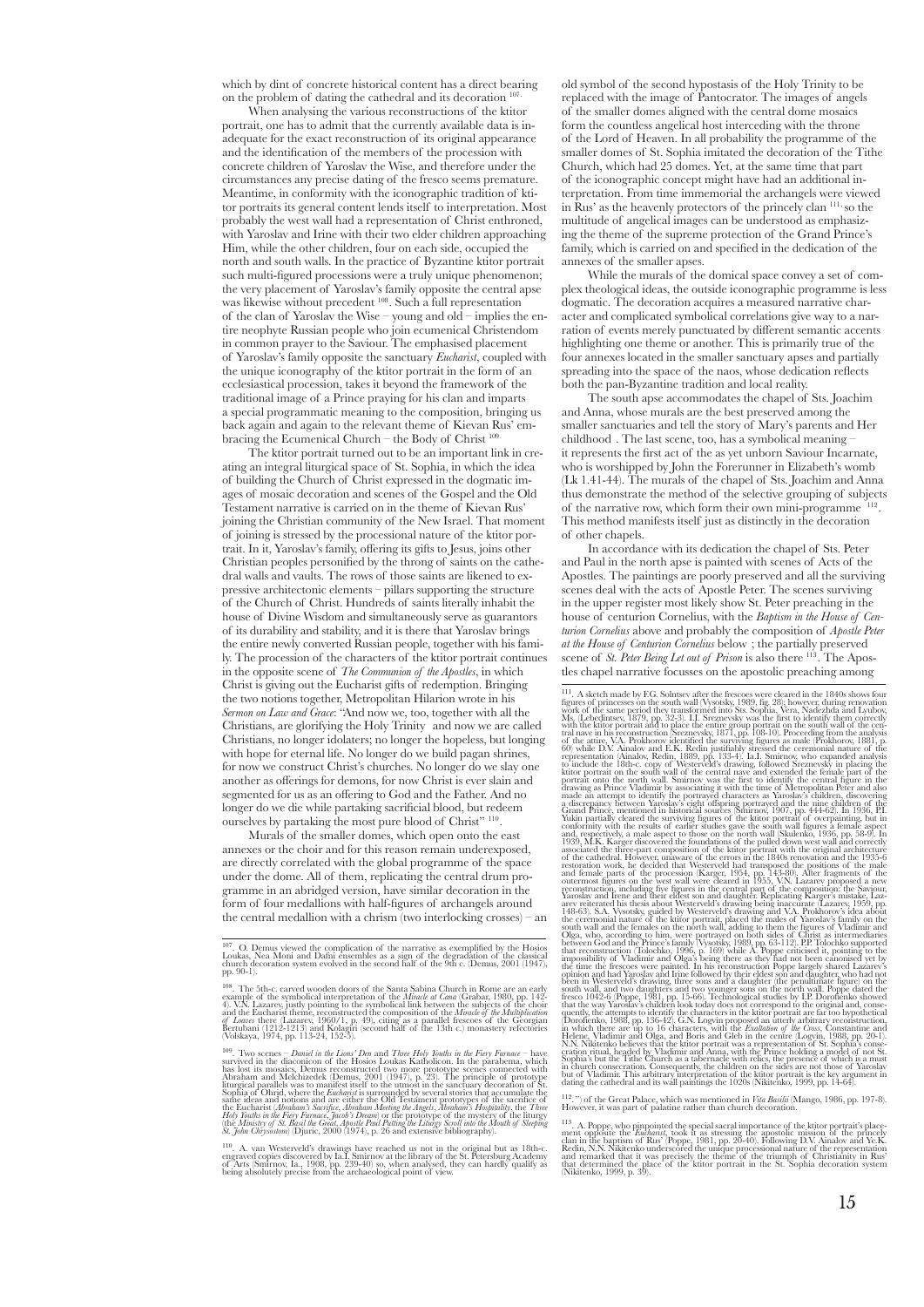the pagans as manifested by scenes with Cornelius, in which the pillar apostle converts the Roman centurion and his family to Christian faith. This event underscoring the equality of the Jews and the Gentiles in Christ indirectly re-opens the theme of apostolic service that has reached Rus' – small wonder that the Hypatian Codex compared Rus' being baptized by Vladimir with the adoption of Christianity by Cornelius, the centurion 114. The narrative based on the Acts of the Apostles is carried on in the choice of the individual figures of saints, which occupy the lower zone of the chapel where the apostles "of the Seventy" predominate, including some of the pillar apostles. Unfortunately, of these only the young Apostle Timon can be identified in the north arch and Apostle Luke shown on the wall and, apparently, singled out from among the rest of the saints as the author of the Acts.

The ktitor aspect was obviously instrumental in the choice of the dedication for the two outermost chapels. The south chapel of Archangels Michael and Gabriel has preserved its decoration on the theme of their acts, which adorns not only the apse, but also the eastern part of the nave, which the liturgical space of the chapel encompassed . The nave vault has the poorly preserved scenes of the archangels appearing to Joshua, the son of Nun, Balaam, Hagar and Zechariah, scenes which also deal with the key moments in the history of Divine Administration. At the same time the dedication of the chapel to the heavenly host was predetermined by the special veneration of the archangels in the milieu of the Russian princes 115, are on the vaults of the bema and the eastern part of the north nave. Characteristically, emphasis is laid precisely on the profession of faith by St. George, whereas the oft-replicated scenes of his martyrdom or the popular favourite, *St. George and the Dragon,* are absent from the St. Sophia cycle <sup>1</sup>

The choice of the dedication of the four east chapels neither was purely traditional nor only reflected the client's will, but conformed to the general content of the cathedral's iconographic programme 117. Indeed, one can see a parallel with St. Sophia's overall dogmatic-liturgical programme in the chapel decoration accents. For instance, the exegetists interpreted the story of the miraculous birth of the Virgin and the events preceding the Divine Incarnation as preparation for salvation and the building of the House of Divine Administration, where the Logos settled after acquiring human flesh through the Mother of God. The dedication of the north chapel to the pillar apostles SS. Peter and Paul is seen as the synthecised image of the affirmation of the Church of Divine Wisdom through the dissemination of the Christian doctrine while the presence of scenes of apostolic preaching looks quite natural, taking into account the general missionary thrust of St. Sophia's decoration. Of special interest in this context are the side chapels, in which the ktitor theme blends harmoniously with the dogmatic underpinnings of the scenes. For instance, the acts of the archangels illustrate the most important events in the history of the chosen people, in which God's grace shows its unquestioned superiority over the old law, with convincing parallels in the texts of Hilarion  $^{118}$ . Significantly, the story is not confined to the Old Testament narrative, but extends into New Testament history (the*Appearance of the Angel to Zechariah*), indicating that the chosen people of the Old Testament had given way to New Israel. The neophyte Rus' personified by the clan of the Grand Prince, who enjoy the protection of the heavenly host, to which the chapel is dedicated, considers itself a part of this New Israel. The meaning of Rus' belonging to the chosen people is clearly expressed in the St. George chapel decoration, which presents the heavenly patron of Yaroslav the Wise not only as a martyr, but above all as a religious teacher affirming the foundations of Christian faith, and the honour of worshipping this saint is transferred, as it were, to Yaroslav himself, who comes across as the enlightener of the people and successor to the cause of Vladimir, the baptiser of Rus'. Thus, through the correlation of different events of the Old and the New Testament history a convincing parallel is drawn in imagery and narrative with the main space decoration, in which the same

theme is most graphically expressed in the correlation of the sanctuary *Eucharist* and the ktitor portrait.

Although the dogmatic framework of the St. Sophia iconographic programme relies on the narrative, the individual representations of saints prove to be the most plentiful and sizable part of the decoration. Spreading from the central space to the numerous peripheral volumes, the figures of saints, shown full- or waist-length, in medallions or rectangular frames, fill in virtually every plane imaginable. To say the least, St. Sophia could have had 700 to 800 representations of individual saints, to which not a single monument of the middle Byzantine period had the slightest parallel<sup>119</sup>. It is obvious that all representations of saints were subordinated to a common programme that determined the basic principles of placing saints throughout the cathedral. That programme matched the task of depicting the entire Christian cosmos, the whole of the Church of Christ, full of the righteous men, saints and the new chosen people, among whom the neophyte Rus' was carving out a place of her own.

In keeping with this global precept, the saints were grouped primarily in accordance with the laws of a general order that prioritised the liturgical aspect. For instance, when assessing the decoration of the inner and outer galleries, it is necessary to take into account the fact that in the days of yore they opened onto city space. While surrounding the bulk of the cathedral, they did not form part of its interior as we perceive it now when, as a result of renovations, they have transformed into closed premises 120. Therefore, the galleries led to the liturgical space, which could not but impact the content of their decoration. This is the way to judge the decoration of the central part of the inner south gallery, from which the entrance to the main cathedral space was framed by two figures of guardian archangels and a representation of the officiating archdeacon Stephen, who is opening the door to the liturgical zone. In very much the same way the entrances to the inner galleries from the east side, now turned into apses of the chapel sanctuaries, were framed with the representations of unmercenary physicians meeting those entering the church with a promise of spiritual healing 121. In keeping with their liturgical function the space of the chapel sanctuaries is utterly dominated by the figures of bishops and deacons, who complement the mosaic tier of the sainted hierarchs of the central apse and, together with them, form the image of the Ecumenical Church 122. And, finally, female images predominate in the western part of the galleries and space under the choir, forming a separate programme of their own 123.

Liturgical and symbolical regularities closely intertwine, the latter being just as important to the distribution of the saints throughout the cathedral. The central space under the dome is dominated by the representations of martyrs – the Forty Martyrs of Sebaste on the wall arches and men and women martyrs on the facets and lesenes of the numerous piers. Symptomatically, young characters, whose spiritual firmness and physical prowess personify the sacrosanctity of the building of the Church of Christ, are in the absolute majority. A rare exception is a few representations of saints in the lower zone, whose presence is evidently explained by their patronage. For instance, warrior-saints – George, patron

 $^{121}$ . In accordance with the general concept of her research N.N. Nikitenko linked the cast characteristic of the rest chapted dedication of all the cast character of Prince Vladimir (Nikitenko, 1999, pp. 133-52).

 $^{122}$  . For instance, the story of Hagar and Ismail illustrated by the corresponding scene of the acts of archangels featured prominently at the very beginning of Hilarion's *Sermon* (Library of Old Rus' Literuature, 19

<sup>114</sup>. *Library of Old Rus' Literature*, 1997, p. 38.

<sup>115</sup>. Lazarev, 1960/1, pp. 52-4.

<sup>&</sup>lt;sup>116</sup>. V.N. Lazarev saw the underlying kitior-related motive in the dedication of the diaconicon, namely, Yaroslav's desire to remember his stepmother Anna and also his wife line, Anna after taking the yeil (Lazarev, 1960

<sup>117</sup>. The second of the aforementioned scenes can be interpreted differently, as has been pointed out by scholars (Ainalov, Redin, 1889, p. 316; Babić, 1969, p. 107).

<sup>118</sup>. N.N. Nikitenko was the first to point out that parallel (Nikitenko, 1999, p. 150).

 $^{119}$  Lazarev, 1960/1, pp. 52-4. N.N. Nikitenko believes that the subjects coincide with the events of the baptism of Vladimir. Thus,  $\frac{1}{100}$  of the Magnitical parameter of the Magnitic method of the Magnitic Substi

<sup>&</sup>lt;sup>120</sup>. The scenes *St. George Professing Faith before Dioeletian* and *St. George and Empress Alexandra a* ere in the chapel berma, *St. George Professing Faith before Goernary Meaching before the Soldiers* and two scenes

<sup>&</sup>lt;sup>123</sup> FG. Solntsev made the first attempt to identify the sains in the course of the 1843-3 FG. Solntsev gas erfected in the decoration schemes published by him (Solntsev 1871, 1887). Archpriest Pyott Lebedintsev gave onl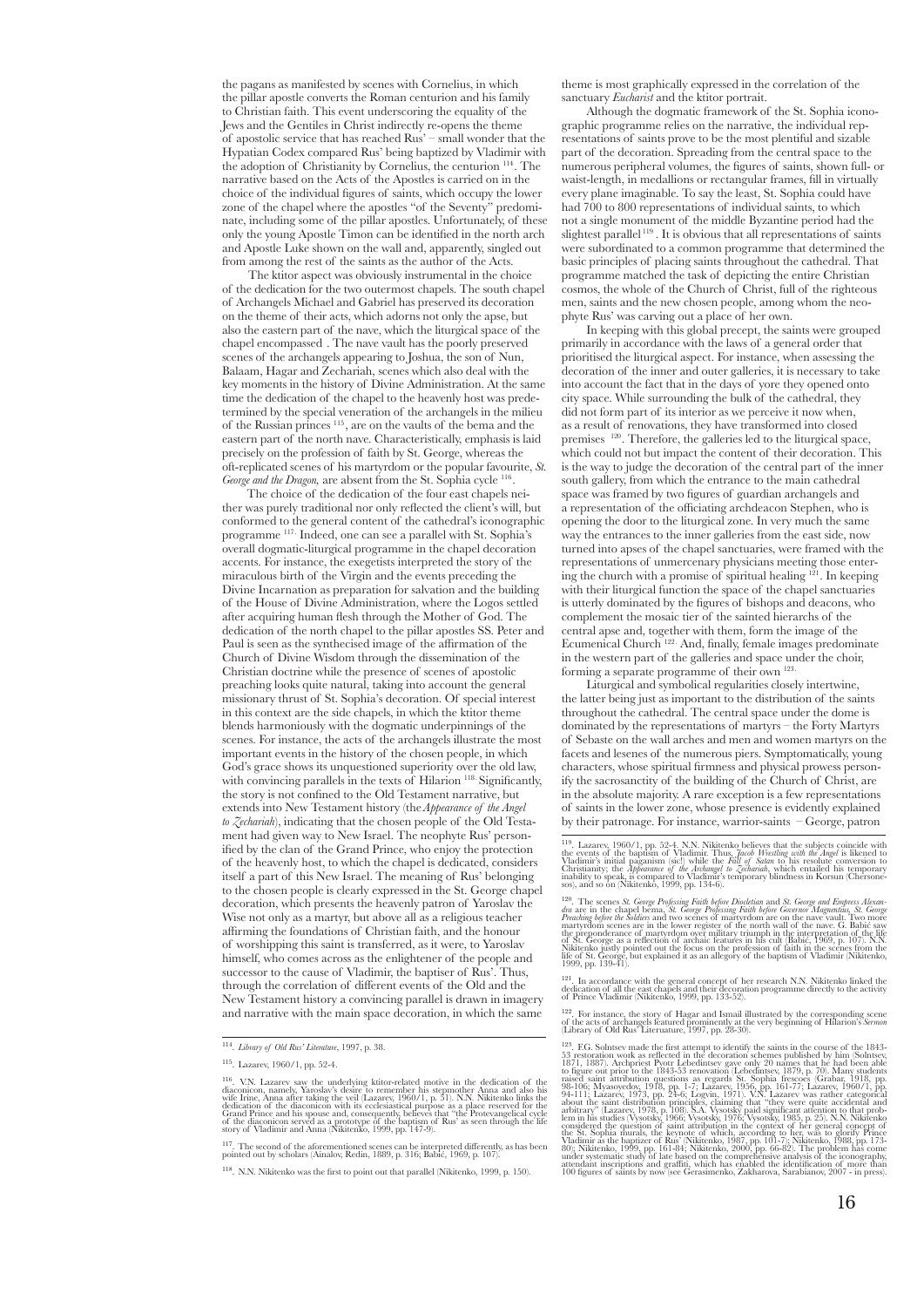of Yaroslav , apparently the patron of Ilya, the firstborn son of Yaroslav who, A.V. Nazarenko supposed, was in 1019 enthroned in Novgorod, where he soon died <sup>124</sup>

On the face of it there is no logic in the choice of saints in the smaller compartments of the ground floor, where diverse categories of saintliness find themselves side by side – women martyrs and monks, men martyrs and sainted hierarchs, prophets and apostles, presters and healers. Nevertheless, this multifarious throng of saints put together produces a universal image of the totality of saintliness, conveyed in every saint individually and filling the House of Wisdom to the brim. At the same time every particular unit has its own programme shaped by its own inner logic and considerations of special nature. It seems that one of the decisive factors was focus on certain spots in the cathedral with holy relics immured there. According to the time-honoured custom, relics were sealed into the foundations or walls of churches under construction and often became objects of worship while their deposition places were usually marked with crosses painted, inlayed or carved in the structure 125 . In Rus' that tradition was registered in the Kievan Cave Patericon, which tells of relics brought by Greek builders and sealed into the base of the walls of the Dormition Cathedral: "…and relics of holy martyrs were laid under every wall, where they themselves were painted on the walls over the relics"  $^{126}$ . Thus, in the Dormition Cathedral of the Kiev Monastery of the Caves the location of the immured relics was marked by representations of the saints themselves. Large four- and six-pointed crosses are drawn above small "mounds" on some facets of the piers under the choir of the St. Sophia Cathedral. Apparently, they marked the location of relic deposits, and it is logical to conclude that, just as it was in the Dormition Cathedral of the Kiev Monastery of the Caves, the saints themselves were depicted next to them and that mini-programmes of individual compartments might have been unfolded around those sacral centres 127 . Precisely the existence of numerous mini-programmes can explain the fact that the representations of some saints recurred in different zones of the cathedral. Thus, nearly all the bishops of the sainted hierarchs tier of the sanctuary were copied in frescoes, with St. Ignatius the Theophoros, St. Andrew Stratelates, Sts. Adrian and Natalia, St. Menas and St. Nicholas the Miracle-Maker depicted twice <sup>128</sup>

The "sainted hierarchs porch" occupying a compartment in the western part of the inner south gallery exemplifies a well-preserved intelligible mini-programme. It centres on the image of St. Nicholas the Miracle-Maker whose presence extends the universal veneration of St. Nicholas the Miracle-Maker, bringing it closer to the borders of Rus' 129. Evidently, another programme of similar structure glorified warrior-martyrs in the western part of the inner north gallery, where one can recognize St. Artemius, St. Nicetas (?), St. Theodore Stratelates and St. Menas. Regrettably, the bad condition of paintings complicates the exact identification of saints in this part of the decoration.

Under the choir this programmatic insularity of every compartment is even more pronounced and emphasised by the big projections of the lesenes of the cruciform piers and also by the domical vaults above every compartment, structurally reminis-

 $^{125}$  This entrance composition is parallelled by frescoes of St. Sophia of Ohrid (1037–56) (Hamann-MacLean, Hallensleben, 1963, Abb. 26). Archdeacon Stephen placed There is no doubt that a mirror composition framed fro of anot<br>ill. 220

<sup>129</sup>. St. Blasius of Sebaste, St. Leo the Great, possibly St. Melitius of Lomium, and also St. Papylus, a deacon, have been identified among the 16 figures of the sainted hierarchs sainted hierarchs sainted hierarchs sai

 $^{127}$  A direct parallel exists in the frescoes of the St. Sophia of Ohrid narthex, which was fully assigned to women martyrs.

 $^{128}$  For more about Ilya Yaroslavich see: Litvina, Uspensky, 2006, p. 16; Nazarenko, 2001, pp. 484-6, 488-99.

<sup>129</sup>. That tradition was fixed at Hagia Sophia of Constantinople and reflected in *Skazania*<br>*o postnemi lotuma syntial* synthianal direction (1889, pp. 17, 22). It was well-known<br>and Has' (Majeska, 1984, p. 214/ Russian

cent of the smaller domes . These small spaces might have served as chapels, which is indirectly evidenced by the vault decoration symbolically replicating in miniature the domical programme of a medallion with a chrism surrounded by the representations of archangels, cherubim or tetramorphs, and in one instance even the four evangelists. In that variant the memorial crosses also designated the sacral centre of every small chapel space 130 venerated on a par with Constantine, whose figure complements hers in the neighbouring compartment. The sainted women grouped there were glorified for their apostolic service, the fact emphasized by the placement of the four evangelists on the pendentives of the domical vault.

A different programme is developed in the two east compartments of the southwest space: the theme of true priesthood is conveyed allegorically in the continuity of the Old and the New Testament, from the apostles to latter-day sainted hierarchs. The programme consists of several paired representations. Moses and Aaron and St. Germanus – venerated as heroes of the iconoclastic period of the recent past (8th-11th centuries) <sup>131</sup>

Passing on to the peripheral zones of the St. Sophia Cathedral, we should bear in mind that their decoration is almost utterly lost. The outer galleries of the cathedral stood semi-ruined for quite a while, as a result of which we have no data whatsoever to reconstruct, albeit approximately, the themes of murals in those spacious premises 132, on the sides of which several saints are depicted, whereas the small apse built into the eastern part of that space has paintings of the 12th century. The subject of the martyrdom of the forty soldiers freezing in the icy-cold waters of the Lake of Sebaste and thus attaining eternal life was sometimes interpreted as an image of baptism, which explains its frequent placement in baptisteries. The composition, however, can hardly serve as an unconditional argument in favour of a baptistery having been located there; it cannot be ruled out that the compartment had a funerary function 133. Apart from this scene, few individual figures have survived on the vaults of the open arcade of the outer gallery, which was walled up in the days of yore. As a result the frescoes there were not renovated and are in a good condition. Those figures expand the throng of saints of the cathedral, connecting its sacral space with the city.

The unique architectural concept of St. Sophia determined the special ceremonial functions of the choir and the two staircases leading to it, which was reflected in the nature of the decoration of that part of the monument. Now if the western part of the choir was rebuilt considerably and its murals were lost, the two staircase towers conceived as the ceremonial stairs for the family of the Grand Prince and its retinue have retained some of their fresco decoration made simultaneously with wall paintings in the rest of the cathedral 134. The staircase tower compositions showing the Byzantine emperor and empress and scenes of triumphal festivities at the Constantinople hippodrome, including horse races, musicians, acrobats, actors and mummers, as well as hunting scenes, by dint of their unusual themes have been studied extensively ever since they were cleared in the mid-19th century. Two major trends of their interpretation have remained relevant to this day. One can be called historical: its advocates believe that the representations reflect real events in the history of Russian Christendom and statehood. The representatives of the other, "symbolical" approach see the St. Sophia tower decoration as reflecting the tradition of Constantinople palatine paintings, which showed the triumph of the emperor in an allegorical form. According to the latter version, Russian reality, if represented, was relegated to the background and had no bearing on the content of those cycles <sup>135</sup>

<sup>130</sup>. *Kievan Cave Patericon,* 1999, pp. 12-4, 115-6.

 $^{131}$ . N.B. Teteriatnikova points out the obvious interdependence between the immured relies and the decoration programme (Teteriatnikova, 2003, p. 80). V.G. Putsko views the representations of crosses in Kievan St. Sop

<sup>132</sup>. Saints similarly appear in double representations in the Hosios Loukas Katholikon decoration, which likewise consists of several mini-programmes (Gerasimenko, 2000).

<sup>133</sup> Gerasimenko, Zakharova, Sarabianov, 2007 – in press. N.N. Nikitenko, who aptly called that space the "sainted hierarchs porch", identifies the saints differently, in spite of iconographic and graffiti evidence, in he

<sup>134</sup>. The many chapels of the St. Sophia Cathedral were conceived in its primordial plan<br>and noted by Paul of Aleppo, who discoursed on its former grandeur: "It is said to have<br>contained seventy tabernacles, or chapels,

 $^{135}$  According to legend, after peing raised from the dead by the Saviour, Lazarus of the Four Days was installed as bishop of Cyprus. Apparently, his veneration as a sainted under Emperor Leo VI, who founded a monastr

 $^{124}$ . The isolation of the galleries from the main space was stressed by the fact that all the arch openings between them were windows with wooden filling, of which traces of fastening remained, and in one instance – i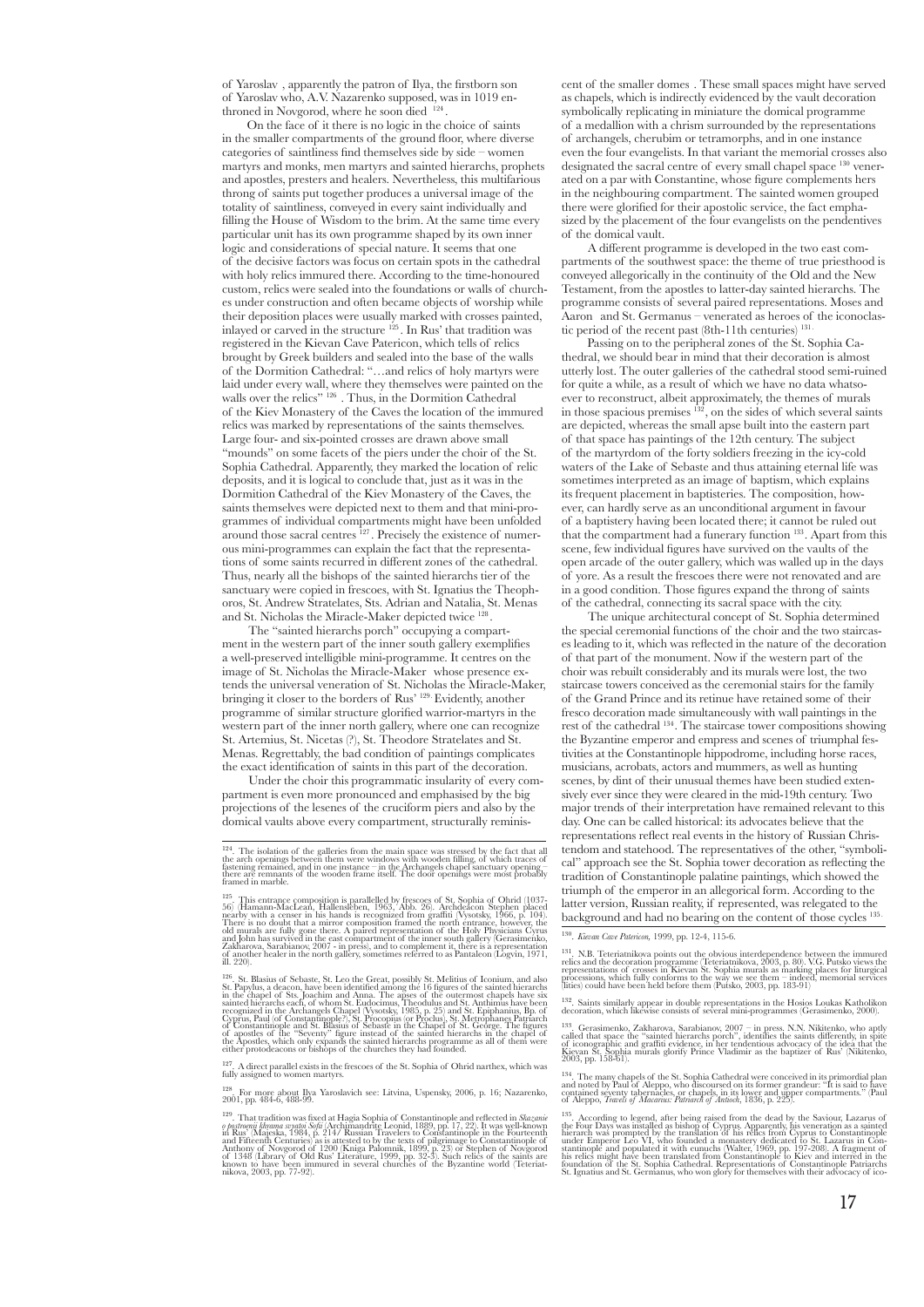Originally, the lower parts of the two towers were not connected with the cathedral interiors, but had entrance apertures opening directly onto the square in front of the cathedral. Sundry allegorical and narrative representations completely covered all the walls and vaults. The latter were decorated with medallions with representations of different, including imaginary, animals in a lush foliate ornament. Narrative compositions in the form of frieze scenes or medallions in one or two registers covered the tower walls from their foundations to the vaults, virtually accompanying whoever ascended the stairs to the choir. Hunting scenes *(Bear Hunt* showing preparations for a horserace, the horserace itself, the building of the hippodrome and the palace with the seated emperor together with his retinue and guests 136.

A.N. Grabar repeatedly addressed the theme of the Kievan St. Sophia staircase frescoes and provided their most balanced and substantiated review based primarily on an analysis of the traditions of the imperial iconography, which existed in Byzantine art throughout its history. His point of view, in my opinion, merits special attention in the interpretation of the tower scenes. Grabar showed convincingly that practically all the scenes surviving in the staircase decoration are in one way or another related to the theme of the emperor's triumph. The tradition of such triumphal representations is traced to the early Byzantine period and is evidently rooted in similar scenes glorifying Roman emperors. There have survived very few such scenes, to say nothing of monumental cycles, in Byzantine art, which is easily explained by their placement in secondary zones of churches or palaces that were the first to be plundered and destroyed by invaders. Nevertheless, artefacts, such as bas-reliefs at the base of the obelisk of Theodosius II at the Hippodrome of Constantinople (ca. 390), the base of the column of Arcadius (403) known from drawings, and a whole range of fragmentarily preserved representations, as well as some written sources give an idea of the iconographic content and stable tradition of showing the triumph of the emperor, which for the most part remained unchanged throughout the existence of the Byzantine empire. Meanwhile, the decorative part of tower vault paintings, as Grabar showed convincingly, goes back to the tradition of imperial palace interior design and has close parallels in the mosaics of the Palace of the Normans (1140s) in Palermo, which constitute the only extant cycle of Byzantine palatine wall decoration 137. It can't be ruled out that murals of the gone palace of Vladimir Sviatoslavich, which had stood next to the Tithe Church and had mosaic decoration, served as a direct iconographic source for the St. Sophia cathedral tower decoration<sup>13</sup>

The scenes directly involving the emperor or empress present certain stages in the triumphal ceremony prescribed stage-bystage, with each stage having its own symbolical interpretation. Additional scenes of circus performances, contests, hunting or offerings likewise corresponded to the theatricals which, in keeping with the age-old tradition, accompanied the emperor's triumphal procession. Way back ago N.P. Kondakov paid attention to the fact that many characters of secondary importance – musicians, athletes and mummers – were dressed like barbarians, and therefore their acting can be seen as a stage performance showing the conquered peoples making offerings to the Byzantine emperor. Admittedly, of all the extant parallels that have survived fragmentarily or are known from descriptions, the triumphal cycles of the St. Sophia towers are unique and most detailed. Furthermore, one should bear in mind that the St. Sophia cycle has not survived in full and had at least twice as many scenes, so the range of the depicted events was much wider. Taking into consideration the presence of the ktitor portrait in the domical space, one can surmise that the tower cycles, too, had representations directly related to the clan of the Kievan princes. But even if that was the case, such representations must have been of secondary importance with their hierarchically defined position in the context

of the general programme of the emperor's triumph. Anyhow, we have no firm grounds to see images of representatives of the house of the Kievan prince in one tower scene or another.

The transverse western part, onto which the staircase towers open, was insulated from the rest of the choir, and the arches connecting these parts have traces of filled-in doors. The thus separated western part of the choir was most likely conceived as a place for carrying on the ceremonial procession taking place on the staircases, and the iconographic design of that completely lost part of the decoration must have matched that purpose. The idea of the God hallowed power of the Kievan princes underpinning the staircase tower decoration might have been developed precisely in the frescoes of the western part of the choir, and in that case their programme was expounded in the composition of the ktitor portrait.

The idea of God sent and God hallowed power merited a paramount hierarchical position already in the iconographic programme of the main space of St. Sophia, a programme reflecting the structure of Christian cosmos. This idea is expressed in the placement of the ktitor portrait, which shows members of the Grand Prince's family as intermediaries between God and the people who had found a new faith. The same theme determines and specifies the content of the tower paintings, which show the different hypostases of the Byzantine emperor's absolute power, hallowed from above, in the multi-part illustration of his triumph. The triumphant ascent of the Grand Prince to the choir, accompanied by pictures of imperial triumph, must have signified that the Kievan ruler was party to the sacral power of the omnipotent basileus, that the prince's authority was hallowed by God and that he was thus symbolically ascending to that authority, which was comparable to that of the emperor from the hierarchical point of view. It was a graphic realisation of the idea of continuity of the God hallowed power of the Byzantine emperor, the grace of which hierarchically passed on to the Kievan princes, and their intercession at the St. Sophia choir was already the apotheosis of that idea. Summing up the views of N.P. Kondakov and A.N. Grabar, we can say that the triumphal frescoes of the St. Sophia towers and, with a large measure of probability, the western part of the choir offered a generalized image of the sacral power structure within which the Grand Prince of Kiev got a hierarchical place of his own.

The ceremonial nature of the choir also found reflection in that part of the surviving murals where individual figures of saints predominate. As the northern part of the choir accommodated the womenfolk of the Grand Prince's family, images of holy wives preponderated there, which was also reflected in the structure of the ktitor composition; meanwhile the southern part of the choir is filled exclusively with male images. The figure of King Hezekiah stands out as an ideal image of a righteous ruler figuratively correlated with the interceding Kievan princes . Symptomatically, there is an extensive penitential graffiti, not without reason ascribed to Vladimir Monomakh, on the ground next to the figure of Hezekiah 139. It can be surmised that the western part of the choir might have had an entire range of saints of the type of King Hezekiah, who conveyed, in various models of saintliness known from the historical context, the idea of righteous power, hallowed and guarded by God, the idea relevant to Kievan Rus' <sup>14</sup>

\*\*\*

It will not be an exaggeration to state that the St. Sophia cathedral decoration programme largely influenced Russian medieval art as a whole. The Kievan St. Sophia murals were a mature result of a significant stage in the development of the Byzantine

<sup>140</sup>. Restoration research largely helps with the interpretation of several scenes. A.D.<br>Radchenko suggested a convincing reconstruction of the missing elements in the repre-<br>sentation of the hippodrome in the southwest t I.F. Totskaya and L.M. Zayaruzny demonstrated that the *Musicians* composition shows<br>an ensemble of eight instruments, including a pump organ that could be related exclu-<br>sively to the imperial ceremony (Totskaya, Zayaruzn

nooluly, were typical precisely of the 9th - 12th-cc, programmes. Representations of St. Ignatius are known from mosaics of the north tympanum of Hagia Sophia of Constantinople, created under Basil I (867-886) (Mango, Hawk

 $^{136}$ . It is quite probable that the outer west gallery was assigned for a detailed narrative of the Last Judgement in conformity with the post-iconoclastic tradition of placing that type of composition in the narrhex o

<sup>137</sup>. Totskaya, 2002, pp. 115-23; Lifshits, 2006, pp. 249-74.

<sup>&</sup>lt;sup>138</sup>. Proceeding from an erroneous premise of the different dating of the construction of the cathedral itself and its galleries with the towers, V.N. Lazarev dated the gallery paintings the time of Vladimir Monomakh (Laz

<sup>&</sup>lt;sup>139</sup>, N.M. Sementowsky, who was the first to mention the free<br>cose of the staircase towers exacts as exacts as the hunting exploits of Russian princes (Sementovsky, 1857, 17-100), while N.P. Hyzantine emperors (Smirnov,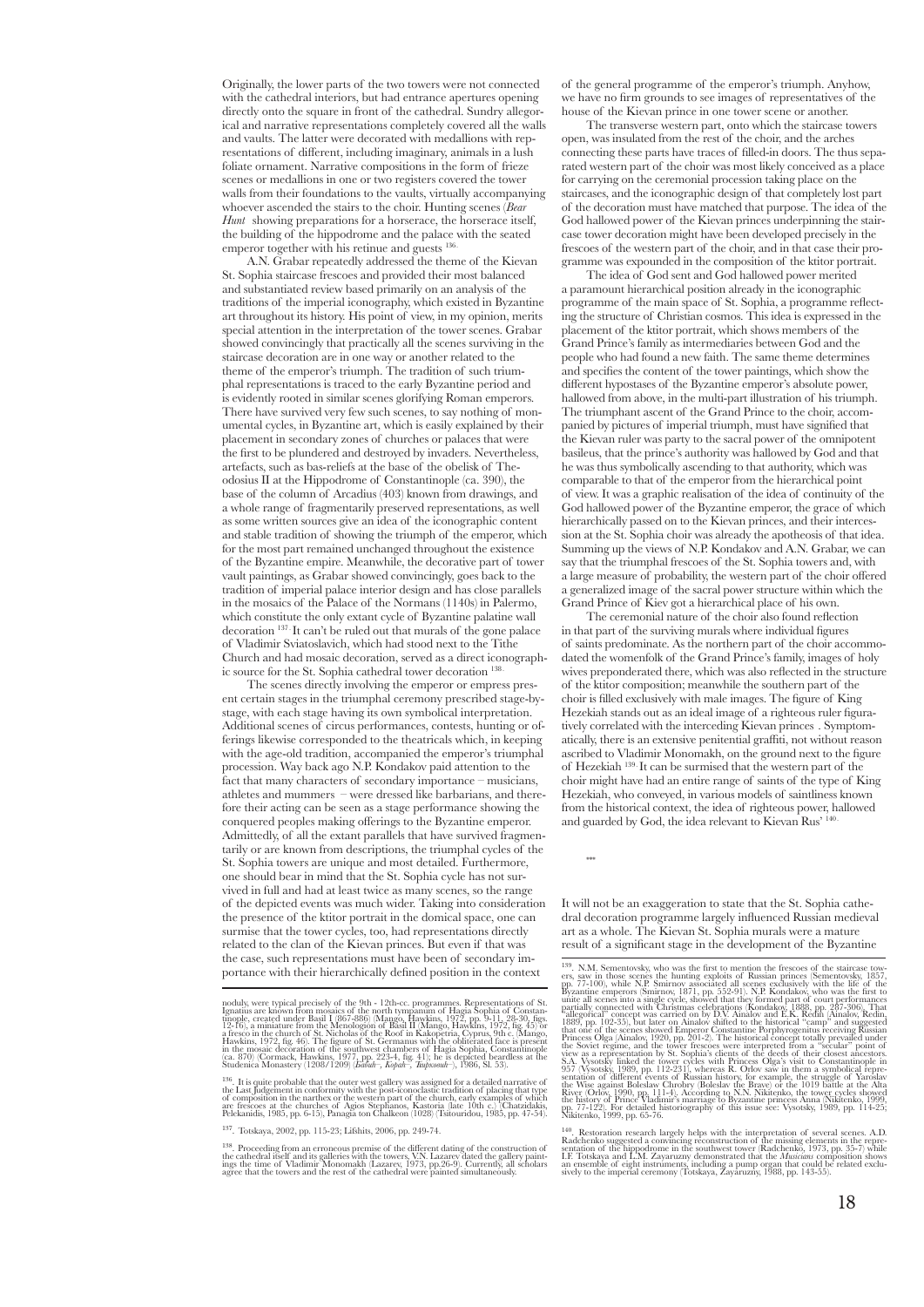church decoration system, a quintessence of multiple tendencies that determined the course of theological and iconographic thinking in the post-iconoclastic period. Of all the surviving monuments of the Middle Byzantine period, it was the Kievan St. Sophia that first formulated and presented as an integral concept the pivotal iconographic blocks, such as the Evangelists on the pendentives, the *Annunciation* flanking the altar, and the *Eucharist* with the sainted hierarchs in the central apse. It cannot be ruled out that such integrative and complex programme formulated in the monuments of Constantinople art of the late 10th – early 11th centuries was for the first time fully manifested precisely in the Kiev cathedral. Typical Constantinople structures of that period were never huge, so the remarkable physical magnitude of St. Sophia offered extraordinary opportunities to the muralists. New programmatic principles might have been formulated in the second quarter of the 11th century in Constantinople monuments, such as the now lost Church of St. Mary Peribleptos or the St. George of Mangana, known from descriptions and archaeological evidence 141. These two churches were the most grandiose constructions of their period, which enabled an extensive iconographic programme across their walls. However, it is important to note that St. Sophia of Kiev significantly exceeded the Church of St. George of Mangana in size, and, possibly, the church of St. Mary Peribleptos as well. Taking into account the substitution of frescos for the marble facing common for the metropolitan churches, it becomes obvious that, compared with the other churches in Constantinople, St. Sophia of Kiev had additional huge surfaces available for painting, and therefore the iconographic concept might have been expanded considerably.

The narrative nature of St. Sophia's frescos was also manifest in the mosaic part of the decoration, whose profound dogmatic programme expressed in the core images of the dome and the sanctuary was expanded through parallel representations of a lesser scale. Thus, the medallion with Pantocrator in the dome is framed unusually in an illusory cross emphasizing the sacrificial character of Jesus. The theme of evangelism is shown twice: in the figures of the twelve apostles on the tholobate and in the four evangelists on the pendentives. The *Annunciation* conveys the theme of the Incarnation, however, the same theme is developed in the medallions in the vault heads that show Christ as Priest, the Mother of God and the now lost figures of Sts. Joachim and Anna. At the same time, the image of Christ as Priest corresponds with the Eucharist as the liturgical centrepiece of the entire cathedral. The saintly hierarchs tier was enlarged with the figures of Old Testament high priests mysteriously participating in the liturgy along with the bishops. Finally, Christ of the Deesis, depicted as "the Shield of Faith", is consonant with the image of the Virgin Orans whose protective symbolism is expressed in the metaphor "Inviolable Wall".

The iconographic concept of the St. Sophia decoration, and above all its mosaic part, was a sort of ideal formula of church decoration worked out by contemporaneous Byzantine art, and precisely that decoration structure was to become of decisive importance throughout the subsequent history of Byzantine art. That formula, however, was not unique, as is eloquently attested to by the comparison of the Kievan St. Sophia with the mosaics of the katholikons of Hosios Loukas and Nea Moni, two contemporaneous textbook ensembles reflecting the metropolitan mood in organizing church decoration. For Rus', however, the formula of the Kievan St. Sophia proved the one and only. Its sacral space, possessing to a certain extent the typical appearance of a Constantinople church and serving as a model of metropolitan splendour, was for the Russian flock also an ideal model of the Christian cosmos, which was revealed not only in the global impulse of the universe shown there, but also in the concrete elements of the symbolical concept. Precisely those particulars of the Kievan St. Sophia iconographic programme served as a model for imitation and interpretation for numerous Russian churches and largely decided the choice of subjects and their combination, the choice of iconographic types and, last but not least, the very principle of a profound narrative full of symbolical allusions. Thus, the character of St. Sophia's decoration was largely responsible for the programmatic features of monumental Russian painting over subsequent centuries <sup>1</sup>

Due to the unique state of preservation of its murals the Kievan St. Sophia is a case apart not only among the early Russian

structures, but also among the Byzantine monuments of that period. It is to be believed that, after finishing work on the Chernigov Cathedral of the Transfiguration and the Kievan St. Sophia, the same team of artists got down to decorating other Kievan structures: the Church of the Annunciation above the Golden Gate, the cathedrals of the monasteries of St. George and St. Irene, which were mentioned in the eulogy to Yaroslav the Wise entered into the *Tale of Bygone Years* by 1037, and the church of the Metropolitan estate known from archaeological excavations. Mixed techniques were used in the decoration of those churches, including fresco and mosaic, which indirectly confirms their typological and genetic affinity with the Kievan St. Sophia's decoration<sup>1</sup>

Although art flourished in the reign of Yaroslav the Wise, the monumental painting tradition remained contained within southern Rus'. This is forcefully evidenced by the history of the construction and decoration of two more St. Sophias built in Novgorod and Polotsk after the Kievan project. For instance, the huge St. Sophia cathedral of Novgorod, built in 1045 – the 1050s stood without any interior design for more than half a century, its only decoration being a few icons and rare icon-like representations in wall painting technique that might have been added in the second half of the 11th century, as well as symbolical cross pictures. It was not until 1109 that the bulk of the cathedral received full-fledged fresco decoration, whereas the porches remained unadorned. St. Sophia of Polotsk has retained insignificant fragments of fresco decoration of the sanctuary, but their poor condition makes it impossible to date them or determine their contents. Quite possibly, as was the case with the Novgorod cathedral, they were made decades after the construction project had been completed.

When assessing the vigorous artistic activity in Rus' of the late 10th – first half of the 11th century, we should take into account the fact that only individual churches were made of stone while the overwhelming majority of them were built of wood. The wooden St. Sophia cathedral mentioned in 1017 in the *Chronicle* of Thietmar of Merseburg was full of "relics of saints and other decorations" 144 , from which it follows that the interior design of other churches and chapels was likewise confined to a few icons and utensils used in liturgical celebrations. It is now difficult to imagine the real scale of church construction under the first two generations of Christian princes as there is always the risk of exaggeration in chronicles revised by copyists of the following centuries. Nonetheless, Thietmar's account of Kiev of 1018 is noteworthy: "That big city, which is the capital of that kingdom, has 400 churches, 8 fairs and an unfathomable number of people" 145. Even with certain reservations this description gives a fairly trustworthy picture of the life of Kiev, capital of a young Christian state, which, having embraced a new faith, subscribed to the great tradition of Byzantine culture.

<sup>143</sup>. The inscription reads: "LORD HELP YOUR SLAVE VOLODIMIR FOR MANY YEARS AND FORGIVE SINS ON JUDGEMENT" (Vysotsky, 1976, p. 49; Nikitenko,<br>YEARS AND FORGIVE SINS ON JUDGEMENT" (Vysotsky, 1976, p. 49; Nikitenko,<br>1999, p

<sup>&</sup>lt;sup>141</sup>. A.N. Grabar dealt with the tower frescoes in a separate study (Grabar, 1935, pp. 253-63), which was soon incorporated in his fundamental monograph on the iconography of the Byzantine emperors (Grabar, 2000 (1936),

<sup>142</sup>. Rappoport, 1982, p. 9.

<sup>&</sup>lt;sup>144</sup>. Historical referencing of ceremonial premises has parallels in the decoration of the secreton of Hagia Sophia, Constantinople, where the particarchs had repasts attended by the emperor. Its mosaics made soon after

<sup>145</sup>. For general information about them see: Komech, 1987, pp. 83-8). In his 1403 description of the Church of St. George Clavijo mentions the mosaic representations of Pantocrator in the dome and also the *Ascension* and the *Descent of the Holy Spirit*, which<br>suggests a cautious guess about ecclesiological accents in the iconographic programme<br>of decoration (Clavijo, 1990, p. 4).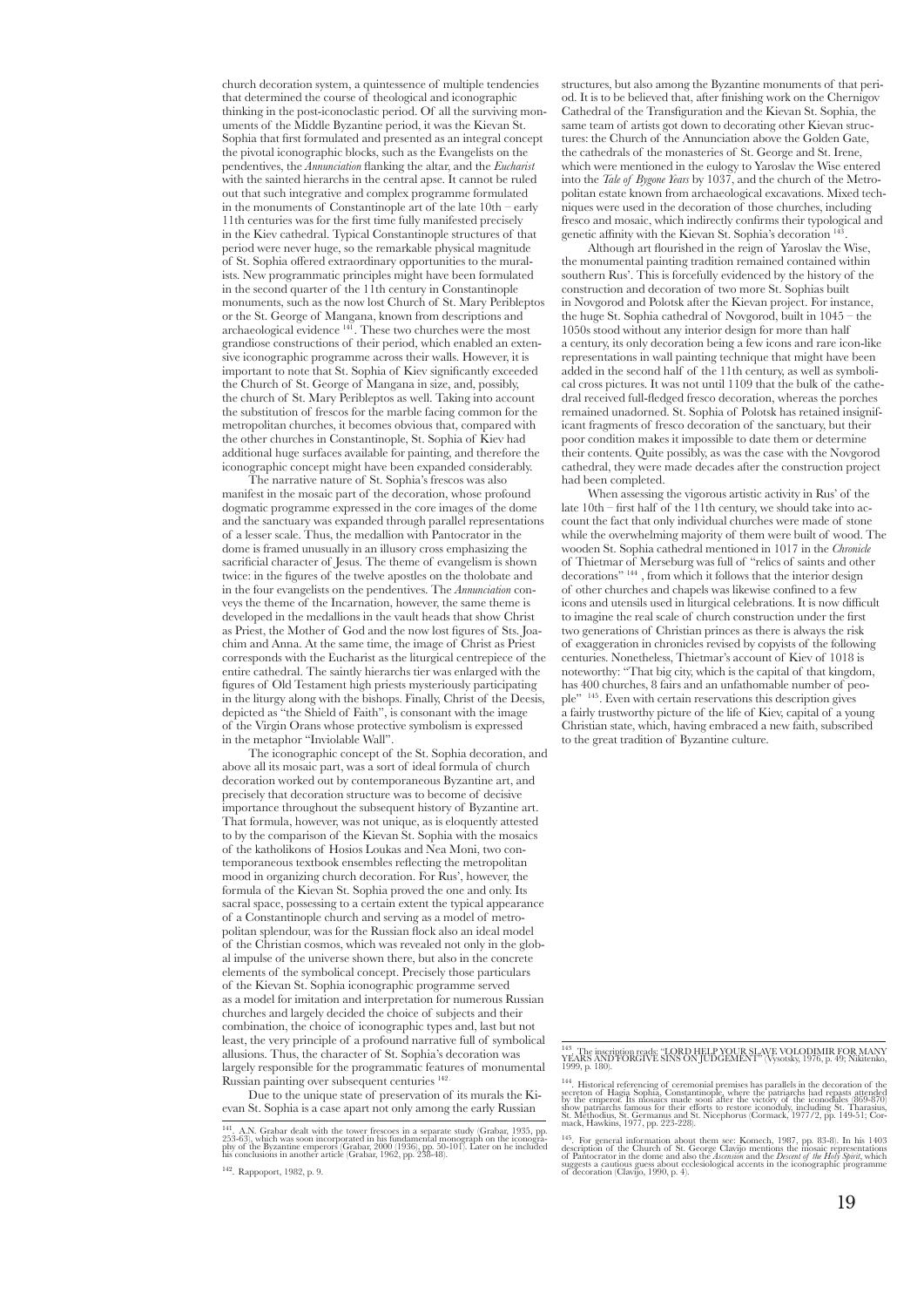#### **Подписи к иллюстрациям**

#### **119**

Face of a saint. Fresco. Excavations of the Tithe Church, Kiev, late 10th c. Whereabouts unknown

#### **120**

St. Philip the Apostle. Icon, late 10th c. Saint Catherine monastery on Sinai

## **121**

 Face (of the Virgin). Fragment of a fresco. Excavations of the Tithe Church, Kiev, 10th c. NMIU

#### **122**

Miracle of St. Clement and Youth. Miniature. Menologion of Basil II. Early 11th c. Vatican Library. Vat. gr. 1613, p. 204

## **123**

Translation of St. Clement's relics to Rome. Fresco. Basilica of San Clemente crypt, Rome, 1089-1118

#### **124**

Figure of an unknown saint. Fresco. Chernigov Cathedral of the Transfiguration. 1030s. Copy. Chernigov Museum. Fragment

#### **125**

Unknown composition. Fresco. Chernigov Cathedral of the Transfiguration. Copy. Chernigov Museum. Fragment

## **126**

Katholikon of the Hosios Loukas Monastery in Phocis. 1030s-1040s. Interior. View of south-east

## **127**

St. Thecla. Fresco. Chernigov Cathedral of the Transfiguration. Copy

#### **128**

Unknown martyr. Fresco on the west facet of the north pier of the triumphal arch. 1040s. St. Sophia Cathedral of Kiev

## **129**

View of domical space. St. Sophia Cathedral of Kiev

## **130**

Pantocrator with archangels. Central dome mosaic. St. Sophia Cathedral of Kiev

## **131**

Pantocrator. Central dome mosaic. St. Sophia Cathedral of Kiev

## **132**

Pantocrator. Dome mosaic. Dafni Monastery katholikon. Circa 1100

## **133**

Archangel. Central dome mosaic. St. Sophia Cathedral of Kiev

## **134**

Apostle Paul. Central dome mosaic. St. Sophia Cathedral of Kiev

## **135**

St. Luke the Evangelist. Pendentive fresco, Kiliçkar kilise. 10th c.

#### **136**

Cherub. Pendentive mosaic. Nea Moni (Monastery) katholikon on Chios. 1042-1055

#### **137**

Christ Priest. Mosaic on the front part of the east wall arch. St. Sophia Cathedral of Kiev

## **138**

Patriarch Joachim. Narthex mosaic. Nea Moni (Monastery) katholikon on Chios

#### **139**

Cameo of Nikephoros Botaneiates. 1078-1981. Victoria and Albert Museum, London

## **140**

Anna the prophetess. Narthex mosaic. Nea Moni (Monastery) katholikon on Chios

#### **141**

The Virgin in a medallion. Mosaic. Front part of the west wall arch. St. Sophia Cathedral of Kiev

## **142**

Central apse mosaics. St. Sophia Cathedral of Kiev

**143** Virgin Orans. Central apse. St. Sophia Cathedral of Kiev

**144** Deesis. Triumphal arch mosaic. St. Sophia Cathedral of Kiev

## **145** Pantocrator. Carved ivory, 10th c. Louvre

**146** Pantocrator. Narthex mosaic, 1065-1067. Church of the Dormition in Nicaea

**147** Eucharist. Central apse mosaic. St. Sophia Cathedral of Kiev

**148** Eucharist. Fresco. Church of St. Nicholas of Myra in Lycea, 1040s

**149** Eucharist. Fresco. Church of St. Sophia, Ohrid, before 1056 **150**

Eucharist. Mosaic. Central apse, left side. St. Sophia Cathedral of Kiev

## **151**

Sainted hierarchs tier. Mosaic Central apse, left side. St. Sophia Cathedral of Kiev

## **152**

Eucharist. Mosaic. Central apse, right side. St. Sophia Cathedral of Kiev

## **153**

Sainted hierarchs tier. Mosaic. Central apse, right side. St. Sophia Cathedral of Kiev

**154** 

Ascension. Bema fresco. Church of St. Sophia, Ohrid

## **155**

High priest Aaron. Sanctuary arch mosaic. St. Sophia Cathedral of Kiev

#### **156**

Moses and Aaron before the Ark of the Covenant. Octateuch miniature, 11th c. Vatican library. Cod. 747 fol. 106r

#### **157**

Angel from the Annunciation composition. Mosaic on north sanctuary pier. St. Sophia Cathedral of Kiev

## **158**

Annunciation. Fresco. Crypt of Santa Marina and Cristina in Carpignano Salentino, South Italy, 959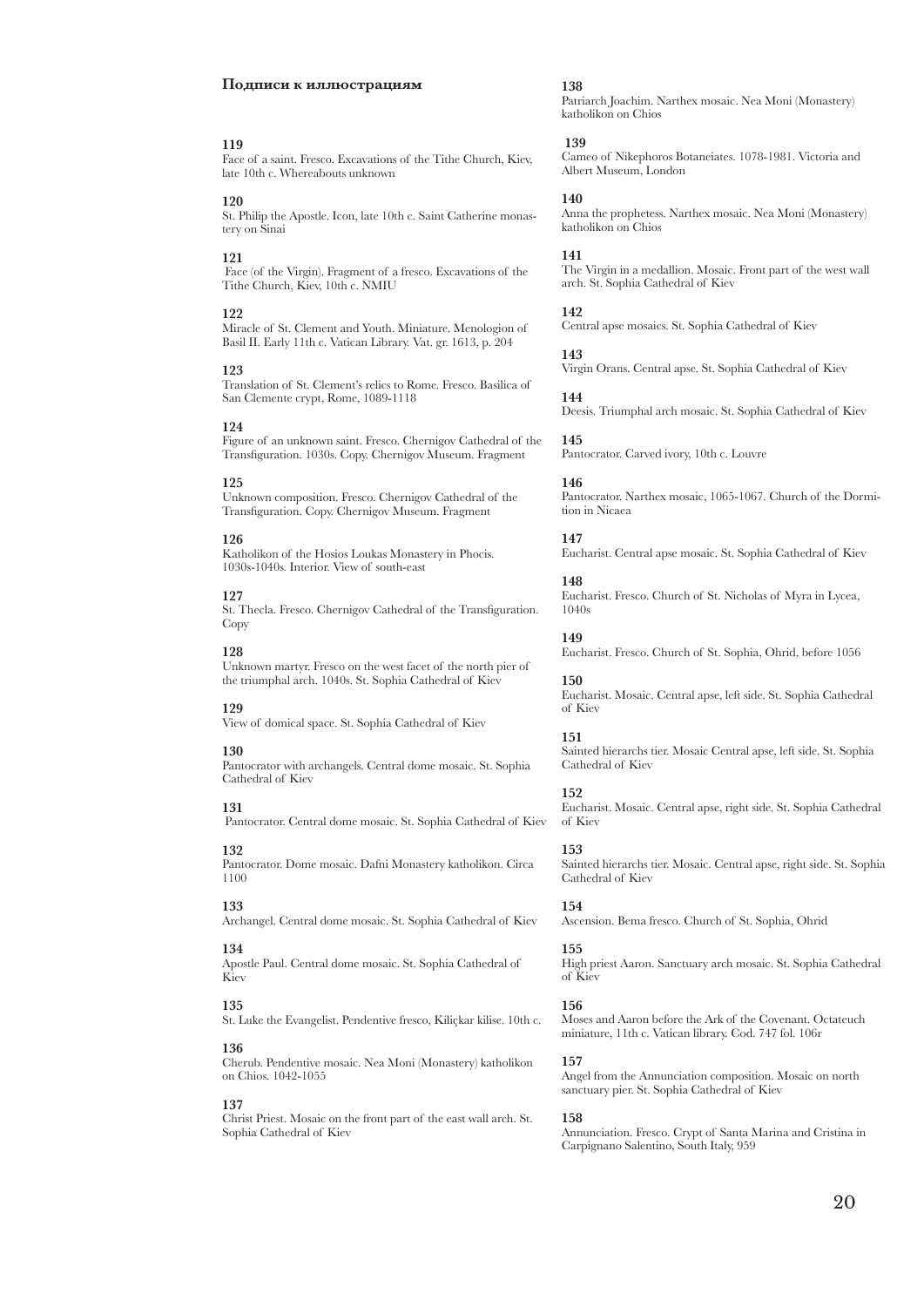## **159**

Annunciation. Mosaic. Katholikon, Monastery of Vatopedi on Mount Athos, mid-11th c.

## **160**

 Virgin from the Annunciation composition. Mosaic on south sanctuary pier. St. Sophia Cathedral of Kiev

## **161**

Forty martyrs of Sebaste. Mosaic on north wall arch. St. Sophia Cathedral of Kiev

#### **162**

Forty martyrs of Sebaste. Mosaic on south wall arch. St. Sophia Cathedral of Kiev. Detail

## **163**

Murals of the south arm of the cross under the dome. St. Sophia Cathedral of Kiev

## **164**

Murals of the north arm of the cross under the dome. St. Sophia Cathedral of Kiev

#### **165**

Descent from the Cross. Fresco. Katholikon crypt, Hosios Loukas Monastery in Phocis

#### **166**

Entombment of Christ; Holy Myrrh-bearers at the Tomb. Fresco. Katholikon crypt, Hosios Loukas Monastery in Phocis

#### **167**

Descent into Hell. Fresco of the north arm of the cross under the dome. St. Sophia Cathedral of Kiev

#### **168**

Appearance of Christ to Holy Myrrh-bearers. Fresco of the north arm of the cross under the dome. St. Sophia Cathedral of Kiev

#### **169**

Incredulity of Saint Thomas. Fresco of the south arm of the cross under the dome. St. Sophia Cathedral of Kiev

#### **170**

Sending the Apostles to Preach the Gospel. Fresco of the south arm of the cross under the dome. St. Sophia Cathedral of Kiev

#### **171**

Descent of the Holy Spirit. Fresco of the south arm of the cross under the dome. St. Sophia Cathedral of Kiev

#### **172**

Marriage at Cana. Fresco of the south arm of the cross under the dome. St. Sophia Cathedral of Kiev

## **173**

Miracle at Cana. Miniature from the Trapezund Gospel. National Library of Russia, St. Petersburg, gr. 21, sh. 2

#### **174**

Hospitality of Abraham. Fresco, northwestern part of the choir. St. Sophia Cathedral of Kiev

## **175**

Abraham's Sacrifice. Fresco, southwestern part of the choir. St. Sophia Cathedral of Kiev

#### **176**

Three Holy Youths in the Fiery Furnace. Mosaic, diaconicon of the katholikon, Hosios Loukas Monastery in Phocis

## **177**

Three Holy Youths in the Fiery Furnace. Fresco. Church of St. Sophia, Ohrid **178**

Ktitor portrait. Fresco. West arm of the cross under the dome. South wall. St. Sophia Cathedral of Kiev

## **179**

Ktitor portrait. Engraving of A. van Westerveld

#### **180**

Ktitor portrait. Fresco. West arm of the cross under the dome. South wall. St. Sophia Cathedral of Kiev

#### **181**

Meeting of Mary and Elizabeth. Fresco. Chapel of Sts. Joachim and Anna. St. Sophia Cathedral of Kiev

## **182**

Annunciation. Fresco. Chapel of Sts. Joachim and Anna. St. Sophia Cathedral of Kiev

#### **183**

Murals of the chapel of Sts. Joachim and Anna. St. Sophia Cathedral of Kiev

#### **184**

Murals of the Apostles chapel. St. Sophia Cathedral of Kiev

## **185**

Apse of the Archangels chapel. St. Sophia Cathedral of Kiev

#### **186**

Fall of Satan. Fresco at the Archangels chapel. St. Sophia Cathedral of Kiev

## **187**

Jacob Wrestling with the Angel. Fresco at the Archangels chapel. St. Sophia Cathedral of Kiev

#### **188**

St. George. Fresco in the conch of the apse of the St. George chapel. St. Sophia Cathedral of Kiev

#### **189**

St. George before Diocletian. Fresco at the St. George chapel. St. Sophia Cathedral of Kiev

## **190**

St. John. Fresco in the inner south gallery. St. Sophia Cathedral of Kiev

#### **191**

Prophet Elijah. Fresco on the southwest pier under the dome. St. Sophia Cathedral of Kiev

## **192**

St. John the Almsgiver. Fresco in the inner south gallery. St. Sophia Cathedral of Kiev

#### **193**

St. Demetrius of Thessaloniki. Fresco on the southwest pier under the dome. St. Sophia Cathedral of Kiev

#### **194**

St. Gregory the Theologian. Fresco in the inner south gallery. St. Sophia Cathedral of Kiev

#### **195**

St. Phocas of Sinope. Fresco in the inner south gallery. St. Sophia Cathedral of Kiev

## **196**

St. Nicholas the Wonderworker. Fresco in the inner south gallery. St. Sophia Cathedral of Kiev

#### **197**

St. Gregory Thaumaturgus. Fresco in the inner south gallery. St. Sophia Cathedral of Kiev

**198**